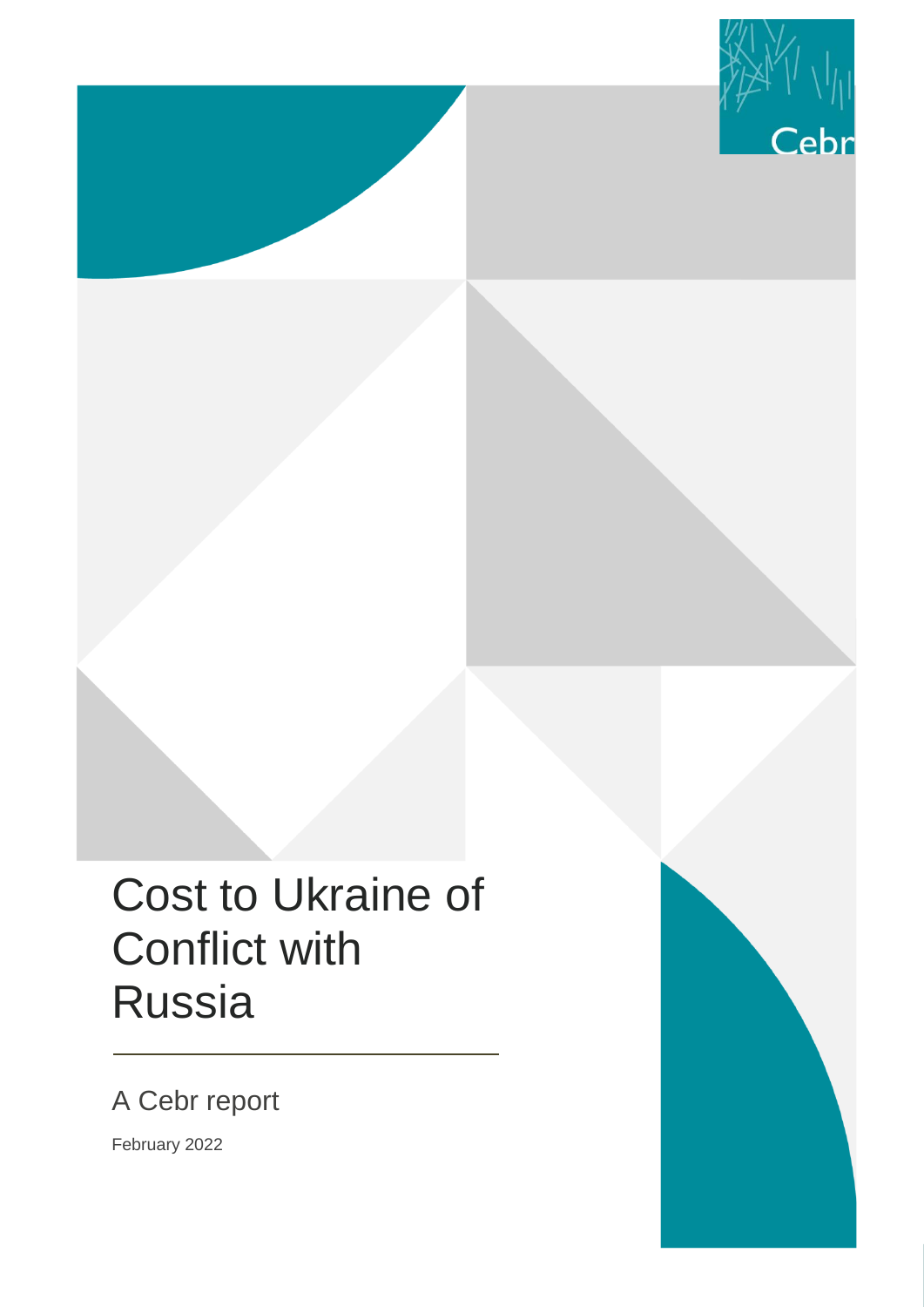#### **Disclaimer**

Whilst every effort has been made to ensure the accuracy of the material in this document, neither Centre for Economics and Business Research Ltd nor the report's authors will be liable for any loss or damages incurred through the use of the report.

#### **Authorship and acknowledgements**

This report has been produced by Cebr, an independent economics and business research consultancy established in 1992. The views expressed herein are those of the authors only and are based upon independent research by them.

This report has been funded by the Government of Ukraine.

London, February 2022

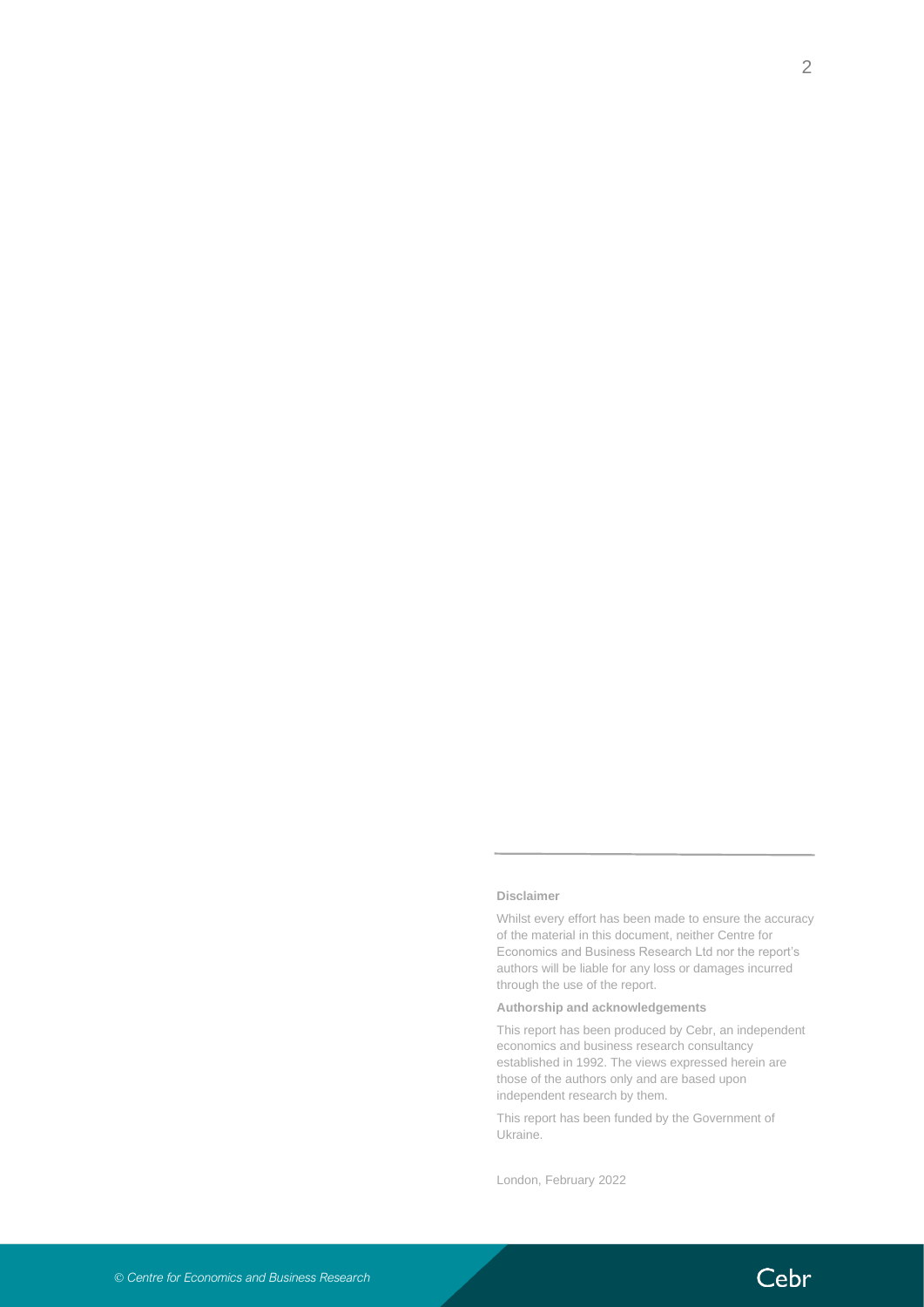# **Contents**

| 1              |     |                                                                     |                |
|----------------|-----|---------------------------------------------------------------------|----------------|
|                | 1.1 | <b>Economies of Crimea and Donbas</b>                               | $\overline{7}$ |
|                | 1.2 | <b>Events since 2013</b>                                            | 8              |
| $\overline{2}$ |     |                                                                     |                |
| 3              |     |                                                                     |                |
|                | 3.1 | <b>Introduction</b>                                                 | 11             |
|                | 3.2 | <b>Impact on GDP</b>                                                | 11             |
|                | 3.3 | <b>GDP time series</b>                                              | 13             |
|                | 3.4 | Identifying the counterfactual                                      | 14             |
|                | 3.5 | <b>Aggregating GDP losses</b>                                       | 17             |
|                | 3.6 | Channels of output loss - regions                                   | 19             |
|                | 3.7 | Channels of output loss - wider economic impacts                    | 23             |
|                | 3.8 | Cross checking the estimates of lost GDP by different methodologies | 29             |
|                | 3.9 | <b>Capital stock losses</b>                                         | 29             |
| 4              |     |                                                                     | 32             |
|                |     | 4.1 Policy changes                                                  | 32             |
|                | 4.2 | The estimated fiscal impact                                         | 32             |
|                |     |                                                                     | 38             |
|                |     |                                                                     |                |

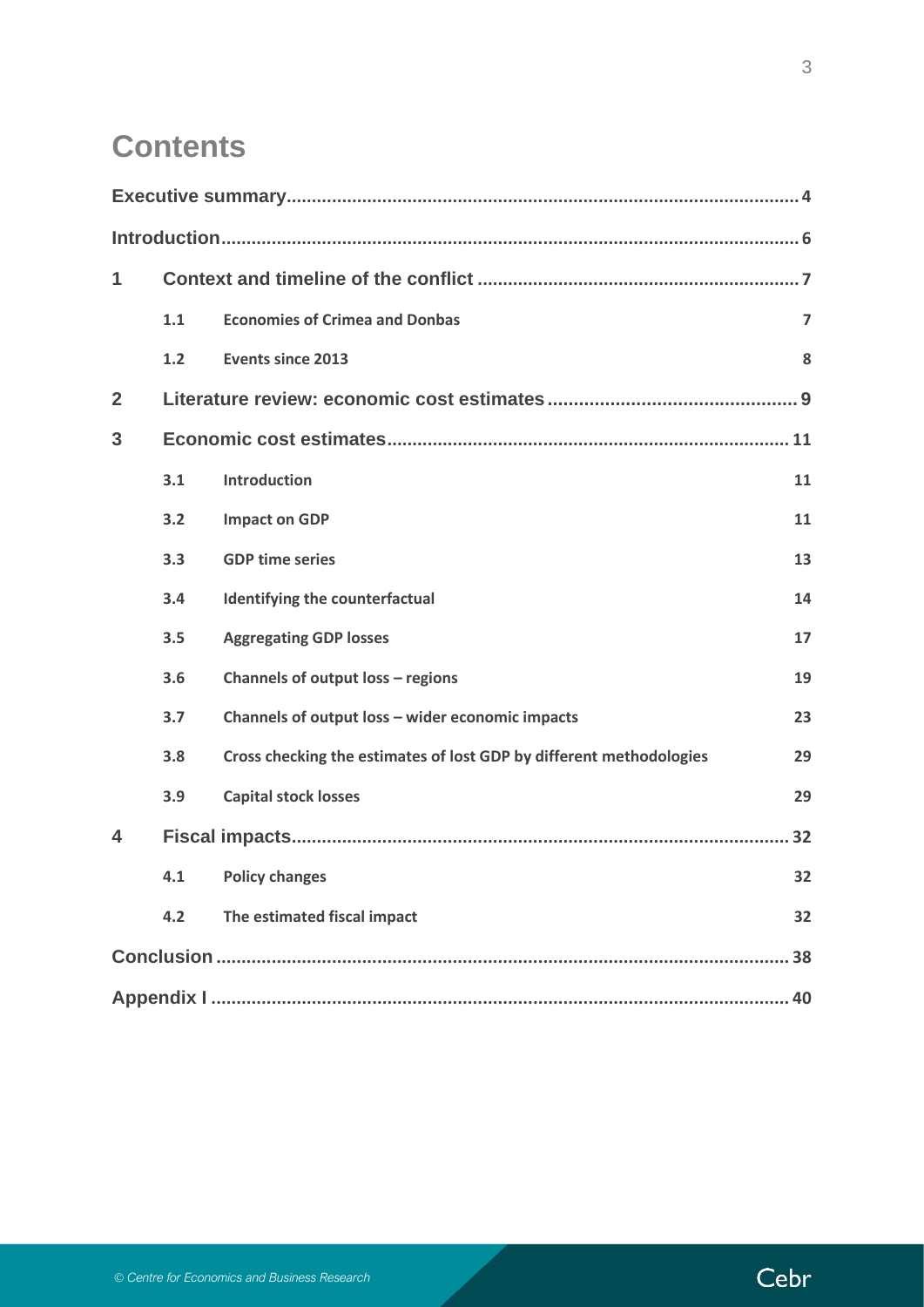# <span id="page-3-0"></span>**Executive summary**

This report summarises Cebr's research into the cost to Ukraine of the conflict with Russia over the period 2014 to 2020.

**With regards to Ukraine's GDP, our central estimate for the losses over the relevant period amount to \$280 billion of forgone output<sup>1</sup> ,** compared with Cebr's pre-conflict forecast. This amounts to **\$40 billion in annual terms** or 19.9% of pre-conflict annual GDP.

We also present a lower-bound estimate for comparison. This assumes an extreme counterfactual scenario in which Ukrainian GDP would have stagnated in the absence of the conflict. **Even in this case, the estimated cumulative forgone output amounts to \$191 billion or \$27 billion in annual terms**. This annual figure is equivalent to 13.6% of preconflict GDP.

Furthermore, the report identifies the following economic channels and quantifies their contribution to the headline figure of forgone output over the period:

#### **Regional GRP impacts**

- Using the same forgone output approach, we have estimated the economic losses in Crimea and Donbas. These are the two regions most clearly impacted by the conflict.
- Our estimate for the cumulative loss of output associated with the annexation of Crimea amounts to **\$58 billion**. This is equivalent to **\$8.3 billion** in annual terms.
- Our estimate for the cumulative loss of output in Donbas, encompassing Donetsk and Luhansk, amount to **\$102 billion** in cumulative terms or **\$14.6 billion** in annual terms.

#### **Impact on components of GDP**

- We have estimated the value of losses attributed to two particular components of gross domestic product: exports and investment.
- The military conflict, as well as Russian sanctions on Ukrainian trade, have put downward pressure on Ukrainian exports. This has amounted to cumulative losses of up to **\$162 billion** or up to **\$20.3 billion** in annual terms.<sup>2</sup>
- Investment has also declined as a result of the conflict and subsequent loss of confidence in the Ukrainian economy. We estimate that the economy has missed out on up to **\$72 billion** of investment cumulatively, or **\$10.3 billion** annually.

1 These cumulative estimates cover the period from 2014 to 2020. They are estimated in 2021 constant prices, translated into dollars at the estimated 2021 exchange rate (for more detail see Footnote 20).

2 Due to a differing methodology, outlined in the respective section, the estimates for export losses consider the period from 2013 to 2020.

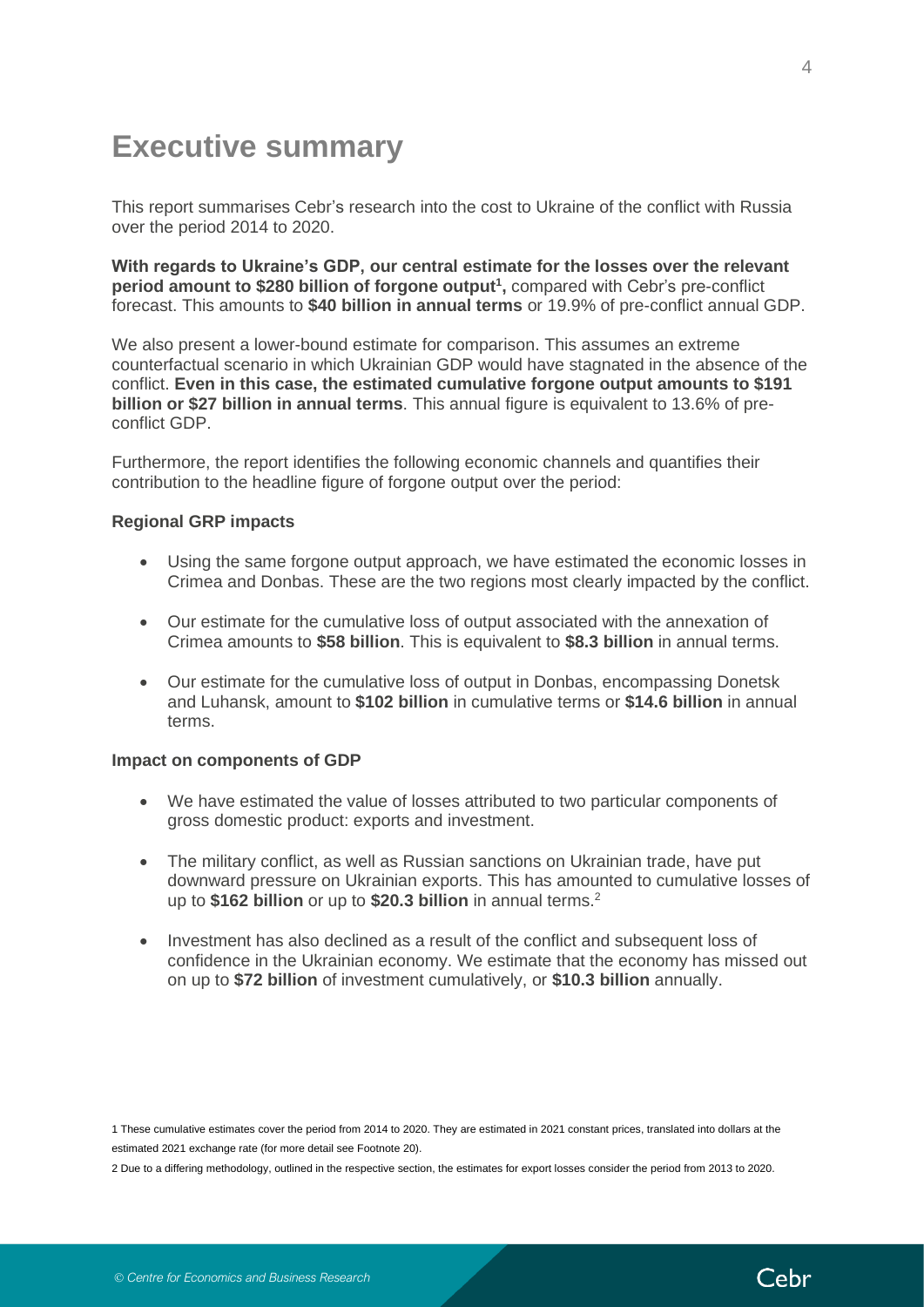#### **Impact on public sector finances**

- Based on the above GDP impacts, Cebr has assessed the scale of the loss of tax revenues in Ukraine resulting from the conflict. We find that cumulative tax revenue losses amounted to **\$48.5 billion** up to 2020.
- We also consider the additional cost to public finances. Cumulatively between 2014 and 2020, we estimate that the Ukrainian Government spent an additional **\$15 billion** on military operations than would have been the case if the conflict had not occurred.

Lower tax revenues and higher military expenditure have reduced the fiscal headroom for the Ukrainian Government. Taking these factors in net terms, we estimate that the Ukrainian Government would have had a cumulative **\$63 billion** more to spend on non-military activities between 2014 and 2020, if the conflict had not occurred.

#### **Impact on capital stock**

• We estimate that cumulative capital losses associated with the annexation of Crimea and destruction in Donbas amount to **\$117 billion**.

#### **Methodology**

- The figures described above are based on estimates of forgone economic output, relative to a counterfactual situation in which the conflict did not occur. The main counterfactual in the case of the GDP calculations is based on Cebr's forecasts for the Ukrainian economy from our **2013 World Economic League Table**. This was produced prior to the military action. A secondary counterfactual makes the extreme assumption that the Ukrainian economy would have stagnated completely in the absence of the conflict.
- Different counterfactuals have been assumed when considering regional and tax revenue impacts, as well as when looking at exports and investment. These counterfactuals are described in the relevant subsections.
- Our figures are higher than previously published estimates in the literature. The longer time period covered, capturing impacts up to and including 2020, has pushed up our cumulative figures. The annual average figures are also slightly higher than existing estimates. **This reflects our use of a forgone output methodology, which provides a more comprehensive measure of the economic impacts, capturing both direct and indirect effects**. Discussion of this methodology and comparison to alternatives takes place in Section 3.2.

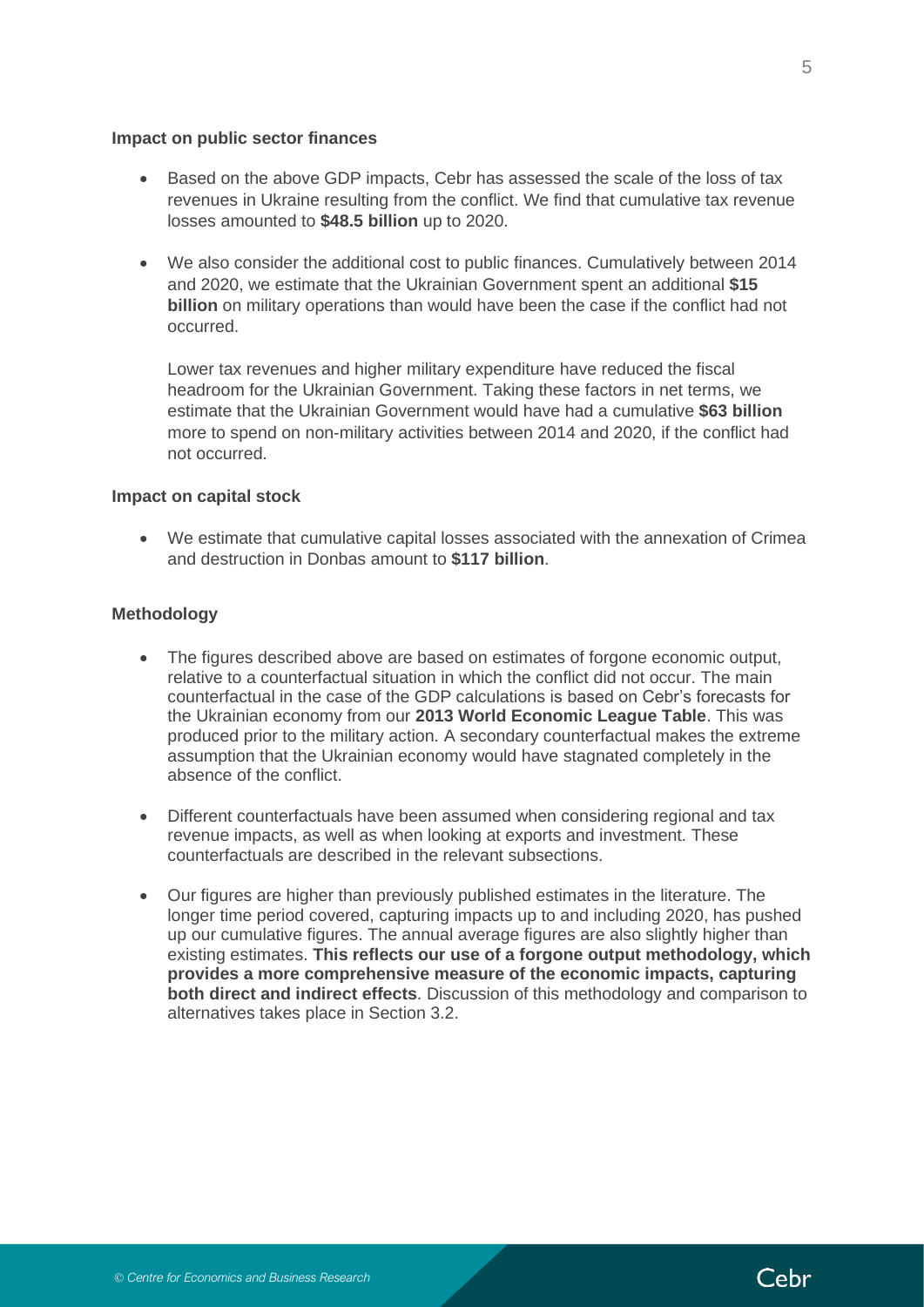# <span id="page-5-0"></span>**Introduction**

This report summarises Cebr's research into the cost to Ukraine of the conflict with Russia over the period 2014 – 2020.

The research focuses on three metrics: the loss to Ukraine's economic output, the cost of capital lost or destroyed, and the net impact on the public finances of the Ukrainian Government.

The loss to Ukraine's economic output reflects three main factors:

- The impact of the annexation of Crimea by Russia
- The direct impact of Russia's military action in Eastern Ukraine
- Knock on economic effects, including sanctions on Ukrainian trade and a weakened investment outlook.

Capital costs reflect the loss of, or damage to, assets previously held by Ukraine or Ukrainian entities. This has resulted both from Russia's illegal annexation of Crimea and from its direct military action in Eastern Ukraine.

The net impact on the Ukrainian Government's finances is then considered through two main channels:

- Reduced tax revenues as a result of the overall economic loss
- The increase in military expenditure associated with the conflict.

The report is split into the following chapters:

- 1) Review of relevant events in the conflict
- 2) Review of existing literature
- 3) Outline of our own calculations relating to the effects on the Ukrainian economy. This considers the losses to economic output (GDP) and capital costs
- 4) Outline of our own calculations relating to the impact on Ukrainian public finances

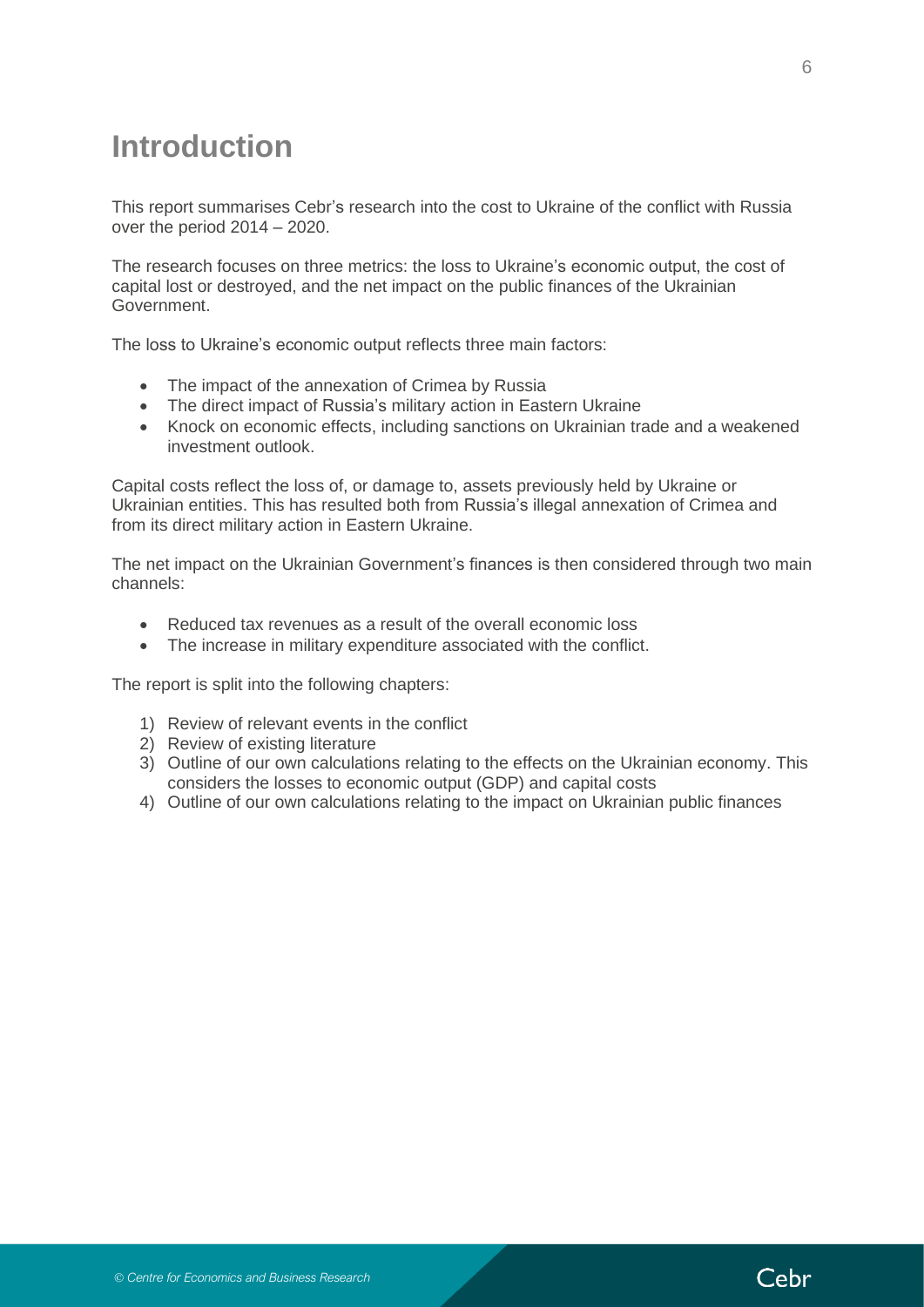# <span id="page-6-0"></span>**1 Context and timeline of the conflict**

This section provides some background to the analysis by describing the two regional economies most affected by the conflict and the timelines of the various Russian aggressions.

# <span id="page-6-1"></span>**1.1 Economies of Crimea and Donbas**

Crimea is a peninsula, with coastlines on the Black Sea and Sea of Azov. Crimea's coastlines are key to its regional economy, providing significant port activity in cities such as Sevastopol. Meanwhile, tourism has traditionally flourished in coastal resort cities such as Yalta.

Crimea's economic contribution is proportionately smaller than its population size. Between 2009 and 2013 it accounted for 5.1% of the Ukrainian population. Over the same period its share of national GDP was 3.7%.3,4

Donbas is a large region in Eastern Ukraine, encompassing the Donetsk and Luhansk oblasts.<sup>5</sup> The region has historically been the heart of Ukrainian industry, possessing large coal mines and production centres for industrial goods. The region has been of great importance in terms of exports, facilitated by its land border with Russia and its coastline on the Sea of Azov.

The region accounted for a slightly larger share of Ukraine's economic output than its share of population. The region contributed 15.7% to national GDP in the five years to 2013, while only accounting for 14.7% of the population. $6,7$ 



Figure 1: Map of conflict-affected regions

Source: Financial Times

Cebr

3 State Statistics Service of Ukraine. *Population (by estimate) as of 2013*[. https://ukrstat.org/en/operativ/operativ2019/ds/kn/kn\\_e/kn1219\\_e.html](https://ukrstat.org/en/operativ/operativ2019/ds/kn/kn_e/kn1219_e.html)

4 State Statistics Service of Ukraine. Gross regional product. [https://ukrstat.org/en/operativ/operativ2008/vvp/vrp/vrp2008\\_e.htm](https://ukrstat.org/en/operativ/operativ2008/vvp/vrp/vrp2008_e.htm)

5 Throughout the report, the term Donbas will be used to refer to the aggregate of Donetsk and Luhansk.

6 State Statistics Service of Ukraine. *Population (by estimate) as of 2013*[. https://ukrstat.org/en/operativ/operativ2019/ds/kn/kn\\_e/kn1219\\_e.html](https://ukrstat.org/en/operativ/operativ2019/ds/kn/kn_e/kn1219_e.html)

7 State Statistics Service of Ukraine. *Gross regional product*. [https://ukrstat.org/en/operativ/operativ2008/vvp/vrp/vrp2008\\_e.htm](https://ukrstat.org/en/operativ/operativ2008/vvp/vrp/vrp2008_e.htm)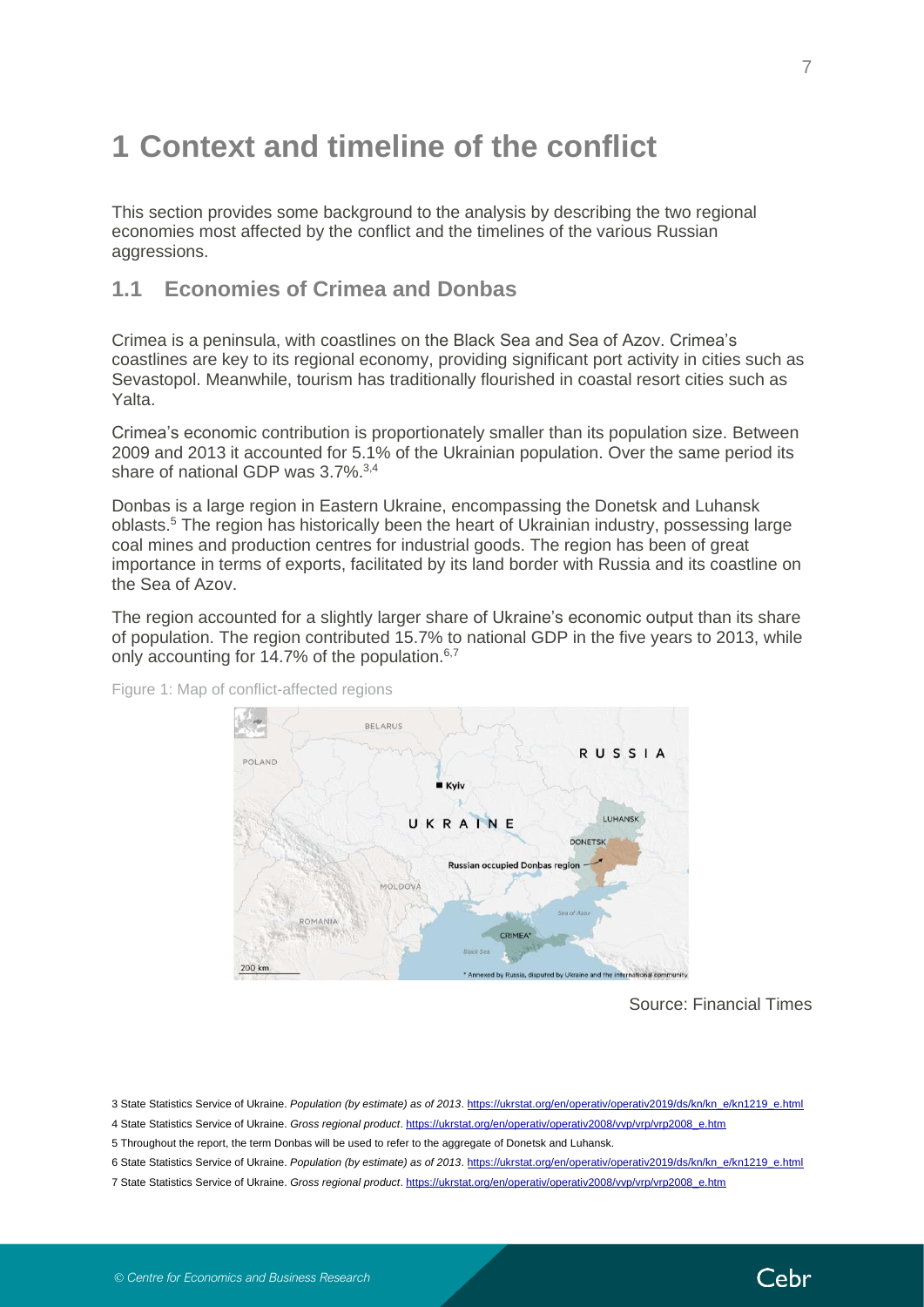### <span id="page-7-0"></span>**1.2 Events since 2013**

The following presents a timeline of key events relating to the conflict between Ukraine and Russia. Due to the intricacy of relations between the two countries, this is not intended to be an exhaustive list.

| an exhaustive list.                                                                                                                                                                                                                     |
|-----------------------------------------------------------------------------------------------------------------------------------------------------------------------------------------------------------------------------------------|
| 2013                                                                                                                                                                                                                                    |
| Russia increases political and economic pressure on Ukraine. This followed negotiations<br>between Ukraine and the European Union and progress towards the conclusion of an Association<br>Agreement between the two parties.           |
| November 2013                                                                                                                                                                                                                           |
| Demonstrations and civil unrest begin in Ukraine. This stemmed from the Government's<br>suspension of signing an agreement with the EU, instead opting for closer ties with Russia.                                                     |
| <b>February 2014</b>                                                                                                                                                                                                                    |
| Demonstrations escalate into the Maidan revolution, leading to the downfall of the Ukrainian<br>president and government.                                                                                                               |
| <b>February and March 2014</b>                                                                                                                                                                                                          |
| Russian troops enter Crimea and Russian Parliament approves the use of military force in the<br>peninsula. This led to the temporary occupation of Crimea and Sevastopol.                                                               |
| <b>April 2014</b>                                                                                                                                                                                                                       |
| Pro-Russian separatist groups begin protests in Eastern Ukraine. Self-proclamation of Donetsk<br>and Luhansk People's Republics.                                                                                                        |
| April - July 2014                                                                                                                                                                                                                       |
| Protests amongst separatist groups in Eastern Ukraine escalate into violence. Territories in<br>Donbas are seized by pro-Russian separatists.                                                                                           |
| Anti-Terrorist Operation (ATO) is launched in Donetsk and Luhansk under the direction of the<br><b>Security Service of Ukraine.</b>                                                                                                     |
| September 2014                                                                                                                                                                                                                          |
| Minsk Protocol agreed and signed by the Trilateral Contact Group in Ukraine, consisting of<br>Ukraine, Russia, and the Organisation for Security and Cooperation in Europe. This fails in its<br>attempt to end the violence in Donbas. |
| February 2015                                                                                                                                                                                                                           |
| Second Minsk Protocol agreed and signed, but ceasefire fails again.                                                                                                                                                                     |
| $2015 - 2021$                                                                                                                                                                                                                           |
| Violence in Donbas continues, leading to significant destruction of property and infrastructure,<br>mass outward migration, and many casualties.                                                                                        |
| Late 2021 - 2022                                                                                                                                                                                                                        |
| Hostilities have escalated in late 2021 and into 2022 as a result of Russian build-up of military                                                                                                                                       |

**personnel and equipment on Ukraine's borders**

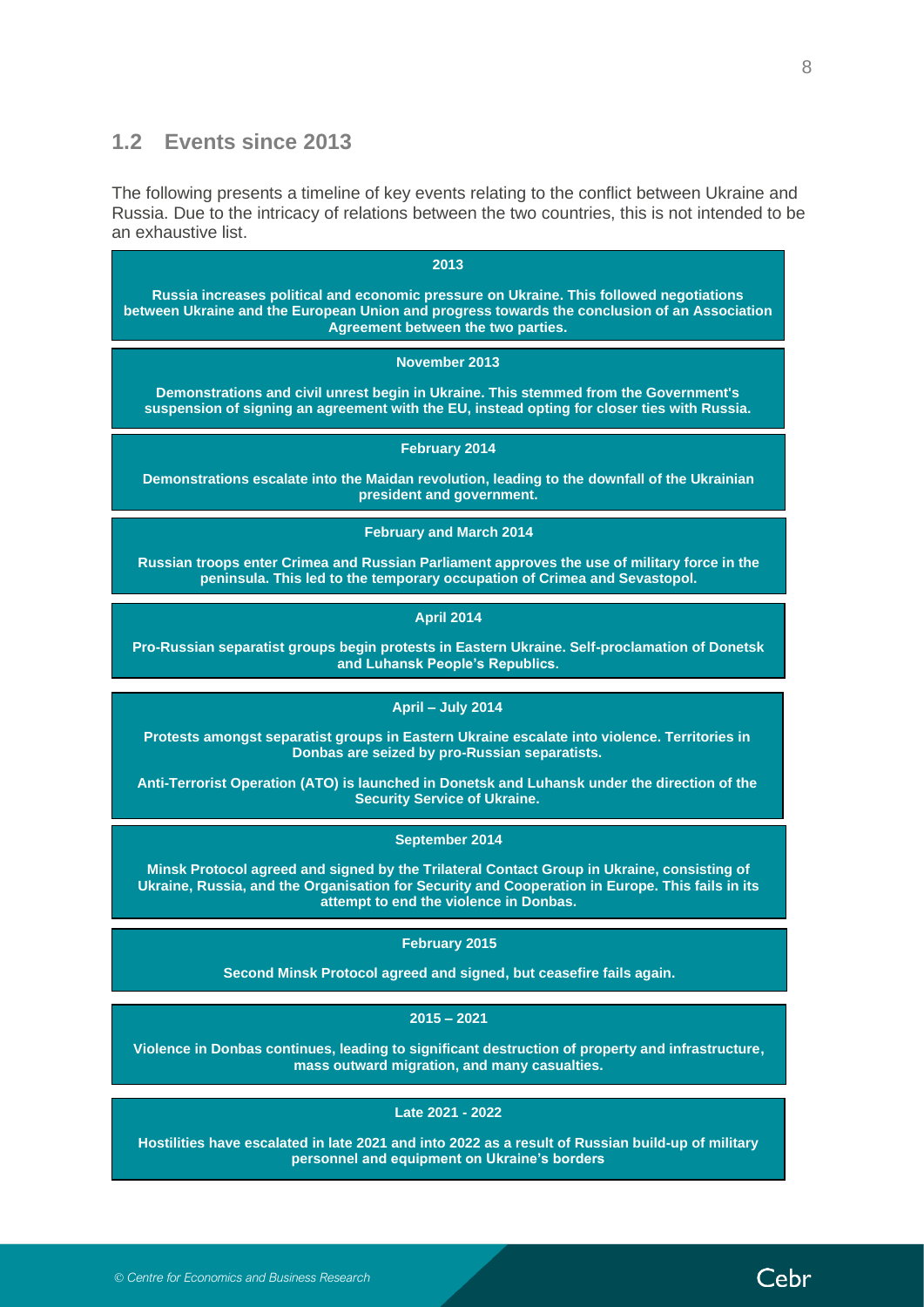# <span id="page-8-0"></span>**2 Literature review: economic cost estimates**

We have reviewed the existing literature relating to the economic cost borne by Ukraine as a result of the conflict. The following provides an overview of key findings, as well as some commentary on the methodology applied:

#### **Åslund (2018) – Kremlin Aggression in Ukraine: The Price Tag**<sup>8</sup>

Åslund attempts to assess the material losses to Ukraine since the conflict began. The findings solely relate to the lost activity in Donbas and Crimea, however, rather than the whole economy.

Åslund (2018) assumes that all economic activity has been lost in the occupied territories of Donbas and Crimea. The value of each region's gross product prior to the conflict is then multiplied by a Europe-wide ratio between wealth and income. This is used to estimate the value of the assets Ukraine has lost as a result of the conflict. Åslund's final estimate for capital losses is \$98.4 billion across Crimea and Donbas.

#### **Mykhnenko (2020) – Causes and Consequences of the War in Eastern Ukraine: An Economic Geography Perspective<sup>9</sup>**

Mykhnenko provides data-driven insights into changing economic outcomes in Donbas, by analysing time trends on various indicators. This shows how variables such as unemployment, earnings, and living standards have worsened since the beginning of the conflict.

Mykhnenko also provides an estimate for the value of capital losses in Crimea and Donbas, which is placed at \$84.6 billion. This estimate relies on the same Europe-wide ratio as that used in Åslund (2018), in order to produce an aggregate value for lost assets as a result of the war.

#### **Bluszcz and Valente (2020) – The Economic Costs of Hybrid Wars: The Case of Ukraine**<sup>10</sup>

Bluszcz and Valente (2020) draw on a counterfactual approach to estimate the welfare loss associated with conflict in Ukraine. This shows that Ukrainian GDP per capita was 15.1% lower between 2013 and 2017 compared to the counterfactual case in which the conflict did not occur. In dollar terms, this is equivalent to a shortfall of \$1,439 per capita. We perceive this to be the most robust estimate of lost economic welfare as a result of the conflict.

The counterfactual is produced using a Synthetic Control Method, involving the production of a 'synthetic' Ukraine. This takes a weighted average of economic variables from structurally

10 Bluszcz, J. & Valente, M. (2020). *The Economic Costs of Hybrid Wars: The Case of Ukraine*. Defence and Peace Economics, 1-25[. DOI:](https://doi.org/10.1080/10242694.2020.1791616)  [10.1080/10242694.2020.1791616](https://doi.org/10.1080/10242694.2020.1791616)



<sup>8</sup> Åslund, A. (2018). *Kremlin Aggression in Ukraine: The Price Tag*. Atlantic Council Eurasia Center[. https://www.atlanticcouncil.org/wp](https://www.atlanticcouncil.org/wp-content/uploads/2018/03/Kremlin_Aggression_web_040218_revised.pdf)[content/uploads/2018/03/Kremlin\\_Aggression\\_web\\_040218\\_revised.pdf](https://www.atlanticcouncil.org/wp-content/uploads/2018/03/Kremlin_Aggression_web_040218_revised.pdf)

<sup>9</sup> Mykhnenko, V. (2020). *Causes and Consequences of the War in Eastern Ukraine: An Economic Geography Perspective*. Europe-Asia Studies, 72:3, 528-560. DOI: [10.1080/09668136.2019.1684447](https://doi.org/10.1080/09668136.2019.1684447)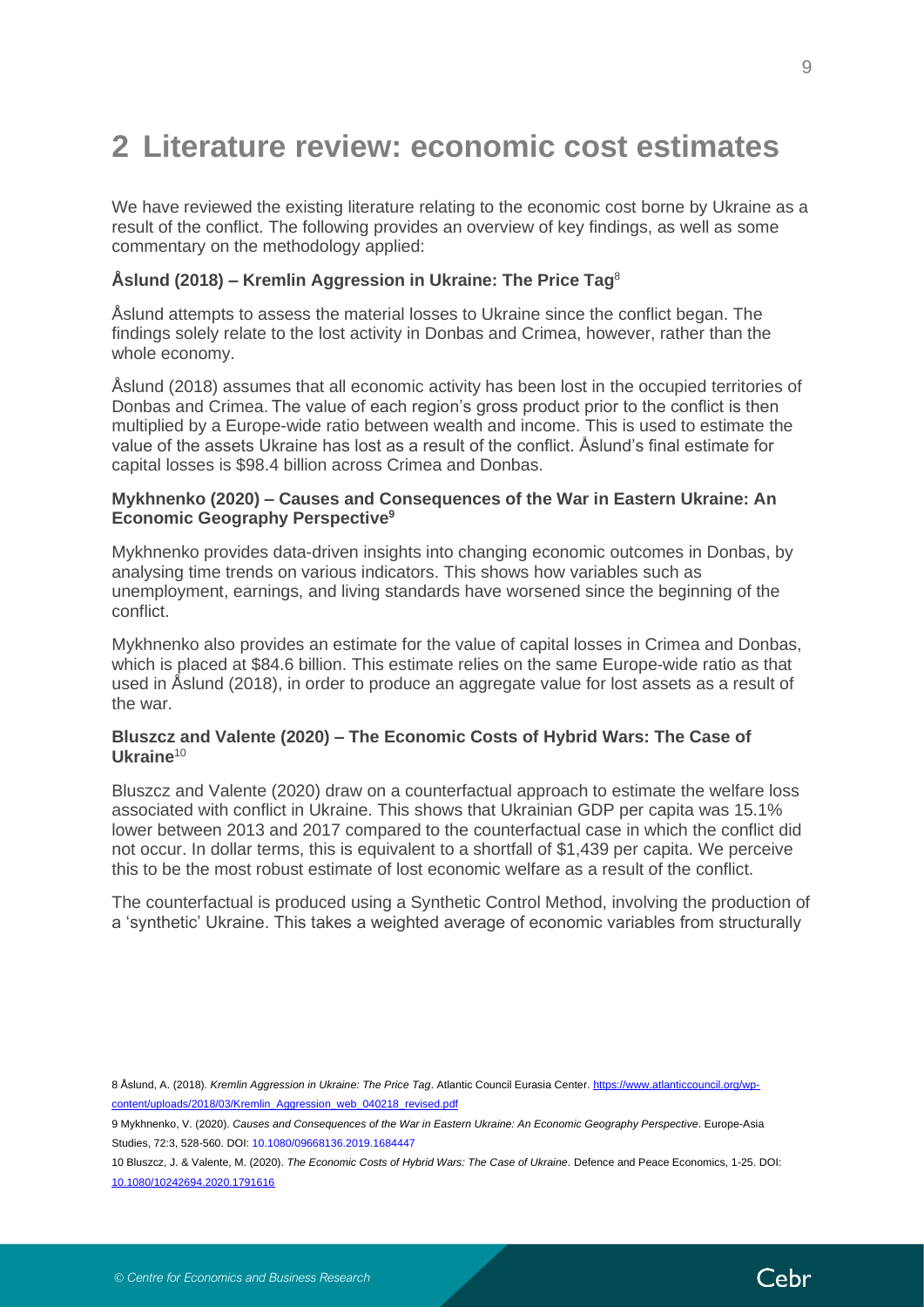similar economies to predict how the Ukrainian economy would have performed in the absence of the war.<sup>11</sup>

#### **Further sources**

An array of literature is available discussing the context, causes, and consequences of the conflict. These pieces have been used to inform Cebr's own research and are quoted as appropriate throughout this report.

These publications do not put monetary estimates on the costs to Ukraine, but instead provide more qualitative insight into the context, causes, and consequences of the conflict.

The following sources were considered in our research:

- Beck, T. (2015). Underlying Causes of the Ukrainian Recession*.* [https://globaledge.msu.edu/blog/post/22938/underlying-causes-of-the-ukrainian](https://globaledge.msu.edu/blog/post/22938/underlying-causes-of-the-ukrainian-reces)[reces](https://globaledge.msu.edu/blog/post/22938/underlying-causes-of-the-ukrainian-reces)
- Hamilton, R. (2019). *Five Years of War in the Donbas*. Foreign Policy Research Institute.<https://www.fpri.org/article/2019/10/five-years-of-war-in-the-donbas/>
- International Crisis Group. *Conflict in Ukraine's Donbas: A Visual Explainer*. <https://www.crisisgroup.org/content/conflict-ukraines-donbas-visual-explainer>
- [Iwański,](https://www.osw.waw.pl/en/eksperci/tadeusz-iwanski) T. (2015). The collapse of Ukraine's foreign trade*. Centre for Eastern Studies*. [https://www.osw.waw.pl/en/publikacje/analyses/2015-03-18/collapse](https://www.osw.waw.pl/en/publikacje/analyses/2015-03-18/collapse-ukraines-foreign-trade)[ukraines-foreign-trade](https://www.osw.waw.pl/en/publikacje/analyses/2015-03-18/collapse-ukraines-foreign-trade)
- Kochnev, A. & Valente, M. (2021). *Cost of Conflict: The Consequences of War in Donbas, Ukraine.* Frontier Europe Initiative. [https://mei.edu/publications/cost-conflict](https://mei.edu/publications/cost-conflict-consequences-war-donbas-ukraine)[consequences-war-donbas-ukraine](https://mei.edu/publications/cost-conflict-consequences-war-donbas-ukraine)
- Kostanyan, H. & Remizov, A. (2017). *Donbas Blockade: Another Blow to the Minsk Peace Process.* Centre for European Policy Studies. [https://www.ceps.eu/ceps](https://www.ceps.eu/ceps-publications/donbas-blockade-another-blow-minsk-peace-process/)[publications/donbas-blockade-another-blow-minsk-peace-process/](https://www.ceps.eu/ceps-publications/donbas-blockade-another-blow-minsk-peace-process/)
- Minzarari, D. (2021). *The Russian Military Escalation Around Ukraine's Donbas.* Stiftung Wissenschaft und Politik. DOI: [10.18449/2021C27](https://www.swp-berlin.org/10.18449/2021C27/)
- Pifer, S. (2020). *Crimea: Six Years After Illegal Annexation.* Brookings. [https://www.brookings.edu/blog/order-from-chaos/2020/03/17/crimea-six-years-after](https://www.brookings.edu/blog/order-from-chaos/2020/03/17/crimea-six-years-after-illegal-annexation/)[illegal-annexation/](https://www.brookings.edu/blog/order-from-chaos/2020/03/17/crimea-six-years-after-illegal-annexation/)

11 Structurally similar economies included in the study were Armenia, Bulgaria, Moldova, and Slovenia.

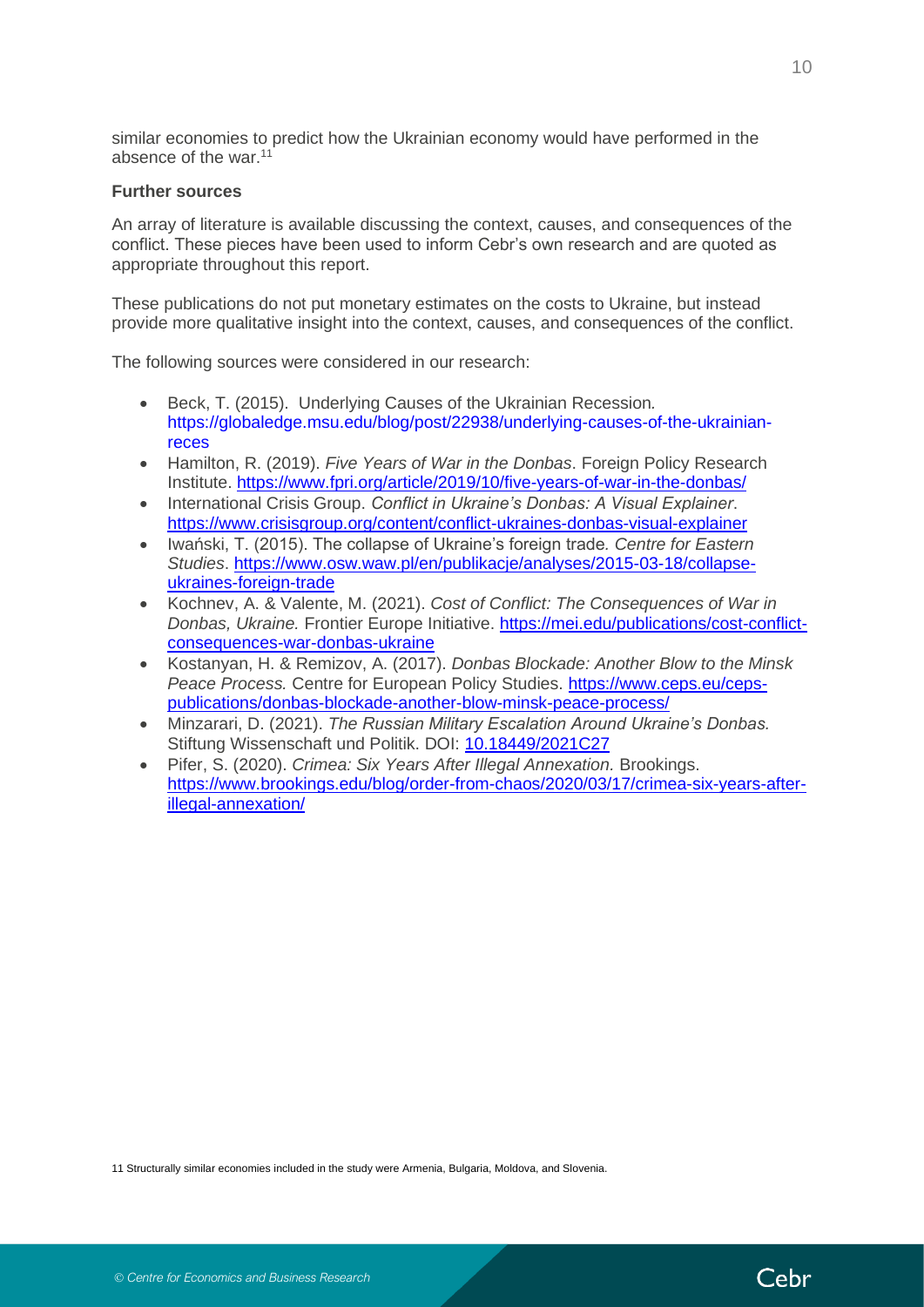# <span id="page-10-0"></span>**3 Economic cost estimates**

### <span id="page-10-1"></span>**3.1 Introduction**

This section describes Cebr's own analysis of the economic impacts of the conflict.

This analysis measures the cost of the conflict to Ukraine over the period 2014 – 2020 in three ways:

- 1) the impact of the loss in annual GDP;
- 2) the value of lost or damaged assets; and
- 3) the impact on Ukrainian public finances.

#### <span id="page-10-2"></span>**3.2 Impact on GDP**

The loss of GDP reflects three main impacts:

- 1) The direct impact of the loss of Crimea and Sevastopol
	- The loss of the Crimean peninsula means that the region no longer contributes to Ukraine's GDP figures.
	- The region had previously accounted for around 3.7% of the Ukrainian economy.
	- We have included Crimea in our estimates of Ukrainian GDP until 2013. There is therefore a sharp fall in 2014, which partially reflects this loss.
- 2) The direct impact of the conflict in Donbas
	- As described in Section 1.2, the conflict in Donbas has been characterised by a high number of deaths and significant damage to property and infrastructure as a result of artillery fire. This has limited economic output and productive capacity.
	- Blockades in the region have also limited trade between temporarily occupied and non-occupied areas.<sup>12</sup>
	- The inherent instability accompanying warfare has reduced investment and output in the region and also led to substantial outward migration.
- 3) Indirect effects
	- Impacts away from the directly affected regions need to also be considered.
	- These can be seen as spillover, or indirect, effects upon the wider Ukrainian economy.
	- Reduced export capacity and weakening investment prospects provide two examples of indirect effects. Both of these effects are discussed specifically, with monetary estimates of the losses associated with them.
	- Further effects include loss of confidence in the Ukrainian economy, the drag on consumption from higher inflation, and the impacts of currency depreciation. We have not quantified these impacts directly, but their impact is captured within the overall GDP loss figures.

12 This refers to the de facto ban on trade between Ukraine and the separatist-controlled regions as well as the temporary ban on freight of cargo through the demarcation line by rail and road, other than for certain exemptions.

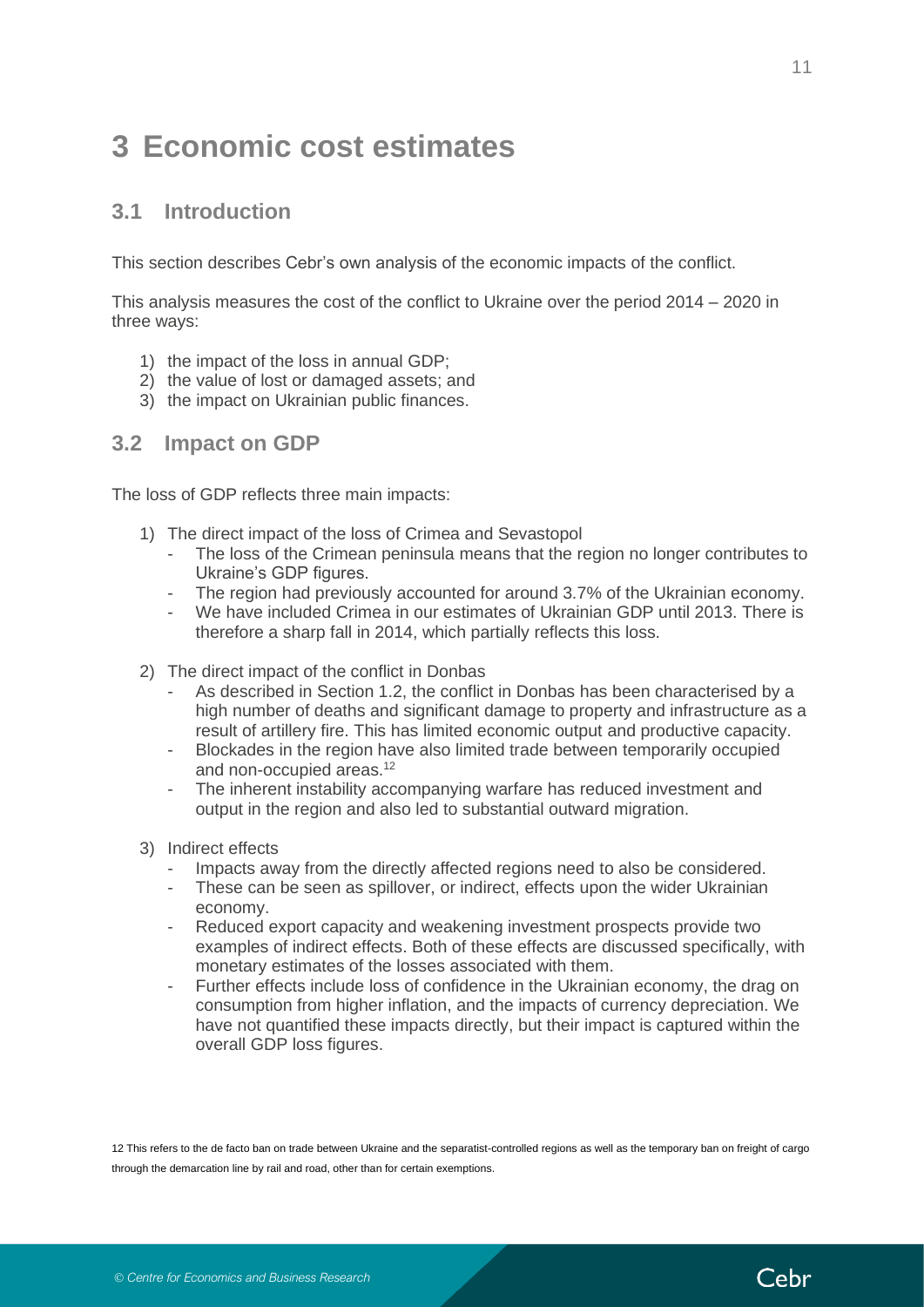There are two basic methodologies for calculating the impact of conflict.

One common approach is to produce a bottom-up estimate, looking at each potential impact in isolation and then summing them up. The advantage of this approach is that it gives more detail than the alternatives and that different types of impacts can be considered. The disadvantage of the approach is that it generally misses many of the wider, more indirect impacts that feed through a range of channels, for instance, the impacts of conflict on economic uncertainty, incentives, and institutional security.

In this case, therefore, we have used a 'forgone output' methodology for calculating the impact on GDP. This is a common approach in the study of economic losses in the context of military action. It involves comparing the actual path of GDP with a counterfactual path, based on a likely trend for GDP that might have been reasonably expected in the absence of the conflict. The estimated impact of the conflict is therefore the difference between the GDP actually achieved and the GDP that the counterfactual path suggests might have been achieved in the absence of the conflict.

The advantage of this approach is that it captures all the economic impacts including those that are not always easy to identify. The problem with the approach is the difficulty in estimating the counterfactual path.

Nevertheless the 'forgone output' approach is widely used in similar contexts, as exemplified by:

- Abadie, A. & Gardeazabal, J. (2003). *The Economic Costs of Conflict: A Case Study of the Basque* Country. American Economic Review, 93(1):113-132. DOI: [10.1257/000282803321455188](https://doi.org/10.1257/000282803321455188)
- Arunatilake, N., Jayasuriya, S.K., & Kelegama, S. (2001). *The Economic Cost of the War in Sri Lanka*. World Development, Elsevier, vol. 29(9), p1483-1500. Handle: [RePEc:eee:wdevel:v:29:y:2001:i:9:p:1483-1500](https://ideas.repec.org/a/eee/wdevel/v29y2001i9p1483-1500.html)
- Bluszcz, J. & Valente, M. (2020). *The Economic Costs of Hybrid Wars: The Case of Ukraine*. Defence and Peace Economics, 1-25. [DOI:](https://doi.org/10.1080/10242694.2020.1791616)  [10.1080/10242694.2020.1791616](https://doi.org/10.1080/10242694.2020.1791616)

Although we have used the 'forgone output' approach as our main method of quantification of the GDP effects, we have also cross-checked the results from this approach. This has involved the production of estimates for regional and other effects as shown in [Table 1](#page-11-0) below.

<span id="page-11-0"></span>Table 1: Disaggregated impacts to be evaluated

| <b>Regional impacts</b> |  |  |  |
|-------------------------|--|--|--|
| The loss of Crimea and  |  |  |  |
| Sevastopol              |  |  |  |
| The economic losses in  |  |  |  |
| Donbas                  |  |  |  |

| <b>Regional impacts</b> |  | <b>Aggregate impacts</b> |
|-------------------------|--|--------------------------|
| e loss of Crimea and    |  | The economic losses from |
| Sevastopol              |  | forgone exports          |
| e economic losses in    |  | The economic losses from |
| Donbas                  |  | forgone investment       |

It should be noted that there is a degree of overlap between these impacts. For instance, some of the regional losses attributed to Crimea, Sevastopol, and Donbas will also reflect lost exports and similarly the aggregate value of exports will include the value of exports lost in those particular regions.

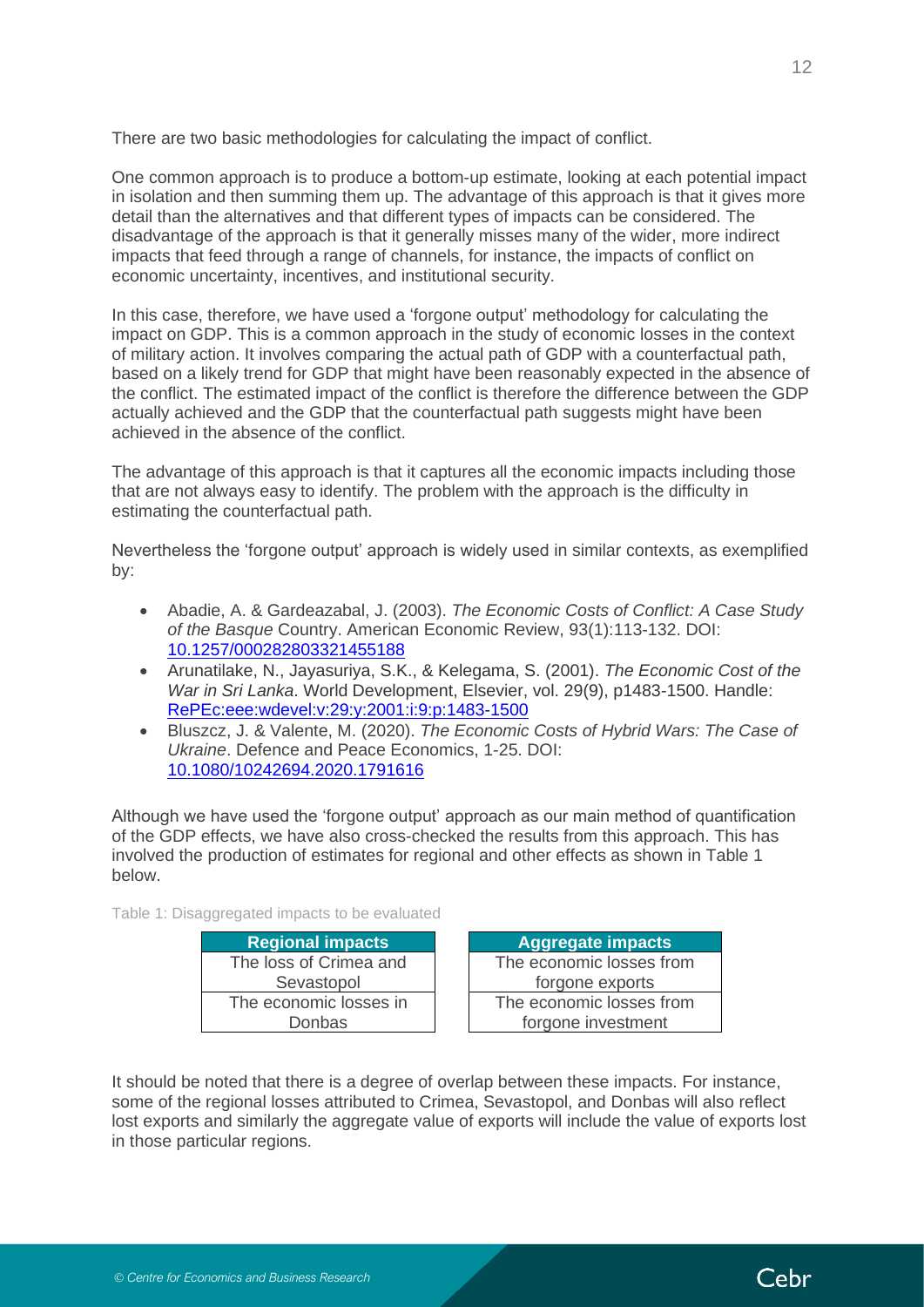### <span id="page-12-0"></span>**3.3 GDP time series**

As shown in Figure 2, Ukrainian GDP has been highly volatile since 2008. After facing a deep slump due to the global financial crisis, the economy had been recovering strongly in the following three years, with real GDP growth of 4.1%, 5.5%, and 4.1% in 2010, 2011, and 2012, respectively. The economy stagnated in 2013, however, at least partly due to the imposition of trade sanctions from Russia and a period of high political instability.<sup>13</sup>

The impacts of the conflict then became more apparent, with the loss of Crimea and Russia's military interventions in Donbas, leading to a 10.1% GDP contraction in 2014. This was followed by a further contraction of 9.8% in 2015, as hostilities continued and confidence in the Ukrainian economy slumped. The 10.1% contraction in GDP is larger than that reported by the International Monetary Fund (IMF), since the IMF data excludes Crimea and Sevastopol from Ukrainian GDP from 2012 onwards, whereas Cebr's estimates include Crimea and Sevastopol up until 2013.

Several years of recovery at moderate pace were then witnessed between 2016 and 2019, before output contracted once again as a result of the Covid-19 pandemic in 2020.



Figure 2: Ukraine real GDP, 2021 constant prices, 2002 - 2020

Source: International Monetary Fund<sup>14</sup>, Cebr analysis

13 Institute for Economic Research and Policy Consulting (2013). Year 2013: *Economic Summary for Ukraine*. [http://www.ier.com.ua/files//publications/ES\\_2013\\_en\\_fin.pdf](http://www.ier.com.ua/files/publications/ES_2013_en_fin.pdf)

14 The data used here stems from the IMF's World Economic Outlook, a regularly produced overview of economic data for national economies. Unless otherwise stated, figures referencing the IMF will draw upon this dataset.

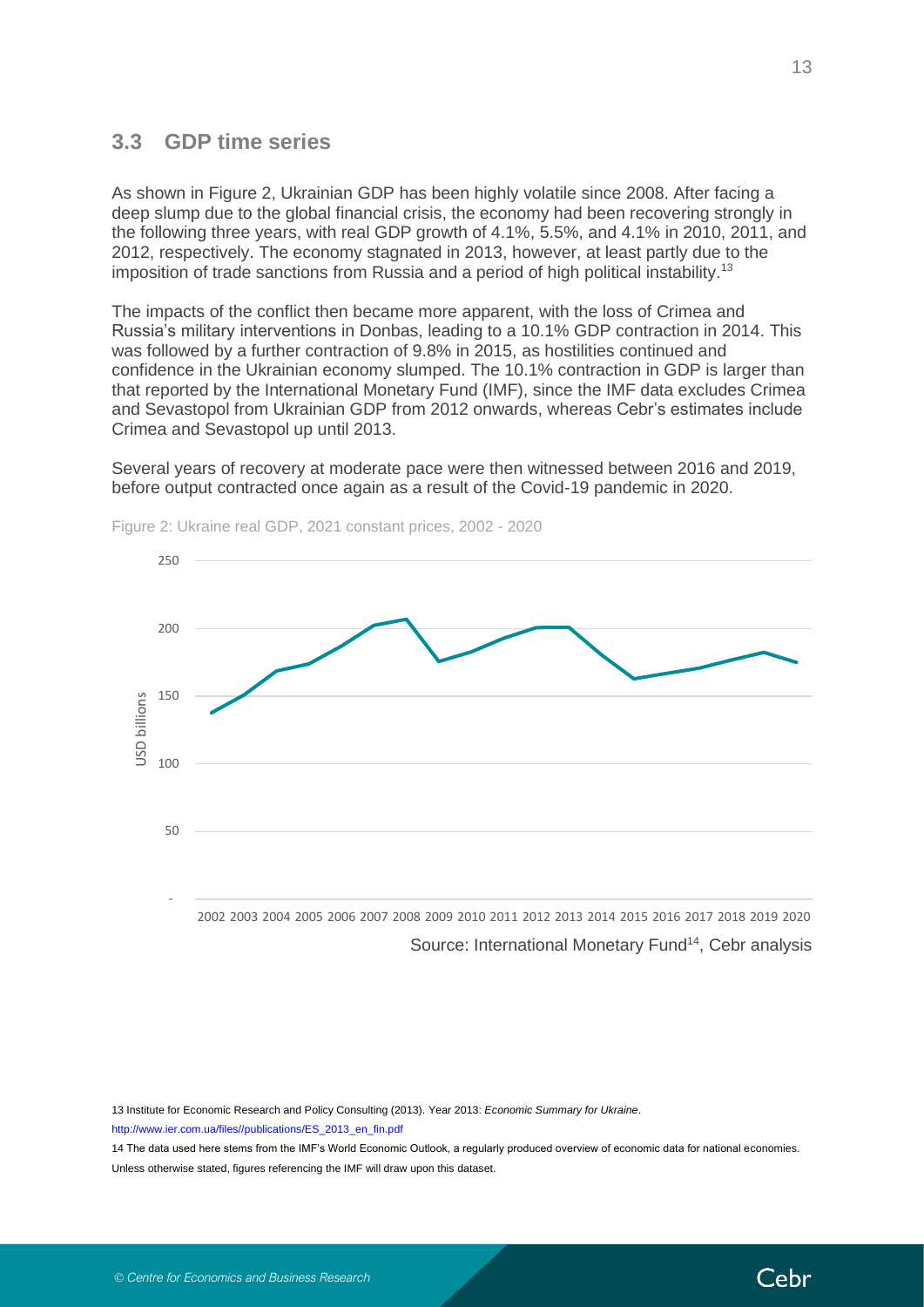### <span id="page-13-0"></span>**3.4 Identifying the counterfactual**

In formulating a counterfactual case for how the Ukrainian economy might have performed in the absence of the conflict, we have considered a range of pre-conflict forecasts. These forecasts cover the 2012-2014 editions of the IMF's World Economic Outlook, as well as Cebr's World Economic League Table over the same time horizon. These forecasts are shown in Appendix 1.

In 2012, the Ukrainian economy had been expected to grow at a trend rate of around 3.5%. However, by 2013, the economy was experiencing considerable volatility, due in part to Russian economic measures directed against Ukraine. This brought about a slower expected growth rate. Therefore, any counterfactual scenario based on these forecasts will already account for the general macroeconomic instability faced by the Ukrainian economy prior to the conflict.

We have made two different estimates for the counterfactual trend:

- **Scenario 1:** 
	- We have used Cebr's forecasts for Ukrainian GDP, produced in 2013, and compared them with the actual path.
	- This forecast was chosen as the counterfactual as it pointed to slower growth than those produced in prior years. This reflects the general weakening of the Ukrainian economy that was beginning to emerge in 2013.
	- It is assumed that the Ukrainian economy would have grown at this forecasted rate in the absence of the conflict.
- **Scenario 2:** 
	- We have also modelled a scenario in which the Ukrainian economy would not have grown at all in the absence of conflict.
	- This is an extreme assumption, since very few economies are completely stagnant for a multi-year period in the absence of conflict.
	- The estimated impacts based on this assumption should therefore be seen as the bottom end of the range of likely impacts.

#### **Scenario 1**

Our first estimate for Ukrainian output in the absence of the conflict is based on Cebr's growth forecasts from our 2013 World Economic League Table (WELT). 15,16 These figures are the forecasts which Cebr actually made for the Ukrainian economy prior to the onset of political instability and the conflict. The Cebr forecasts are the only forecasts available that cover the whole period of analysis from 2014 to 2020 – the IMF forecasts made pre-conflict even as late as 2013 only project out to 2018. Cebr forecasts have a high reputation for accuracy and in fact over the periods for which the forecasts can be compared are not very different from the IMF forecasts made at the same time.

These forecasts pointed to a trend GDP growth rate of around 1.4% in the years between 2013 and 2017. Growth was then expected to accelerate to around 2.0% from 2018 to 2022. The forecast for slower growth between 2013 and 2017 had reflected concerns about the



<sup>15</sup> Centre for Economics and Business Research (Cebr). *World Economic League Table 2013*.

<sup>16</sup> Further Cebr forecasts for the Ukrainian economy, produced between 2012 and 2014 are displayed in Appendix 1. These figures show how perceptions of Ukraine's growth prospects changed as the military and economic crises developed.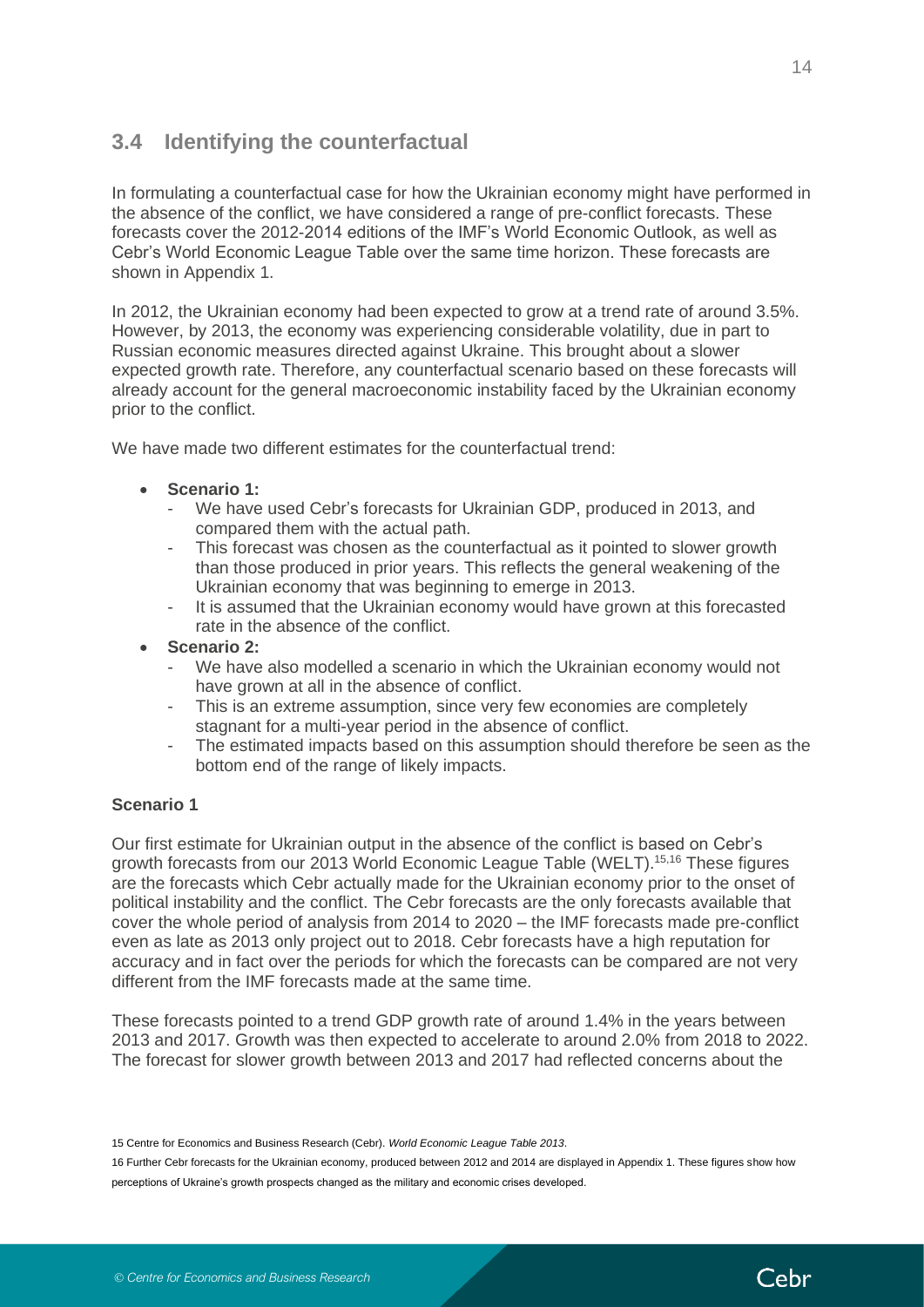sustainability of the rapid growth that had been experienced in the previous three years following the recovery from the global financial crisis. Figure 3 compares the actual GDP outcome outlined in Section 3.3 to the path predicted from these forecasts.



Figure 3: Ukraine real GDP, 2021 constant prices, 2002 – 2020, actual and counterfactual

Source: International Monetary Fund, Cebr analysis

It would be unrealistic not to take the pandemic into account in the counterfactual situation, however. IMF data shows a decline in Ukraine's real GDP of 4.0% between 2019 and 2020. To account for this, we have adjusted our counterfactual case in 2020, assuming that the decline in output would have been the same proportional size regardless of whether the conflict had taken place or not.

This adjustment leads us to a finalised initial counterfactual case, shown in Figure 4. This will henceforth be referred to as Scenario 1.



Figure 4: Ukraine real GDP, 2021 constant prices, 2002 – 2020, actual and Scenario 1 counterfactual accounting for the pandemic

Source: International Monetary Fund, Cebr analysis

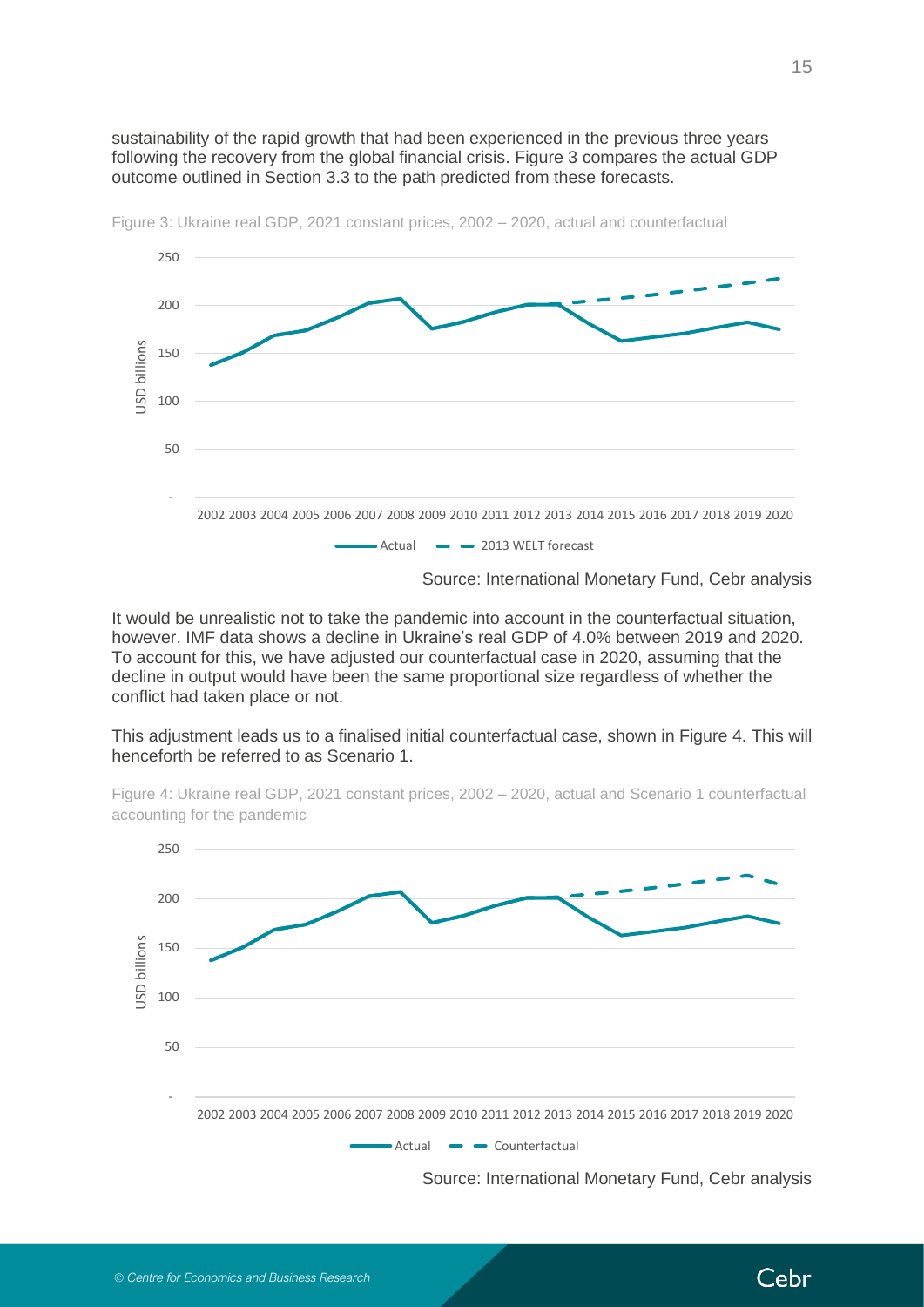#### **Scenario 2**

There were concerns that the Ukrainian economy was set to face difficulties even before the conflict began. Ukraine was subject to a stand-by arrangement with the IMF in 2008, in an attempt to finance the economy through the financial crisis. A further arrangement was provided in 2010, adding to the economy's debt burden.

The Ukrainian economy, which is largely open and hence dependent on a range of global factors, had also been adversely impacted by changing commodity prices. A fall in global steel prices around the turn of the 2010s reduced the value of Ukraine's steel exports, for example, while rising gas prices contributed to a growing trade deficit.<sup>17</sup>

Taking these factors together, it might be suggested that the Ukrainian economy would not have continued a strong growth path in the absence of the conflict. Instead, the economy could have faced a period of relative stagnation, with growth being held back by general macroeconomic weakness and specific factors such as those outlined above.

Though these factors were accounted for in Cebr's 2013 growth forecast for Ukraine to some degree, we can present a case in which their impact on growth was even more stark. To do so, we present the counterfactual case in which the economy stagnates at its 2013 level.<sup>18</sup> This is shown graphically in Figure 5 and will henceforth be referred to as Scenario 2.

For this scenario we have assumed that the economy would have stagnated in real terms from 2013 onwards. It should be noted that this is an extreme assumption. Estimates of the economic impact of the conflict from this approach give an extreme lower bound.



Figure 5: Ukraine real GDP, 2021 constant prices, 2002 – 2020, actual and Scenario 2 counterfactual

17 Sarna, A. (2012). *Ukrainian economy on the verge of recession*. Centre for Eastern Studies.

[https://www.osw.waw.pl/sites/default/files/commentary\\_96.pdf](https://www.osw.waw.pl/sites/default/files/commentary_96.pdf)

18 The impacts of the pandemic are here ignored for simplicity, allowing us to outline a purely stagnant case.

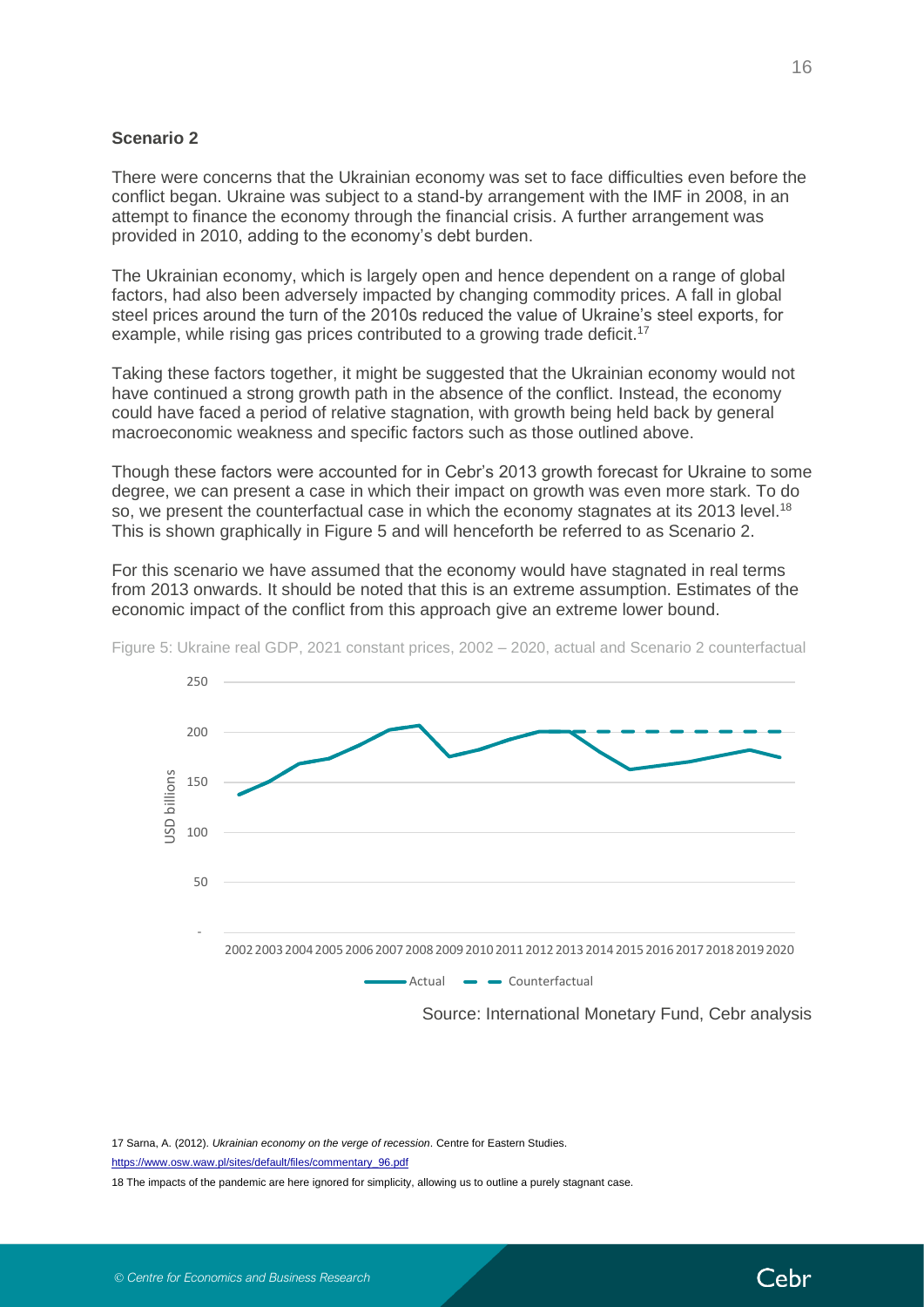# <span id="page-16-0"></span>**3.5 Aggregating GDP losses**

The following subsections present the counterfactual GDP losses for Scenarios 1 and 2.

Our estimate for the Ukrainian economy's lost output in the period 2014 – 2020 as a result of the conflict is given by the integral of the vertical difference between the actual and counterfactual GDP paths.

Graphically, this is the shaded area shown in Figure 6 when applied to Scenario 1.

Figure 6: Ukraine real GDP, 2021 constant prices, 2002 – 2020, actual data and counterfactual represented by Cebr's 2013 WELT forecasts with pandemic adjustment



Source: International Monetary Fund, Cebr analysis

#### **Starting year**

Our estimates of the cost of the conflict cumulate the GDP losses from 2014. It would be possible to start at an earlier date since instability at least partly associated with the conflict started to appear in 2013.<sup>19</sup> In addition, trade action against Ukraine by Russia had also adversely impacted Ukrainian GDP in that year. But to ensure that the estimated impacts are not exaggerated we have not included any impact in 2013. The cumulative and average annual figures in this section therefore reflect the seven years between 2014 and 2020 **inclusive** 

#### **Scenario 1**

Comparing the actual and counterfactual paths between 2014 and 2020 yields a cumulative lost output estimate of UAH 7.7 trillion in Scenario 1 or an average annual output loss of

19 This is the approach taken by Bluszcz and Valente (2020) in The Economic Costs of Hybrid Wars: The Case of Ukraine.

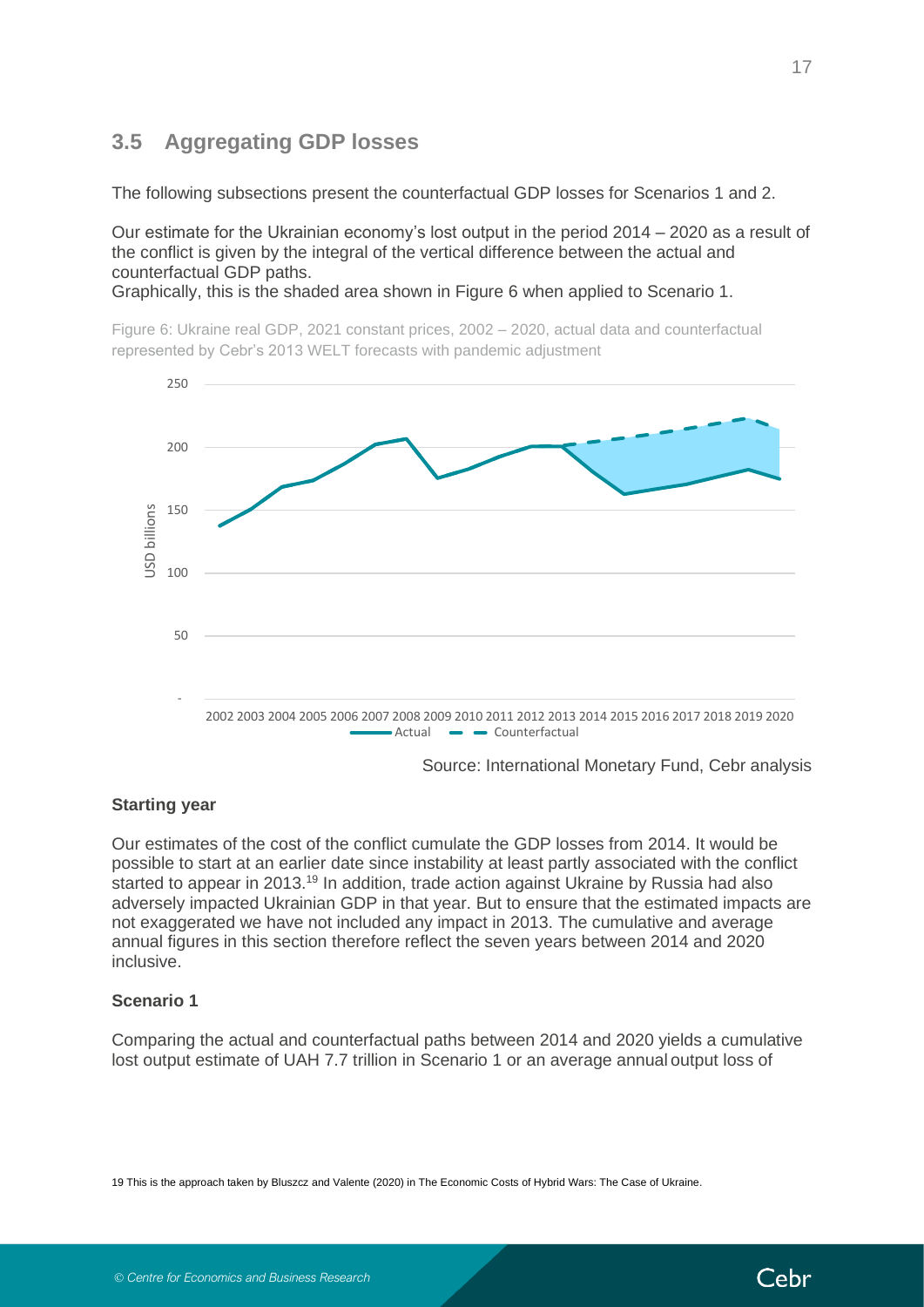UAH 1.1 trillion.<sup>20</sup> This annual figure equates to a loss of 19.9% compared with pre-conflict GDP. In dollars, these figures amount to losses of \$280 billion in cumulative terms and \$40.0 billion in average annual terms.<sup>21</sup>

This average annual percentage loss figure of 19.9% is roughly comparable to the 15.1% loss between 2013 and 2017 estimated by Bluszcz and Valente.

#### **Scenario 2**

Figure 7: Ukraine real GDP, 2021 constant prices, 2002 – 2020, actual data and counterfactual represented by stagnation assumption



Source: International Monetary Fund, Cebr analysis

The estimated losses using the Scenario 2 counterfactual are smaller, reflecting the reduced divergence between the actual and counterfactual paths. The cumulative losses in this case amount to UAH 5.3 trillion, equating to an annual average output loss of UAH 750 billion. Comparing this annual value to pre-conflict levels of GDP equates to a proportional loss of 13.6% per year. In USD, the cumulative and annual figures amount to \$191 billion and \$27.3 billion, respectively.

A summary of our GDP loss estimates is given in the table below:

Table 2: Forgone Ukrainian GDP as a result of the Russian-Ukrainian conflict

|                                                                  | <b>Scenario 1</b>     | <b>Scenario 2</b>     |
|------------------------------------------------------------------|-----------------------|-----------------------|
| Cumulative value of forgone<br>GDP, 2014 - 2020, 2021<br>UAH     | UAH 7,700,000,000,000 | UAH 5,300,000,000,000 |
| Average annual value of<br>forgone GDP, 2014 - 2020,<br>2021 UAH | UAH 1,100,000,000,000 | UAH 750,000,000,000   |

20 Figure quoted in constant 2021 prices. All subsequent figures also quoted in 2021 prices unless otherwise stated.

21 All dollar conversions utilise the 2021 constant price exchange rate from the IMF'[s World Economic Outlook Database: October 2021.](https://www.imf.org/en/Publications/WEO/weo-database/2021/October) This equates to 27.523 UAH to 1 USD.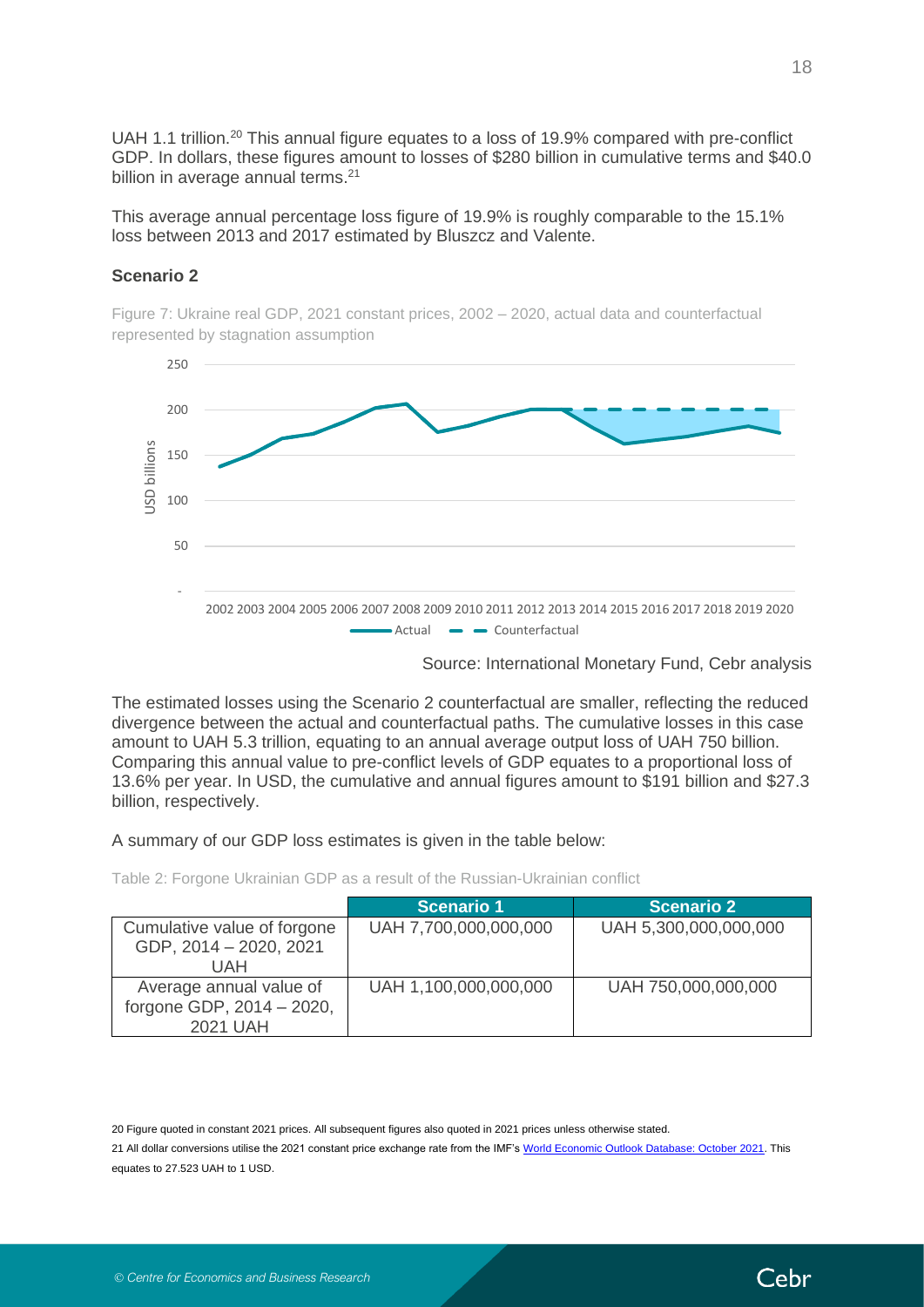| Cumulative value of forgone<br>GDP, 2014 - 2020, 2021<br>USD     | \$280,100,000,000 | \$190,800,000,000 |
|------------------------------------------------------------------|-------------------|-------------------|
| Average annual value of<br>forgone GDP, 2014 - 2020,<br>2021 USD | \$40,000,000,000  | \$27,300,000,000  |
| Forgone GDP as percentage<br>of pre-conflict GDP                 | 19.9%             | 13.6%             |

Source: International Monetary Fund, Cebr analysis

# <span id="page-18-0"></span>**3.6 Channels of output loss – regions**

This subsection considers the cumulative output losses associated with Crimea and Donbas, the two regions most directly affected by the conflict. The loss estimates associated with the regions are already captured within the aggregate loss estimates outlined above and follow a similar methodology.

#### **Crimea and Sevastopol**

In the case of the Crimean peninsula, though economic activity has continued since its annexation in 2014, this activity is no longer classified as a contribution to Ukrainian GDP. As such, the value of forgone output in the region is simply equal to the expected value of regional output over time. We assume in Scenario 1 that Crimea, together with the city of Sevastopol, would have mirrored the growth rate seen for the entire Ukrainian economy. This counterfactual case is presented in Figure 8.<sup>22</sup>

This analysis yields a cumulative loss estimate of UAH 1.6 trillion associated with the annexation of Crimea and Sevastopol between 2014 and 2020. This is equivalent to an annual value of UAH 225 billion in 2021 currency. In US dollars, these figures amount to \$58 billion in cumulative terms and \$8.3 billion in annual terms.

22 Rosstat, Russia's Federal State Statistics Service, reports economic data for Crimea and Sevastopol going back to 2014. The data show extremely rapid growth, with gross regional product at basic current prices increasing by 148% in Crimea between 2014 and 2019, compared to cumulative growth of 60% for Russia as a whole. For the City of Sevastopol, reported growth is even higher at 354% over the same period. These figures are impacted by the high levels of infrastructure spending and other public expenditure seen in the areas since 2014. Therefore, these reported growth rates in Crimea and Sevastopol are not suitable as a counterfactual scenario.

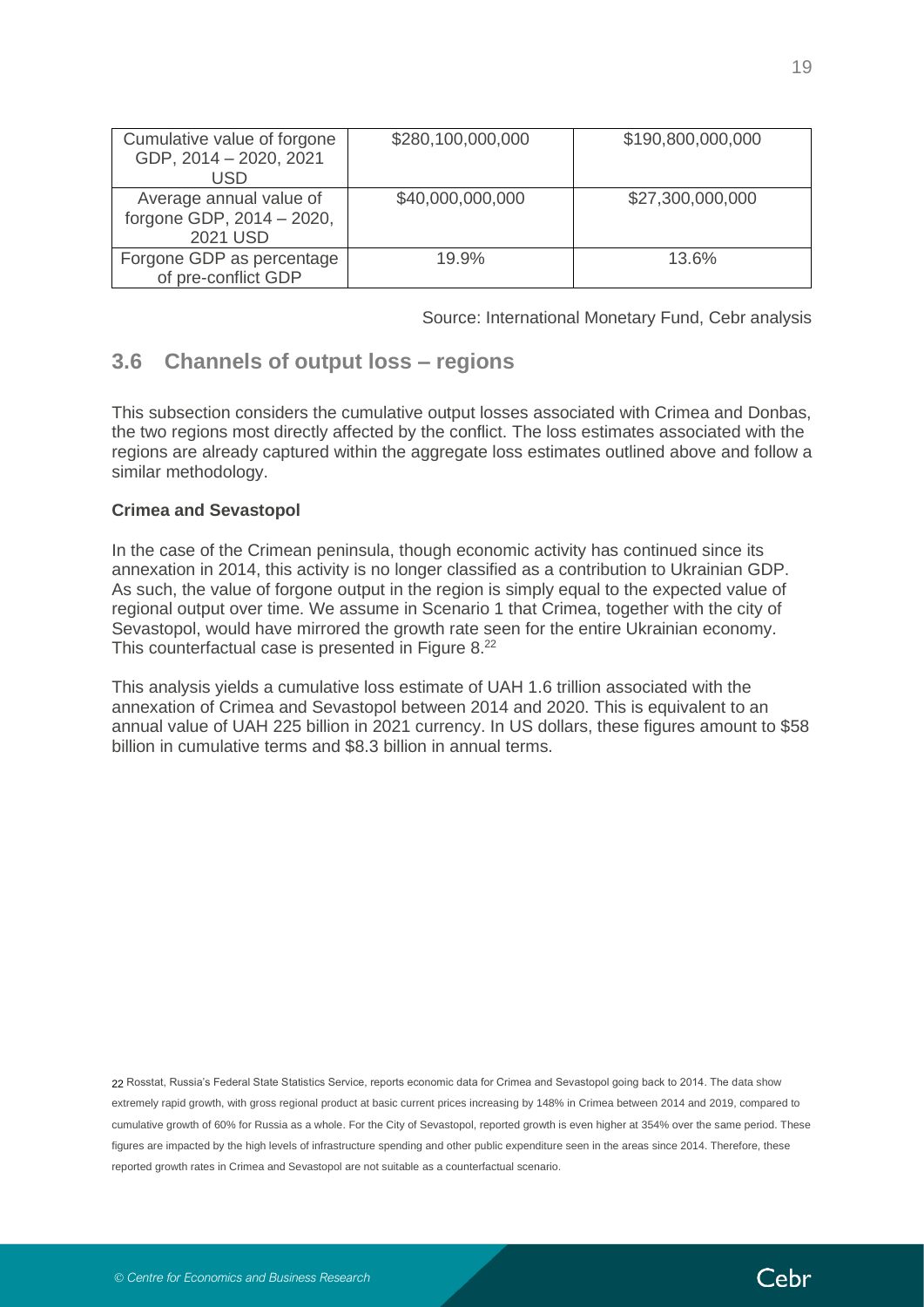

Figure 8: Crimea and Sevastopol real gross regional product (GRP), 2021 constant prices, 2002 – 2020, actual data and counterfactual – Scenario 1

Source: State Statistics Service of Ukraine, Cebr analysis

We have also estimated a Scenario 2 case for Crimea, using the same assumptions as for Scenario 2 for the aggregate economy. Here it is assumed that Crimea's economic output remains constant at its 2013 level, as presented in Figure 9. The cumulative losses in this case amount to UAH 1.5 trillion in cumulative terms or UAH 216 billion in annual terms. In USD, these figures are \$55 billion and \$7.8 billion, respectively.





Source: State Statistics Service of Ukraine, Cebr analysis

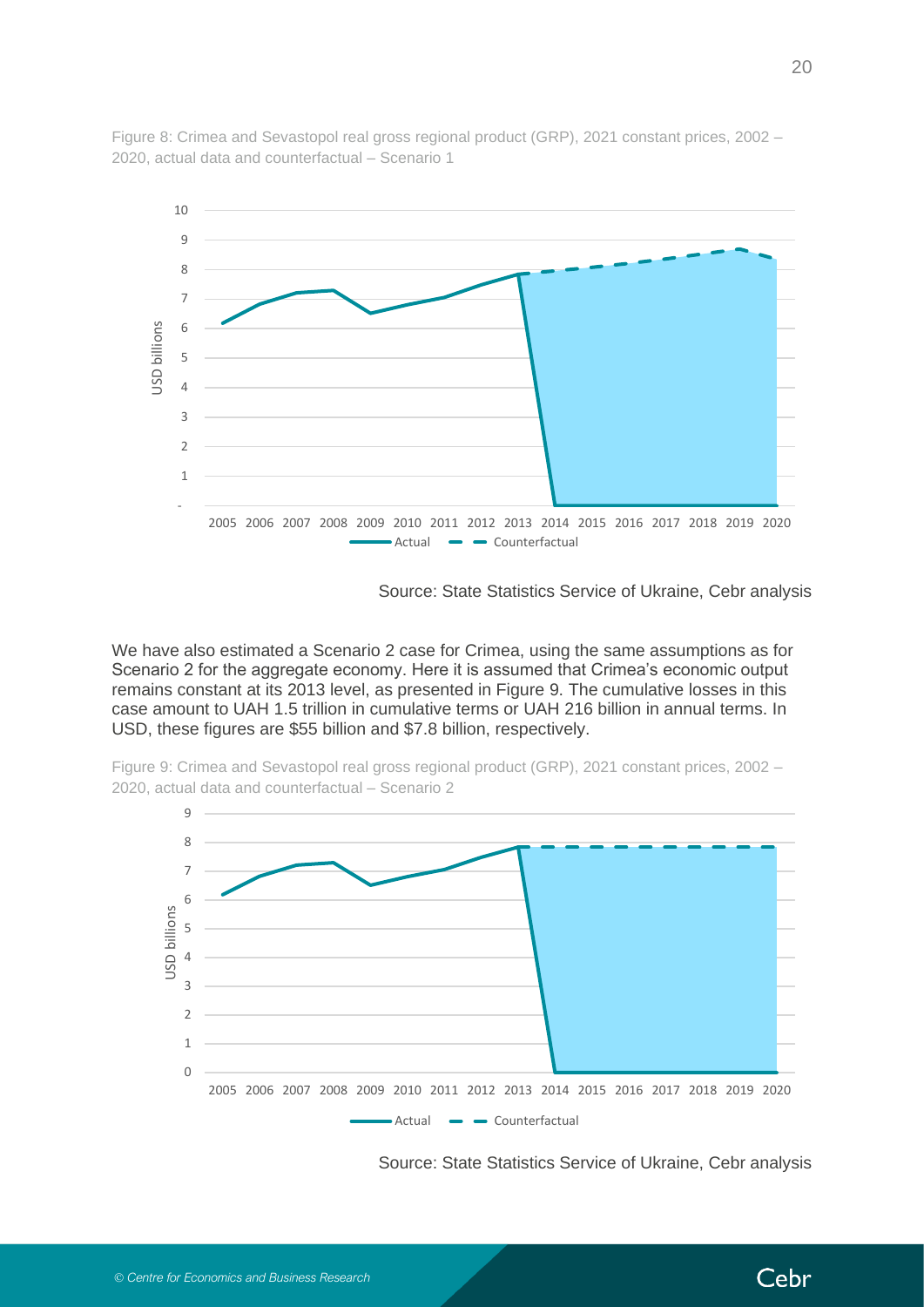#### **Donbas**

We have made a similar analysis for Donbas. Though damage in the region has been much more extensive than in Crimea, the region is only partly under Russian control.

The scale of these losses is presented in Figure 10. The Scenario 1 counterfactual case is here given as the expected growth rate of the Donbas region in the absence of the conflict, with the exception of a pandemic-induced decline in 2020. This is a slower growth rate than for the Ukrainian economy as a whole, reflecting the region's export exposure, which had been a key driver in the macroeconomic volatility facing Ukraine even prior to the crisis.

Figure 10: Donbas real gross regional product (GRP), 2021 constant prices, 2002 – 2020, actual data and counterfactual – Scenario 1



Source: State Statistics Service of Ukraine, Cebr analysis

In the Donbas case, this yields cumulative output losses of UAH 2.8 trillion compared to the situation in which the conflict had not occurred. This is equivalent to an annual value of UAH 403 billion in 2021 currency. In US dollars, these figures amount to \$102 billion in cumulative terms and \$14.6 billion in annual terms.

We have also made a Scenario 2 estimate for the economic impact in Donbas, with output remaining at its 2013 level in line with the case presented for the aggregate economy. This is shown in Figure 11.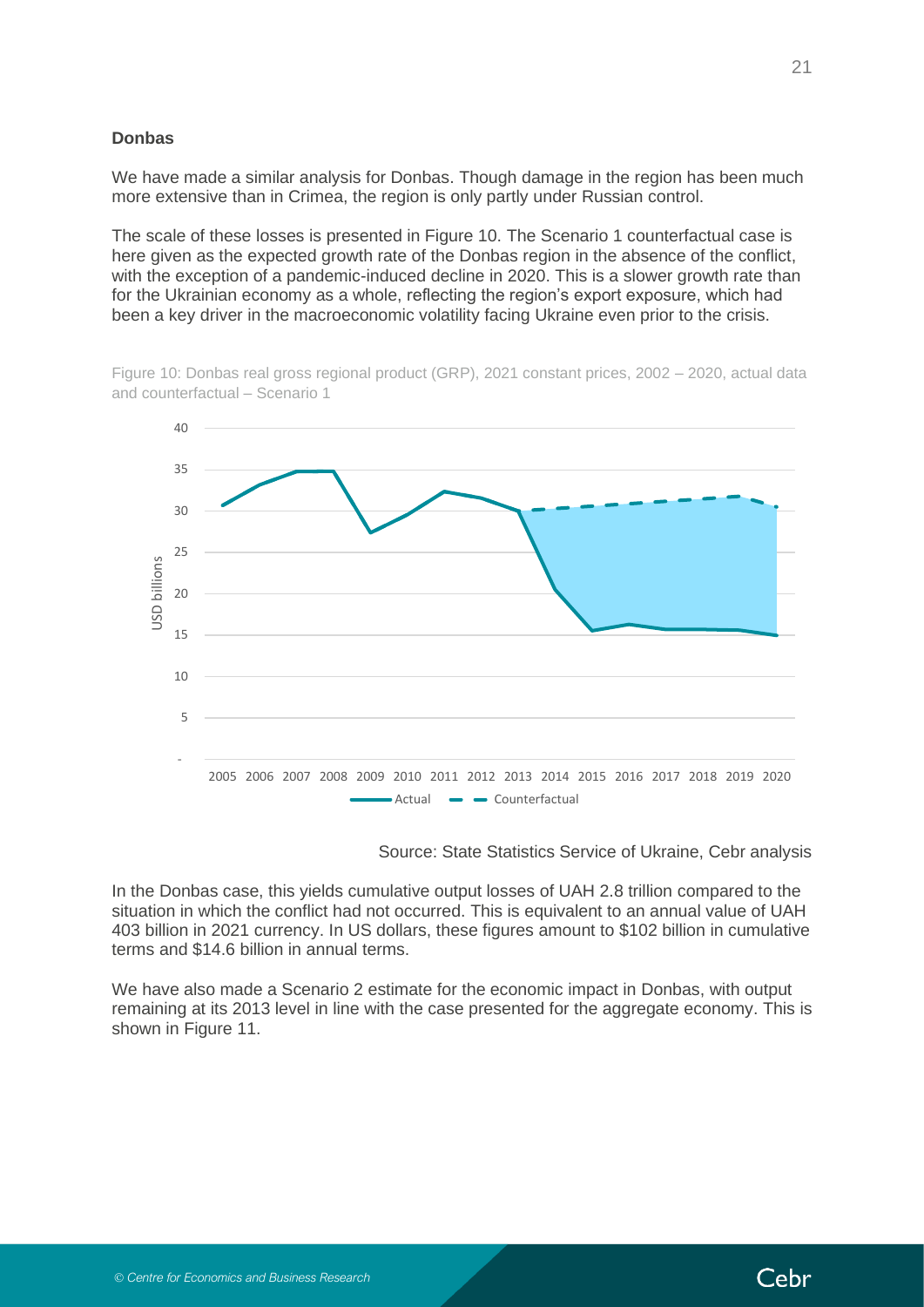

Figure 11: Donbas real gross regional product (GRP), 2021 constant prices, 2002 – 2020, actual data and counterfactual – Scenario 2

Source: State Statistics Service of Ukraine, Cebr analysis

The cumulative losses in this case amount to UAH 2.6 trillion or UAH 377 billion in annual terms. In USD, these figures stand at \$96 billion and \$13.7 billion, respectively.

The loss estimates in Crimea and Donbas under these two scenarios are summarised in the below tables:

| Table 3: Outline of regional output losses - Scenario 1 |  |  |  |
|---------------------------------------------------------|--|--|--|
|---------------------------------------------------------|--|--|--|

|                                                                  | <b>Crimea and Sevastopol</b> | <b>Donbas</b>         |  |  |
|------------------------------------------------------------------|------------------------------|-----------------------|--|--|
| Cumulative value of forgone<br>GDP, 2014 - 2020, 2021 UAH        | UAH 1,600,000,000,000        | UAH 2,800,000,000,000 |  |  |
| Average annual value of<br>forgone GDP, 2014 - 2020,<br>2021 UAH | UAH 225,000,000,000          | UAH 403,000,000,000   |  |  |
| Cumulative value of forgone<br>GDP, 2014 - 2020, 2021 USD        | \$58,200,000,000             | \$102,500,000,000     |  |  |
| Average annual value of<br>forgone GDP, 2014 - 2020,<br>2021 USD | \$8,300,000,000              | \$14,600,000,000      |  |  |

Source: State Statistics Service of Ukraine, Cebr analysis

Table 4: Outline of regional output losses – Scenario 2

|                                                           | <b>Crimea and Sevastopol</b> | <b>Donbas</b>         |
|-----------------------------------------------------------|------------------------------|-----------------------|
| Cumulative value of forgone<br>GDP, 2014 - 2020, 2021 UAH | UAH 1,500,000,000,000        | UAH 2,600,000,000,000 |

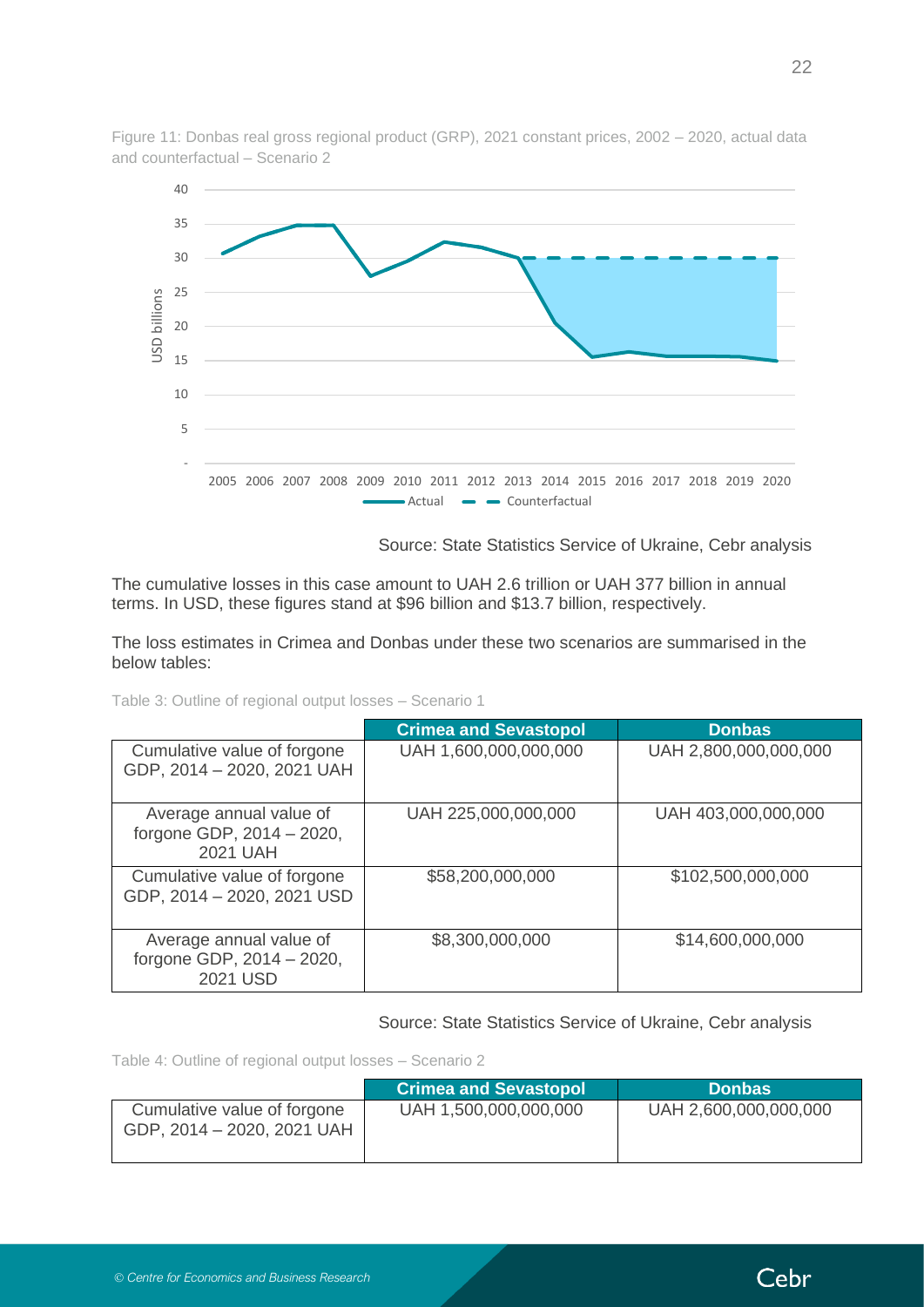| Average annual value of<br>forgone GDP, 2014 - 2020,<br>2021 UAH | UAH 216,000,000,000 | UAH 377,000,000,000 |
|------------------------------------------------------------------|---------------------|---------------------|
| Cumulative value of forgone<br>GDP, 2014 - 2020, 2021 USD        | \$54,900,000,000    | \$95,900,000,000    |
| Average annual value of<br>forgone GDP, 2014 - 2020,<br>2021 USD | \$7,800,000,000     | \$13,700,000,000    |

Source: State Statistics Service of Ukraine, Cebr analysis

### <span id="page-22-0"></span>**3.7 Channels of output loss – wider economic impacts**

This subsection looks at the impacts on Ukrainian investment<sup>23</sup> and exports. As above, it compares the likely path for exports and investment in the absence of the conflict with the actual pathways for these variables. This will produce estimates for the losses stemming from these components of GDP.

#### **Exports**

Downward pressure on Ukrainian trade has resulted from the imposition of sanctions on Ukraine by Russia. Russia has historically been Ukraine's main trading partner. However, worsening relations in the aftermath of the Crimean annexation, Russia's military intervention in Donbas, and economic pressure imposed by Russia have led to a fall in Ukraine's exports. The effects of this were exacerbated by Russia's suspension of its free trade agreement with Ukraine in early 2016 as well as the imposition of transit restrictions on Ukrainian exports to other former Soviet states, including Kazakhstan and Kyrgyzstan.<sup>24</sup>

These factors have seen Ukrainian exports to Russia fall to an estimated UAH 103 billion in 2020 from UAH 766 billion in 2011. The dollar value of this drop is shown in Figure 12, showing a fall to \$3.8 billion from \$27.8 billion.<sup>25</sup>

In addition, the situation in Donbas has particularly impacted Ukraine's international trade. There have been two key reasons for this. First, the region has historically been a major producer of key Ukrainian export goods such as steel, which accounted for about 25% of Ukrainian goods exports pre-conflict.<sup>26</sup> Second, Donbas's infrastructure, combined with its Russian land border and coastline, were important for transporting goods out of Ukraine.

26 [Iwański,](https://www.osw.waw.pl/en/eksperci/tadeusz-iwanski) T. (2015). *The collapse of Ukraine's foreign trade*. Centre for Eastern Studies[. https://www.osw.waw.pl/en/publikacje/analyses/2015-](https://www.osw.waw.pl/en/publikacje/analyses/2015-03-18/collapse-ukraines-foreign-trade) [03-18/collapse-ukraines-foreign-trade](https://www.osw.waw.pl/en/publikacje/analyses/2015-03-18/collapse-ukraines-foreign-trade)



<sup>23</sup> Note investment here describes the gross fixed capital formation as commonly used in national accounting frameworks. See also: <https://data.oecd.org/gdp/investment-gfcf.htm>

<sup>24</sup> Åslund, A. (2018). *Kremlin Aggression in Ukraine: The Price Tag*. Atlantic Council Eurasia Center[. https://www.atlanticcouncil.org/wp](https://www.atlanticcouncil.org/wp-content/uploads/2018/03/Kremlin_Aggression_web_040218_revised.pdf)[content/uploads/2018/03/Kremlin\\_Aggression\\_web\\_040218\\_revised.pdf](https://www.atlanticcouncil.org/wp-content/uploads/2018/03/Kremlin_Aggression_web_040218_revised.pdf)

<sup>25</sup> Due to poor data availability on the value and destination of services exports, it is assumed that the proportion of total services exports attributable to Russia is equivalent to that of goods exports.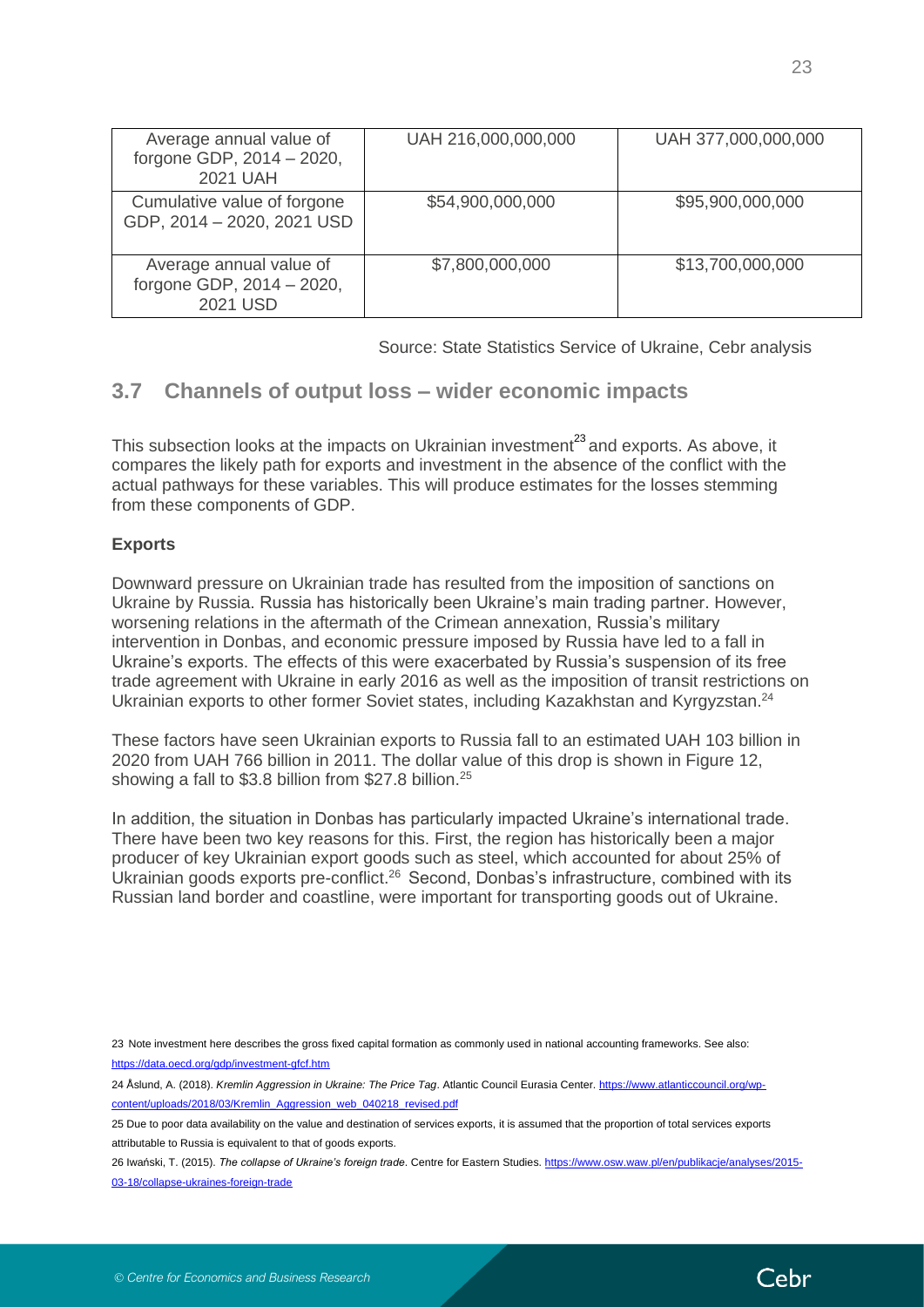#### The destruction of this infrastructure, including railways, bridges, and roads as a result of the conflict has therefore affected Ukraine's exports.<sup>27</sup>



Figure 12: Estimate for annual value of Ukrainian exports to Russia, 2021 constant prices, 2002 – 2020

The loss of Crimea also hindered exports because of the loss of key ports on the Black Sea coast.

The decline in exports has, however, been somewhat cushioned by the depreciation of the Ukrainian currency. The hryvnia was floated, that is, unpegged from the USD, in February 2014 amidst mounting political tensions, before depreciating significantly as the events in Crimea and Donbas developed later that year. Though a weaker currency makes exported goods more competitive, it also raises the cost of imported goods. This has contributed to imported inflation and the significant acceleration in the rate of price growth seen in Ukraine during this period. Such rising prices have adversely impacted domestic demand and, hence, the wider Ukrainian economy.<sup>28</sup>

The combination of these factors has contributed to a significant fall in the value of exports at the aggregate level. To make the counterfactual case of how exports would have fared in the absence of the conflict, we assume that export value growth would have mirrored that of the wider economy. That is, export growth would have been slower in the early 2010s followed by a slight acceleration in the later period. It should be noted, however, that even without the annexation of Crimea and conflict in Donbas, the changing nature of the Russian-Ukrainian relationship may have led to a decline in exports to Russia in any case.

Our estimates of the real value of Ukrainian exports point to a decline in each year between 2012 and 2020, with the exception of 2014. 2014 saw a slight rise in export volumes of 1.7%, with trade having been significantly hindered in the previous year as a result of the initial imposition of Russian trade sanctions against Ukrainian imports.

27 Bluszcz, J. & Valente, M. (2020). The Economic Costs of Hybrid Wars: The Case of Ukraine. Defence and Peace Economics, 1-25[. DOI:](https://doi.org/10.1080/10242694.2020.1791616)  [10.1080/10242694.2020.1791616](https://doi.org/10.1080/10242694.2020.1791616)

28 [Iwański,](https://www.osw.waw.pl/en/eksperci/tadeusz-iwanski) T. (2015). *The collapse of Ukraine's foreign trade*. Centre for Eastern Studies[. https://www.osw.waw.pl/en/publikacje/analyses/2015-](https://www.osw.waw.pl/en/publikacje/analyses/2015-03-18/collapse-ukraines-foreign-trade) [03-18/collapse-ukraines-foreign-trade](https://www.osw.waw.pl/en/publikacje/analyses/2015-03-18/collapse-ukraines-foreign-trade)

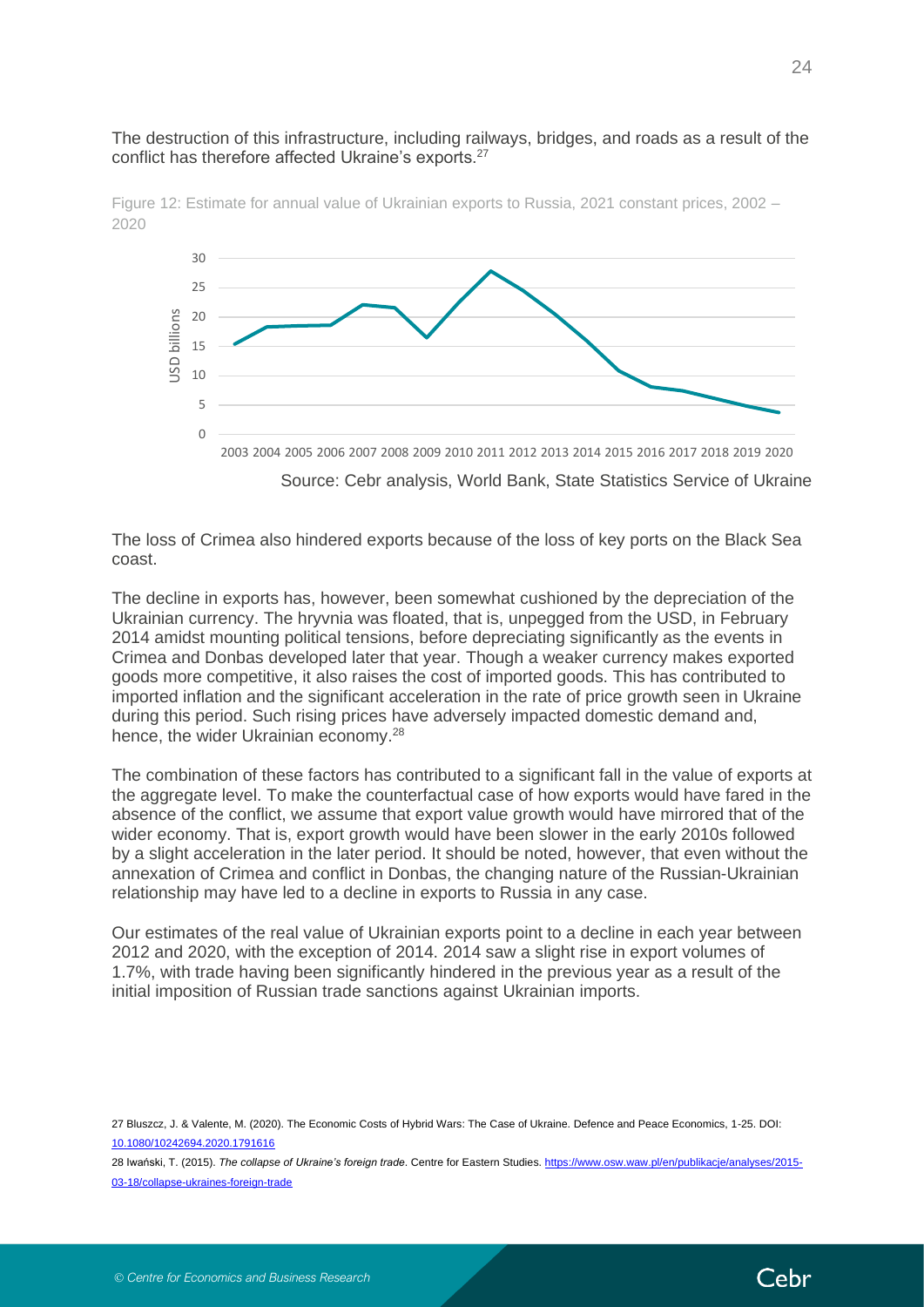Because the political difficulties started to affect Ukraine's exports at an earlier stage than the main wider economic impacts, we have measured these impacts from 2013 rather than 2014 for the estimated impacts on GDP.



Figure 13: Estimated real terms value of exports, 2021 constant prices, 2002 – 2020, actual and counterfactual – Scenario 1

Comparing the actual and counterfactual cases shows that the decline in trade following the onset of the conflict yields cumulative losses of UAH 4.5 trillion. In annual terms, this is equivalent to UAH 559 billion. As a percentage of pre-crisis GDP, this annual average equates to 10.1%. In USD, the estimated cumulative losses associated with forgone trade amount to \$162 billion or \$20.3 billion in annual terms.

As with the aggregate economy and the regional analyses, we can present a further comparison with a counterfactual case in which the value of Ukraine's exports is assumed to have stagnated. However, we assume a stagnation from 2012 in this case, in order to account for the Russian economic pressures on Ukraine from 2013 onwards. This case is presented in Figure 14 and represents Scenario 2.

Here, the cumulative losses associated with forgone exports amount to UAH 3.3 trillion. This is equivalent to UAH 410 billion in annual terms. In US dollars, these figures are equivalent to \$119 billion and \$14.9 billion, respectively.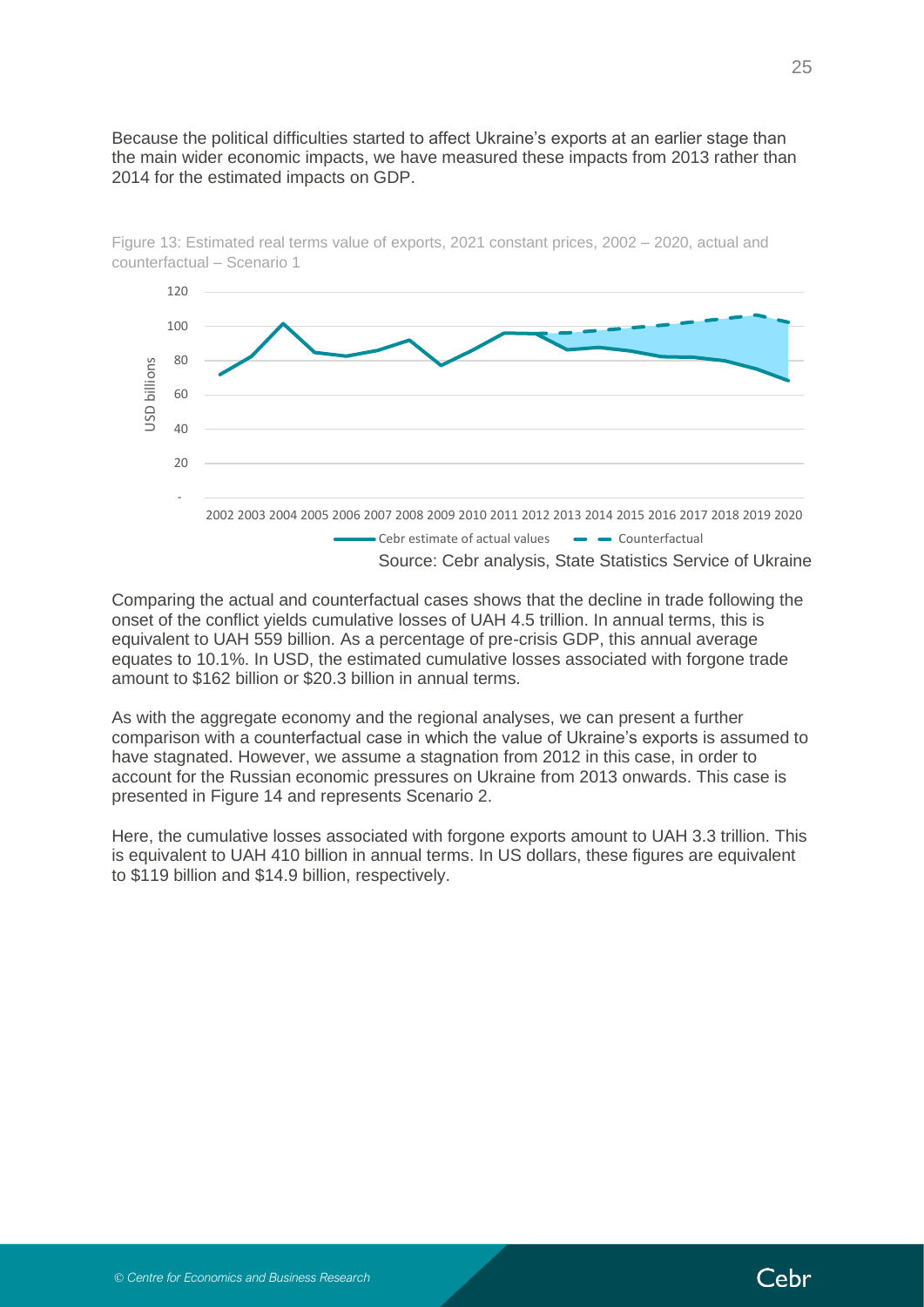

Figure 14: Estimated real terms value of exports, 2021 constant prices, 2002 – 2020, actual and counterfactual – Scenario 2

#### **Investment**

Investment is another channel of economic activity that is likely to have been affected by the conflict.

The data for Gross Fixed Capital Formation at constant prices in Figure 15 shows the decline in investment in Ukraine from its peak in 2007.

For our Scenario 1 counterfactual estimates of how investment in Ukraine would have developed in the absence of the conflict, we have used the IMF estimates for the expected share of GDP attributed to investment and applied these shares to Cebr's counterfactual GDP estimates. This produces our counterfactual investment scenario, shown in Figure 15 below.

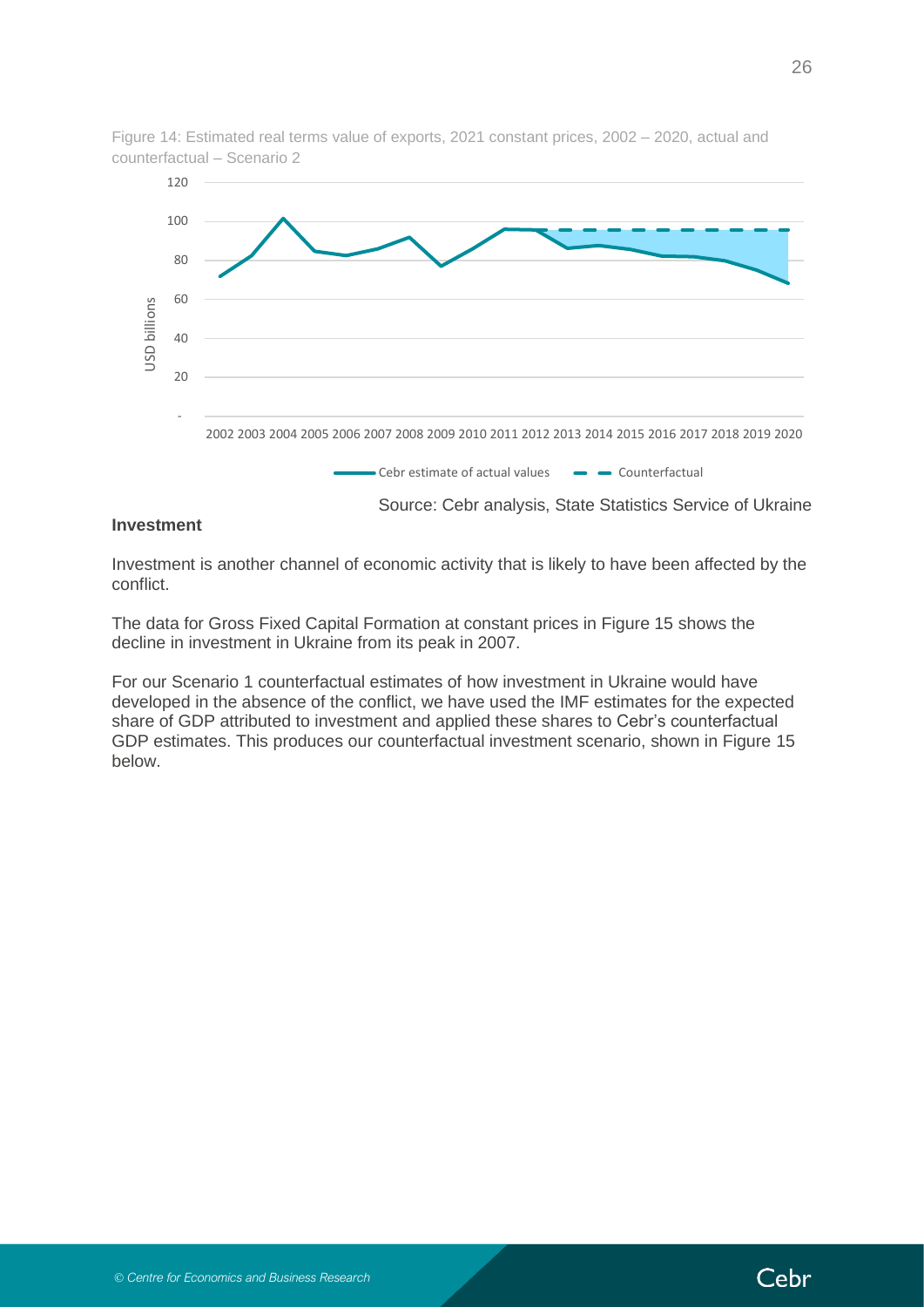

Figure 15: Ukraine gross fixed capital formation, 2021 constant prices, 2002 – 2020, actual and counterfactual – Scenario 1

Source: Cebr analysis, State Statistics Service of Ukraine

The estimated forgone investment since 2014 of the conflict is a cumulative loss of UAH 2.0 trillion. In annual terms, this is equivalent to UAH 284 billion. As a percentage of pre-crisis GDP, this annual average equates to 5.1%. In USD, the estimated cumulative losses associated with forgone investment amount to \$72 billion or \$10.3 billion in annual terms.

Figure 16: Ukraine gross fixed capital formation, 2021 constant prices, 2002 – 2020, actual and counterfactual – Scenario 2



Source: Cebr analysis, State Statistics Service of Ukraine

We have also made a Scenario 2 calculation where the counterfactual assumes that in the absence of conflict investment would have been stagnant. This is shown in Figure 16.

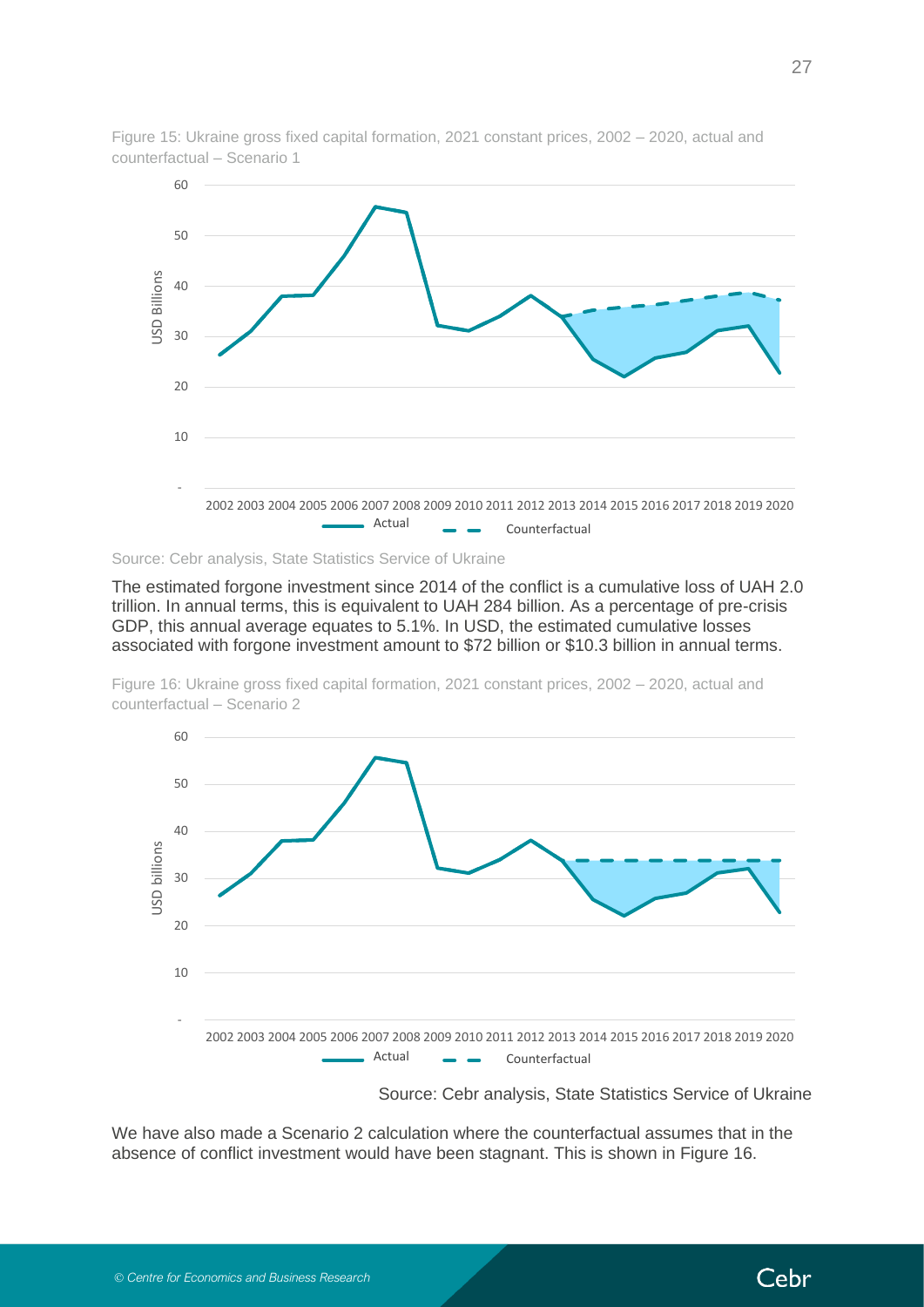The cumulative loss estimates in this case amount to UAH 1.4 trillion or UAH 202 billion in annual terms. These figures are equivalent to \$51 billion and \$7.3 billion, respectively.

The loss estimates associated specifically with exports and investment are summarised in the below tables:

|                                                                  | <b>Exports</b>        | <b>Investment</b>     |
|------------------------------------------------------------------|-----------------------|-----------------------|
| Cumulative value of forgone<br>GDP, 2014 - 2020, 2021 UAH        | UAH 4,500,000,000,000 | UAH 2,000,000,000,000 |
| Average annual value of<br>forgone GDP, 2014 - 2020,<br>2021 UAH | UAH 559,000,000,000   | UAH 284,000,000,000   |
| Cumulative value of forgone<br>GDP, 2014 - 2020, 2021 USD        | \$162,400,000,000     | \$72,400,000,000      |
| Average annual value of<br>forgone GDP, 2014 - 2020,<br>2021 USD | \$20,300,000,000      | \$10,300,000,000      |

#### Source: State Statistics Service of Ukraine, Cebr analysis

Table 6: Outline of output losses attributed to forgone exports and forgone investment – Scenario 2

|                                                                  | <b>Exports</b>        | Investment            |
|------------------------------------------------------------------|-----------------------|-----------------------|
| Cumulative value of forgone<br>GDP, 2013 - 2020, 2021 UAH        | UAH 3,300,000,000,000 | UAH 1,400,000,000,000 |
| Average annual value of<br>forgone GDP, 2013 - 2020,<br>2021 UAH | UAH 410,000,000,000   | UAH 202,000,000,000   |
| Cumulative value of forgone<br>GDP, 2013 - 2020, 2021 USD        | \$119,100,000,000     | \$51,300,000,000      |
| Average annual value of<br>forgone GDP, 2013 - 2020,<br>2021 USD | \$14,900,000,000      | \$7,300,000,000       |

Source: State Statistics Service of Ukraine, Cebr analysis

#### **Other impacts**

Exports and investment do not provide an exhaustive analysis of the conflict's consequences for the Ukrainian economy. There are many other variables that are likely to have been impacted either directly by the conflict or indirectly through the resulting uncertainty and economic instability.

For example, Ukrainian inflation reaching 48.7% in 2015 is likely to have affected household consumption. This rapid price growth has been attributed to several factors, including the supply difficulties caused by the ongoing conflict and the depreciation of the hryvnia caused

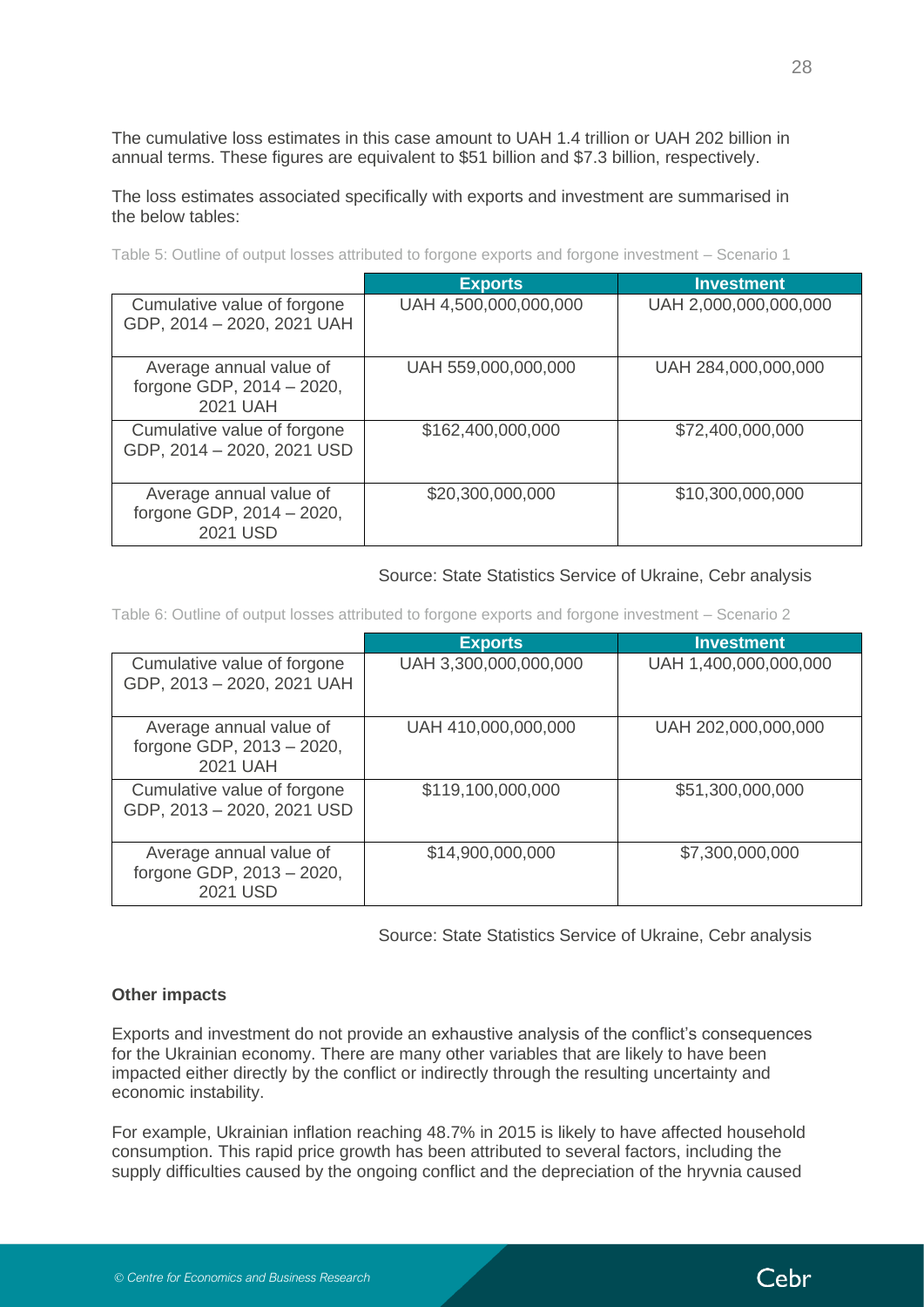by the political instability.<sup>29</sup> The depreciation of the hryvnia boosted inflation by raising import costs, which affected inflation directly as well as adding upward pressure to production costs for businesses reliant on foreign trade.

## <span id="page-28-0"></span>**3.8 Cross checking the estimates of lost GDP by different methodologies**

The figures presented for the two regions and for exports and investment are not intended to be added to the estimated lost GDP. But they provide a useful cross check.

Given the scale of the estimated regional impacts and the estimated impacts on investment and exports, the Scenario 1 GDP estimates are very much corroborated.

<span id="page-28-1"></span>**3.9 Capital stock losses**

The analysis in the preceding sections has focussed on GDP losses. GDP is a flow measure of economic activity, representing the value of final goods and services produced in an economy over a given period. This should be distinguished from a stock measure, which measures the value of assets or liabilities at a particular point in time. This distinction is analogous to the difference between a household's income and wealth.

This subsection estimates the losses to the Ukrainian capital stock as a result of the conflict. It should be noted that stocks and flows cannot meaningfully be compared, equated or summed.

The literature on the Russian-Ukrainian conflict describes a range of channels through which Ukraine has lost assets including the destruction of property infrastructure and human life as a result of violence in Donbas, the seizure of Ukrainian companies and their holdings by Russia-backed separatists, and the annexation of Crimea.

Åslund (2018) provides an estimate of the capital losses associated with the annexation of Crimea and the violence in Donbas, based on estimates of GDP losses in both of the regions using an assumed ratio between income and capital. These capital losses are estimated at \$98.4 billion. 30

The Åslund methodology could be refined in two areas:

1. Åslund relies on a not publicly available data source, stating that the occupied areas in Donbas accounted for 10% of Ukrainian GDP in 2013. This seems an underestimate Ukrainian national statistics show that Donetsk and Luhansk accounted for around 15% of GDP in that year. We therefore believe our counterfactual scenario analysis to be a more accurate description of the GDP losses.

30 Åslund, A. (2018). *Kremlin Aggression in Ukraine: The Price Tag*. Atlantic Council Eurasia Center[. https://www.atlanticcouncil.org/wp](https://www.atlanticcouncil.org/wp-content/uploads/2018/03/Kremlin_Aggression_web_040218_revised.pdf)[content/uploads/2018/03/Kremlin\\_Aggression\\_web\\_040218\\_revised.pdf](https://www.atlanticcouncil.org/wp-content/uploads/2018/03/Kremlin_Aggression_web_040218_revised.pdf)



<sup>29</sup> Beck, T. (2015). *Underlying Causes of the Ukrainian Recession.* [https://globaledge.msu.edu/blog/post/22938/underlying-causes-of-the](https://globaledge.msu.edu/blog/post/22938/underlying-causes-of-the-ukrainian-reces)[ukrainian-reces](https://globaledge.msu.edu/blog/post/22938/underlying-causes-of-the-ukrainian-reces)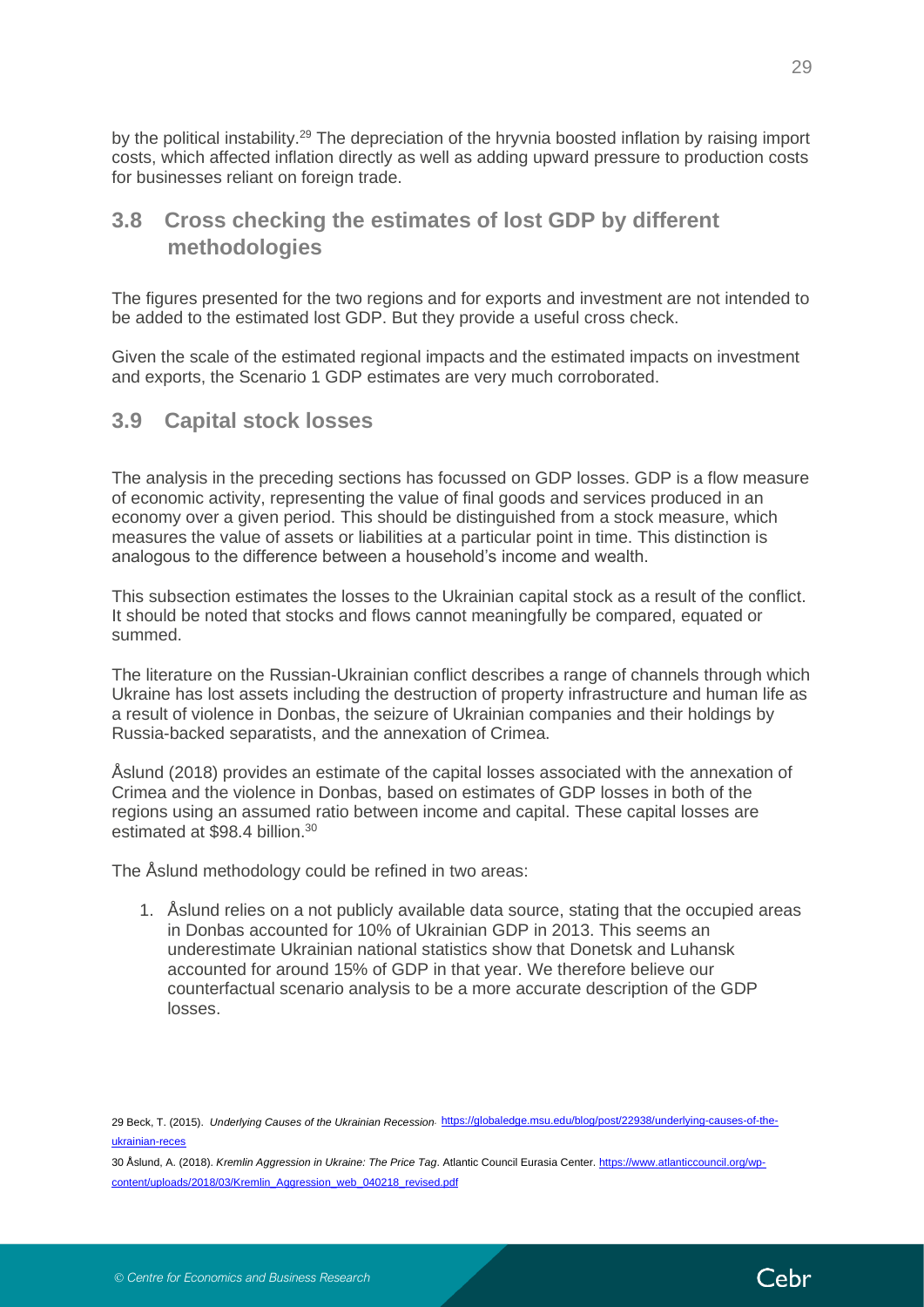2. The methodology scales up the estimated GDP losses by a Europe-wide ratio of capital to income. The use of a Europe-wide figure ignores key structural differences between the Ukrainian economy and the rest of Europe. The methodology could be refined by constructing an estimate of the Ukrainian ratio of capital to GDP.

For our own assessment we have used an essentially similar methodology to Åslund but have incorporated these refinements.

#### **Crimea**

Since the annexation of Crimea and Sevastopol the region has not contributed to Ukrainian GDP figures. We can apply similar reasoning to suggest that all assets in Crimea have been permanently lost and no longer contribute to Ukraine's national wealth. As estimated in Section 3.6, this has resulted in an estimated annual GDP loss of UAH 225 billion or \$8.3 billion.

To translate this into a loss of capital we have scaled these figures up by an estimate for the capital-to-income ratio in order to estimate the scale of the capital losses associated with the annexation.

Åslund (2018) used Piketty's (2013) Europe-wide ratio of capital to income, approximately 4.<sup>31</sup> However, this ignores key structural differences between the Ukrainian economy and the rest of Europe. For our calculation, although we use the same approach of scaling up by a capital-to-output ratio, we instead use a Ukraine-specific ratio. <sup>32</sup> This shows an average capital-to-output ratio of 4.8 between 1995 and an average of 5.1 between 2010 and 2020.

Applying this latter figure to the value of GDP losses in Crimea and Sevastopol gives an estimated capital loss of UAH 1.2 trillion or \$42 billion. This is larger than Åslund's estimate, reflecting the higher capital-to-income ratio, a larger estimate of lost output, and prices being presented in 2021 terms.

Applying the ratio to the smaller output loss estimates under Scenario 2 would induce smaller capital losses. Losses would amount to UAH 1.1 trillion in this case or \$40 billion.

#### **Donbas**

A similar analysis can be applied to Donbas. This is slightly more difficult in conceptual terms, since it is not the case that the whole territory has been temporarily occupied. However, we can still apply the estimated losses to GDP to produce a figure for lost assets. This figure would seek to capture the significant destruction that has been seen in the region, notably of buildings and infrastructure, as well as the human cost.

Section 3.6 showed that the estimated annual loss of economic activity in Donbas amounted to UAH 403 billion or \$14.6 billion. Applying the Ukrainian ratio of capital-to-income points to capital losses in Donbas of approximately UAH 2.1 trillion or \$75 billion. These estimates are smaller than Åslund's. This reflects the fact that Åslund assumed that the entire occupied territory of Donbas was no longer economically active.

*31* Piketty, T. (2014). Capital in the twenty-first century. Cambridge Massachusetts: The Belknap Press of Harvard University Press. 32 The World Inequality Database provides estimates of the ratio of national wealth to national income. Net national wealth to net national income ratio, Ukraine, 1995 – 2020[. https://wid.world/country/ukraine/](https://wid.world/country/ukraine/)

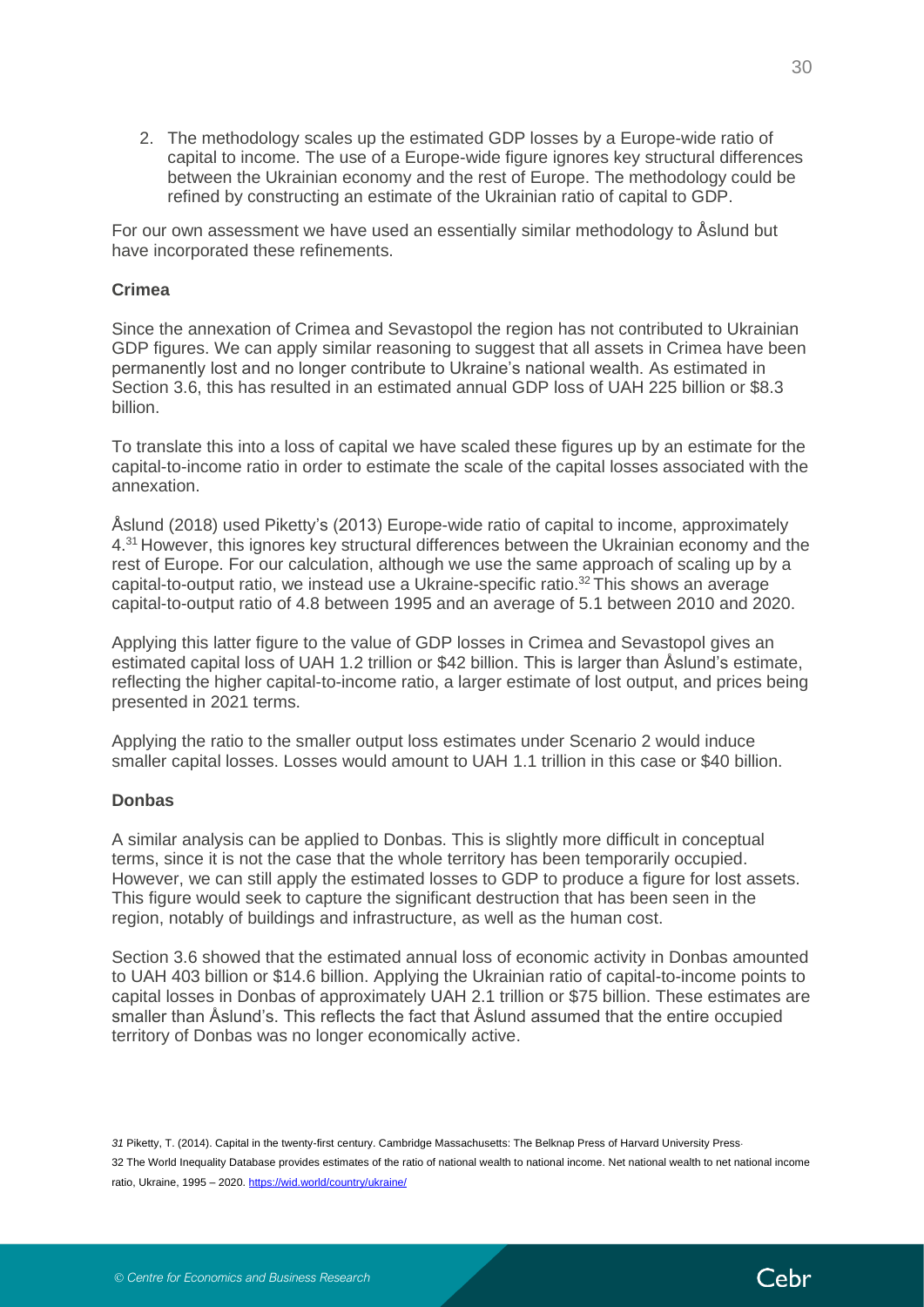Applying the Ukrainian capital-to-income ratio to the output loss figure described in Scenario 2 suggests a loss of wealth of UAH 1.9 trillion or \$70 billion for the region. Combining the estimates for Crimea, Sevastopol and Donbas suggests that Ukraine has incurred capital losses of around UAH 3.2 trillion or \$117 billion as a result of the conflict as a top-end estimate. Meanwhile, at the lower end, the losses to capital stock amount to UAH 3.0 trillion or \$110 billion.

Summaries for the sizes of capital losses are presented in the below tables:

Table 7: Outline of capital losses – Scenario 1

|                                      | <b>Crimea and Sevastopol</b> | <b>Donbas</b>         |
|--------------------------------------|------------------------------|-----------------------|
| Value of capital losses, 2021<br>UAH | UAH 1,200,000,000,000        | UAH 2,100,000,000,000 |
| Value of capital losses, 2021<br>USD | \$42,000,000,000             | \$75,000,000,000      |

Source: Cebr analysis, World Inequality Database

Table 8: Outline of capital losses – Scenario 2

|                                      | <b>Crimea and Sevastopol</b> | <b>Donbas</b>         |
|--------------------------------------|------------------------------|-----------------------|
| Value of capital losses, 2021<br>UAH | UAH 1,100,000,000,000        | UAH 1,900,000,000,000 |
| Value of capital losses, 2021<br>USD | \$40,000,000,000             | \$70,000,000,000      |

Source: Cebr analysis, World Inequality Database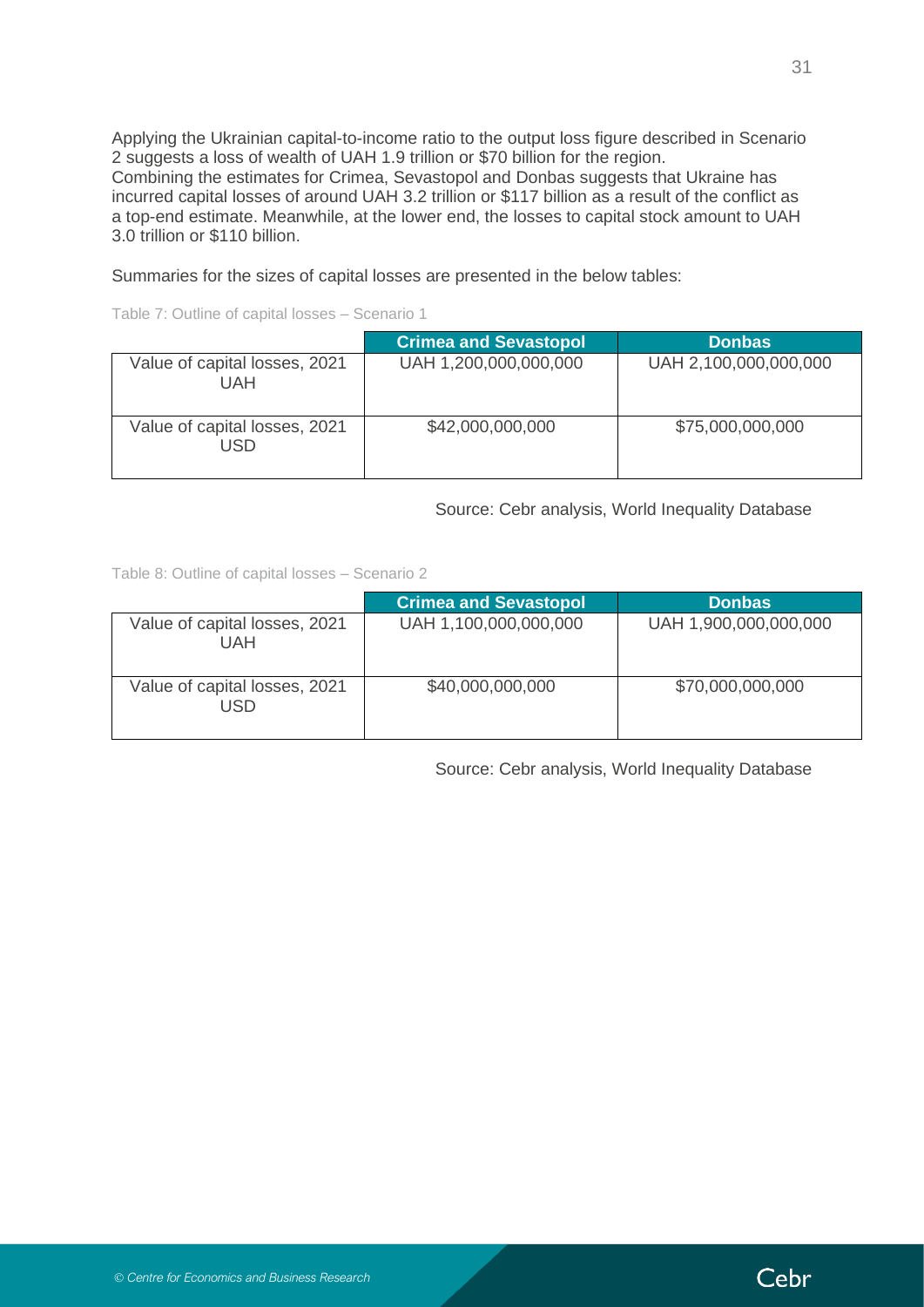# <span id="page-31-0"></span>**4 Fiscal impacts**

This chapter considers the impact of the conflict on public finances. The methodology follows from the previous chapter, using the forgone output figures to produce estimates for forgone tax revenue and estimates of increased conflict related expenditure.

### <span id="page-31-1"></span>**4.1 Policy changes**

The Ukrainian Government has implemented a series of policy changes during the course of the conflict, some of which are in direct response to it.

These include:

- An increase in income tax levels specifically announced to pay for some of the costs of conflict. This was expected to raise an additional USD 290 million.<sup>33</sup> As a result, personal income tax collections increased from 4.7% of GDP in the 2013 – 2014 financial year to 5.0% in 2015 and 5.8% of GDP in 2016.<sup>34</sup>
- Increased taxes on tobacco and the mining, oil and gas sectors. These increases were earmarked to raise an estimated USD 167 million for the rebuilding of infrastructure damaged by fighting in Eastern Ukraine. 35,36
- Military spending rose sharply. Expenditure as a share of GDP rose from 1.5% in 2013 to 2.2% in 2014 as military action escalated. By 2019, military expenditure accounted for 3.4% of GDP.<sup>37</sup>
- Since July 2014 the Ukrainian parliament temporarily introduced a 1.5% military tax for the needs of the Ukrainian army. The base for taxation is the same as for personal income tax. The payers of the military tax are both residents and nonresidents of Ukraine. Residents pay the tax on their worldwide income while nonresidents pay on their Ukrainian sourced income.

These tax and spending changes are evidence of the fiscal impact of the conflict.

### <span id="page-31-2"></span>**4.2 The estimated fiscal impact**

The following subsection quantifies the size of the loss in tax revenue associated with the loss of overall economic output. Combining this result with the increase in government expenditure to address the conflict gives the estimated overall impact on the Government's ability to finance other activities in the economy.



<sup>33</sup> Zinets, N. (2014). *Ukraine to raise income tax levels to help war-battered budge*t*.* Reuters. *https://www.reuters.com/article/*[us](https://www.reuters.com/article/us-ukraine-crisis-tax-idUSKBN0G61V120140806)*-ukraine-crisistax-idUSKBN0G61V120140806*

<sup>34</sup> Bogdan, T. & Landesmann, M. (2017). *From Fiscal Austerity towards Growth-Enhancing Fiscal Policy in Ukraine*. The Vienna Institute for Economic Studies *<https://wiiw.ac.at/from-fiscal-austerity-towards-growth-enhancing-fiscal-policy-in-ukraine-dlp-4189.pdf>*

<sup>35</sup> Zinets, N. (2014). *Ukraine to raise income tax levels to help war-battered budget.* Reuters. *https://www.reuters.com/articl[e/us-](https://www.reuters.com/article/us-ukraine-crisis-tax-idUSKBN0G61V120140806)ukraine-crisistax-idUSKBN0G61V120140806*

<sup>36</sup> Based on reports of UAH 2.0 billion in expenditure and average annual exchange rate of 12.01 UAH to 1 USD in 2014.

<sup>37</sup> Wider spending on security and defence can be expected to stand significantly higher than that. However, due to limited data availability we restrict the analysis here to military expenditure only.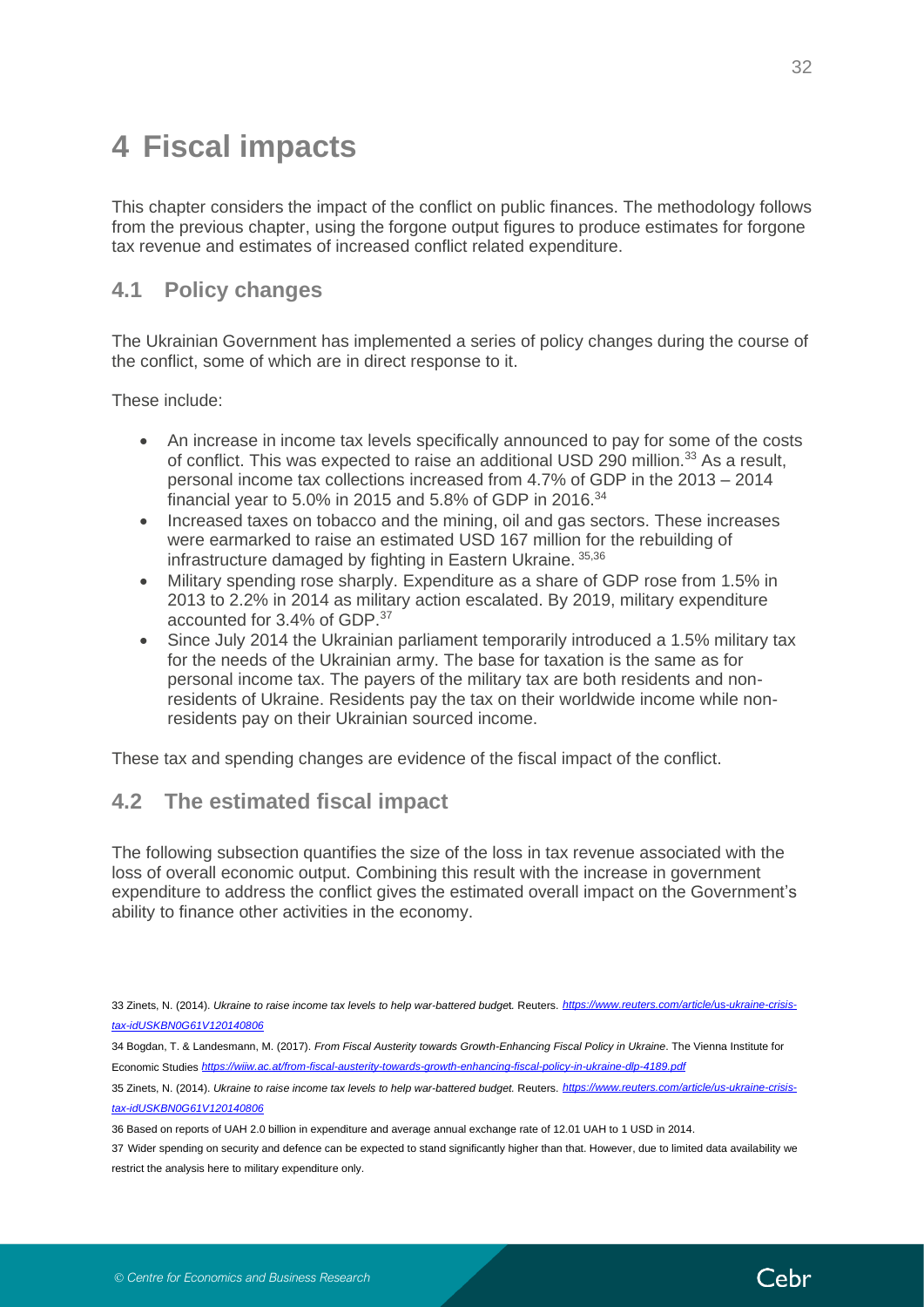#### **Loss of tax revenue**

We have estimated the potential loss in tax revenue associated with the counterfactual GDP figures described in Scenarios 1 and 2 of this report. To determine the counterfactual losses, we have estimated tax revenue as a percentage of Ukrainian GDP in the absence of the conflict on each Scenario.

Prior to 2013, tax revenues as a percentage of GDP were relatively stable, at approximately 17.3% over the 2005 to 2012 period. The only exception to this was 2010, when there was a drop to 15.6%, which is attributable to the impact of the global financial crisis and can be treated as exceptional.

To estimate the loss of tax revenue from the loss of output we have therefore multiplied the loss of output by the tax-to-GDP figure of 17.3%. We do this for both the actual and counterfactual GDP paths in order to account for the tax policy changes that were driven by the conflict.

#### **Scenario 1**

Applying this share to the GDP figures described previously in Section 3, we can estimate the counterfactual tax revenues that would have been collected by the Government, had the conflict not occurred. This counterfactual situation considers the tax revenues lost across Ukraine as a whole, rather than solely the tax lost from the regions under occupation.

The case for Scenario 1 is presented in the figure below. The difference between the actual tax revenue and counterfactual tax revenue represents our estimate for lost tax revenue as a result of the conflict.





Source: World Bank, Cebr analysis

The cumulative difference between the counterfactual case and actual tax revenue from 2014 to 2020 points to a potential loss of approximately UAH 1.3 trillion as a result of the

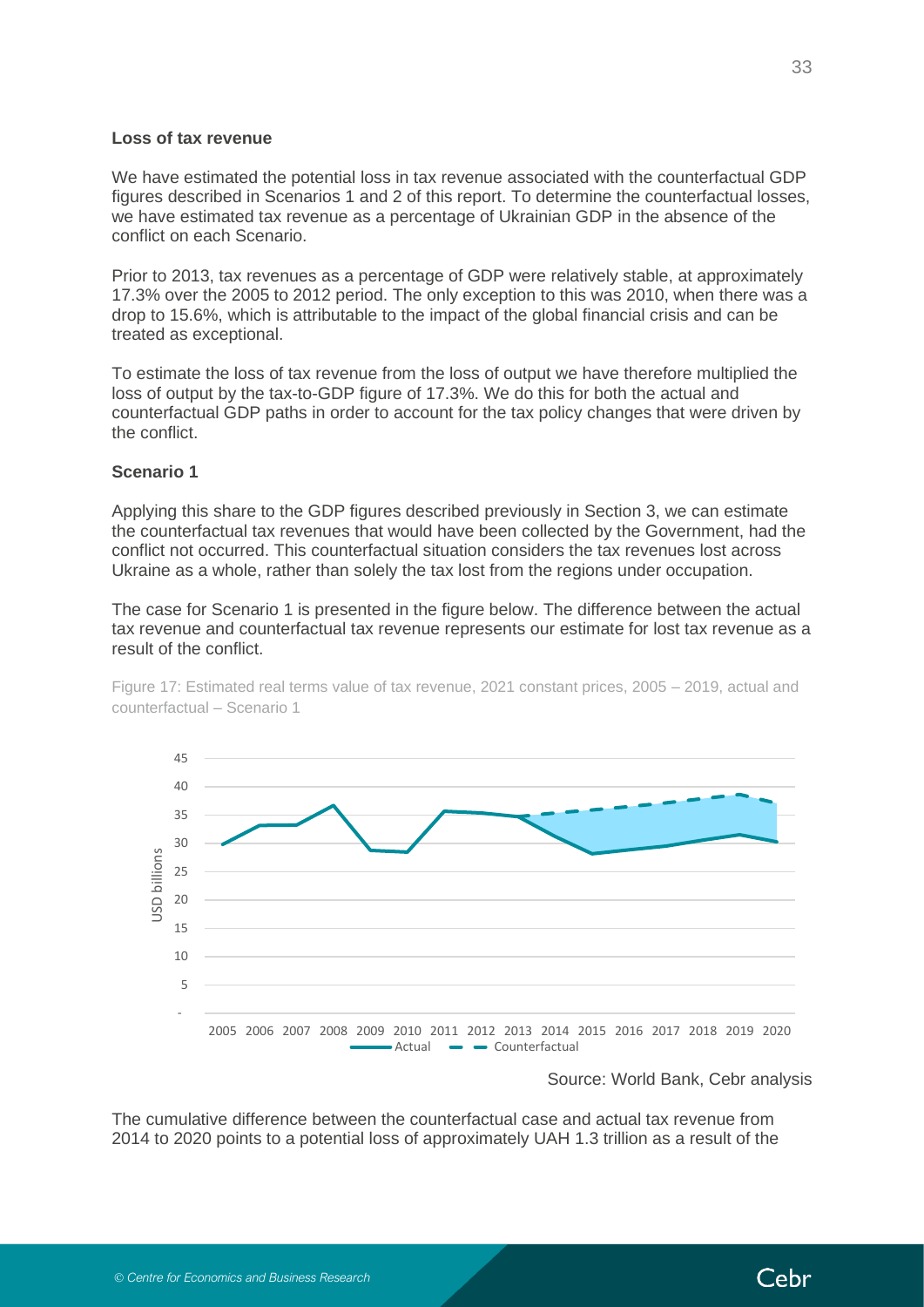conflict occurring.<sup>38</sup> This equates to annual losses of UAH 191 billion. In USD, this amounts to cumulative losses of \$48.5 billion or annual losses of \$6.9 billion. These figures represent the forgone tax revenues under the GDP path described by Scenario 1.<sup>39</sup>

#### **Scenario 2**

We have estimated the equivalent figures using the Scenario 2 GDP counterfactual assumption. This case is presented in Figure 18.

Figure 18: Estimated real terms value of tax revenue, 2021 constant prices, 2005 – 2019, actual and counterfactual – Scenario 2



Source: World Bank, Cebr analysis

In this case, the cumulative net losses to tax revenue in this case amount to UAH 909 billion or UAH 130 billion in annual terms. In USD, these figures equate to \$33.0 billion and \$4.7 billion, respectively.

#### **Increase in military spending**

The category of public expenditure that is most clearly attributable to the conflict is military spending.

From 2011 to 2013, military expenditure as a percentage of GDP remained relatively stable and was, on average, 1.5%. Our counterfactual assumption is that spending would have continued at this share of GDP over the years 2013 to 2020.

38 We acknowledge that fiscal policy may have timing lags between announcement and implementation, but have started our analysis from 2013 for consistency purposes.

39 We have here not accounted for the additional tax revenue raised by the Ukrainian Government as a result of the policy changes outlined in Section 4.1. This is so we can identify a direct causal impact of the conflict, rather than from a new fiscal regime.

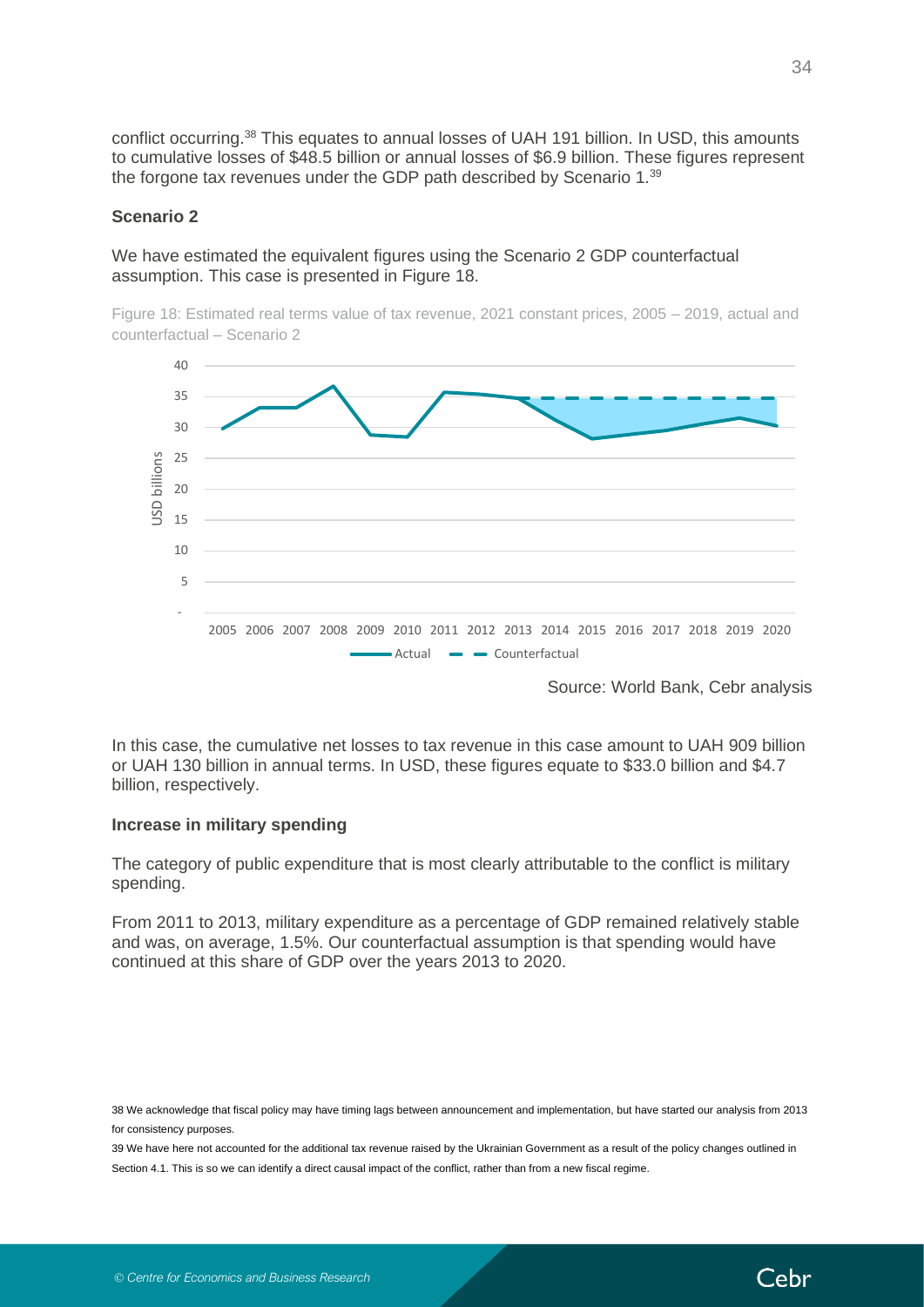Actual military expenditure as a percentage of GDP significantly increased from 1.5% in 2013 to 2.2% in 2014<sup>40</sup>, as a direct consequence of the conflict. This further increased to 3.4% in 2019, which clearly demonstrates the impact of the conflict on military expenditure. Military spending data for 2020 are as yet unavailable. We assume that expenditure as a percentage of GDP would have been maintained at its 2019 level.

To determine the impact of the conflict on military expenditure, we assumed that military spending as a percentage of GDP would have remained around 1.5% from the years 2013 to 2019, in the absence of the conflict to give us our counterfactual.<sup>41</sup> We then compared this to the actual military expenditure, to determine the extra spending resulting from the conflict. The results are demonstrated in the graph below.

Figure 19: Comparison of military expenditure, 2021 constant terms, 2013 – 2020, actual data and counterfactual



Source: World Bank, Cebr analysis

Over the whole period, these divergences combine to a cumulative figure of UAH 410 billion, reflecting the increased military expenditure relative to a situation in which the conflict did not occur. This equates to average additional spending of UAH 59 billion per year. In USD, these figures stand at \$14.9 billion cumulatively or \$2.1 billion annually.

In the case in which military expenditure stagnated at its 2013 level, cumulative additional expenditure would amount to UAH 445 billion, or UAH 64 billion in annual terms. In USD, these figures stand at \$16.2 billion and \$2.3 billion, respectively.

#### **Net fiscal position**

Combining the subsections above, we can now analyse the overall effect of a decrease in tax revenue and an increase in government spending, specifically on military expenditure, to

41 2019 is here used as the end point as military expenditure data for 2020 are currently unavailable. The annual averages reflect this shorter time period.



<sup>40</sup> Although we analyse the data from 2013 for consistency purposes, we note that military expenditure increased from 2014 because of the conflict.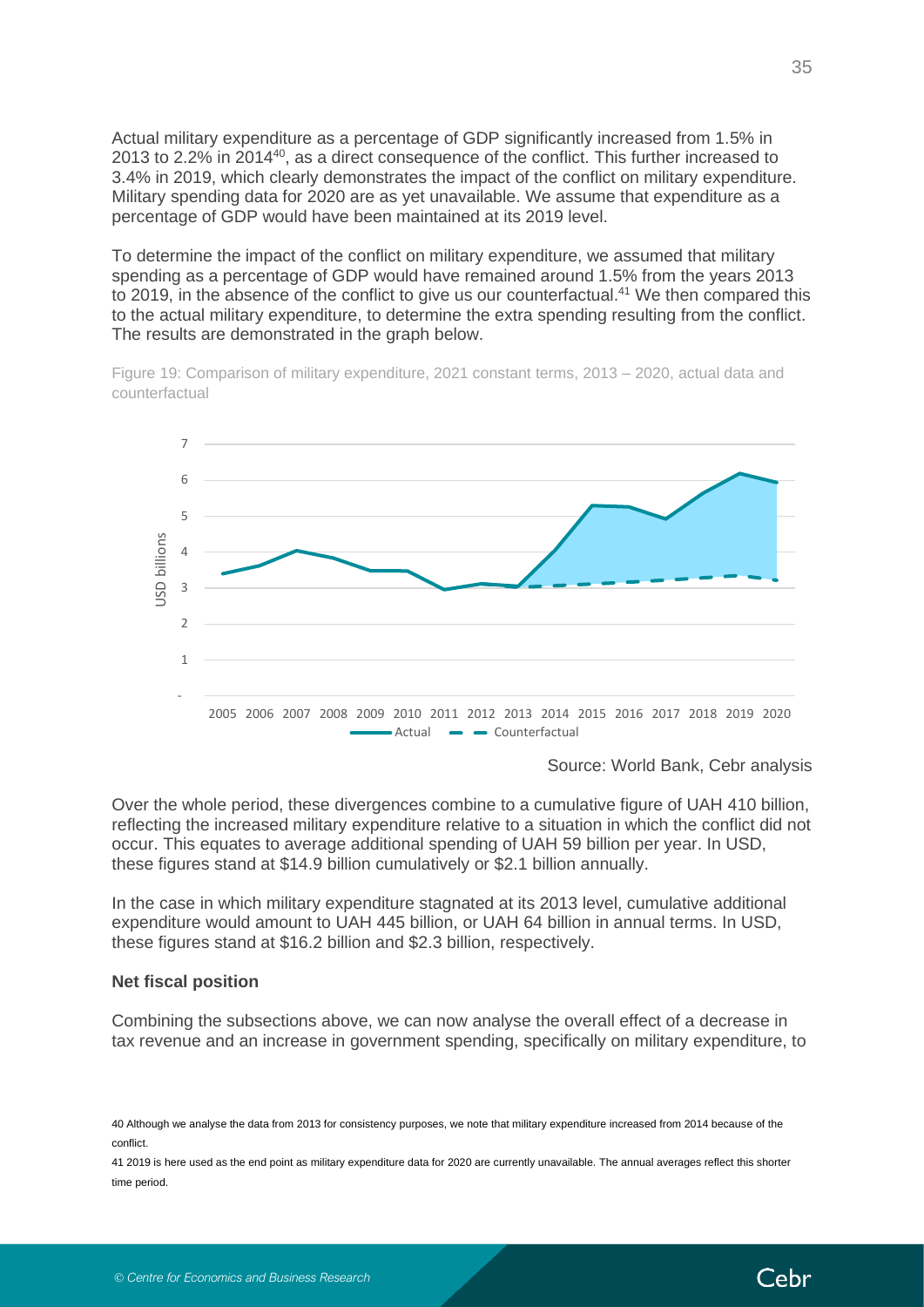#### determine the net impact on the Ukrainian Government. To do so, we have added the net tax losses to the additional military spending.<sup>42</sup>

Figure 20: Comparison of government budget for non-military activities, 2021 constant terms, 2013 – 2020, actual data and counterfactual – Scenario 1



Under Scenario 1, the total fiscal loss on a cumulative basis from 2014 to 2020 was approximately UAH 1.7 trillion. This yields an annual average of UAH 249 billion.<sup>43</sup> In USD, these figures stand at \$63 billion cumulatively and \$9.0 billion annually. Under Scenario 2, the total fiscal loss was approximately UAH 1.4 trillion cumulatively from 2014 to 2020.<sup>44</sup> This yields an annual average of UAH 193 billion. In USD, these figures stand at \$49 billion cumulatively and \$7.0 billion annually.

The estimated fiscal impacts described in Section 4 are summarised in the below tables:

Table 9: Forgone tax revenue estimates<sup>45</sup>

|                                                                          | <b>Scenario 1</b>     | <b>Scenario 2</b>   |
|--------------------------------------------------------------------------|-----------------------|---------------------|
| Cumulative value of forgone<br>tax revenue, 2014 - 2020,<br>2021 UAH     | UAH 1,300,000,000,000 | UAH 909,000,000,000 |
| Annual average value of<br>forgone tax revenue, 2014 -<br>2020, 2021 UAH | UAH 191,000,000,000   | UAH 130,000,000,000 |
| Cumulative value of forgone<br>tax revenue, 2014 - 2020,<br>2021 USD     | \$48,500,000,000      | \$33,000,000,000    |

42 At this point, it is worth noting that government expenditure is not tied to income from tax receipts in any given year as there are other means to finance government expenditure. However, this does represent the relative worsening of the Government's fiscal position.

43 The annual and cumulative figures reflect a shorter time period here than was considered under the subsection covering tax revenues specifically. This is because of lack of data for military expenditure in 2020.

44 Ibid.

45 Note that Table 9 covers the period from 2014 to 2020, while Tables 10 and 11 cover the shorter period of 2014 to 2019.

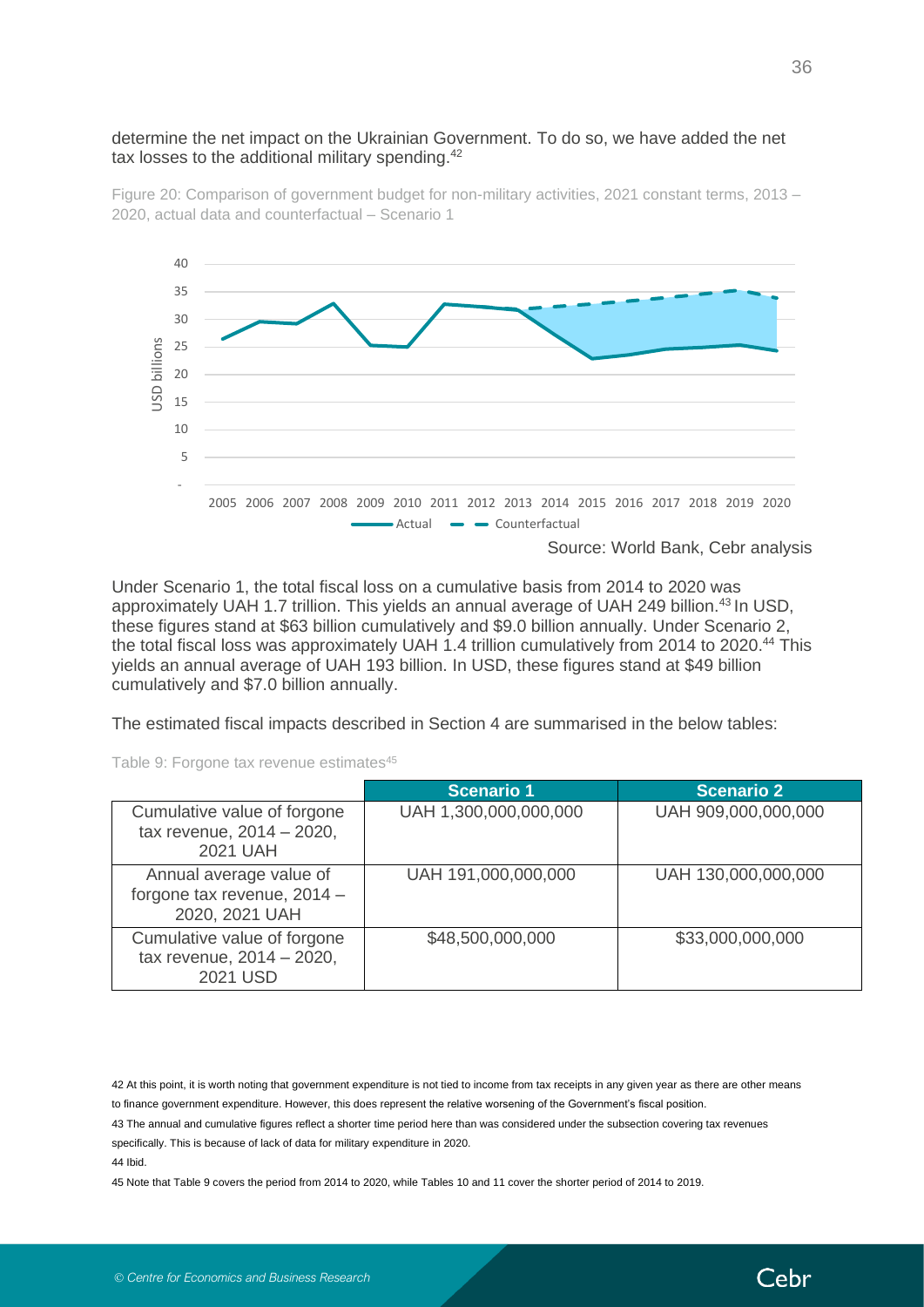| Annual average value of       | \$6,900,000,000 | \$4,700,000,000 |
|-------------------------------|-----------------|-----------------|
| forgone tax revenue, $2014 -$ |                 |                 |
| 2020, 2021 USD                |                 |                 |

sis<sup>,</sup>

Table 10: Additional military expenditure estimates

| Source: Cepr analysis |  |  |
|-----------------------|--|--|
|                       |  |  |

|                                                                                      | <b>Scenario 1</b>   | <b>Scenario 2</b>   |
|--------------------------------------------------------------------------------------|---------------------|---------------------|
| Cumulative value of additional<br>military expenditure, 2014 -<br>2020, 2021 UAH     | UAH 410,000,000,000 | UAH 445,000,000,000 |
| Annual average value of<br>additional military expenditure,<br>2014 - 2020, 2021 UAH | UAH 59,000,000,000  | UAH 64,000,000,000  |
| Cumulative value of additional<br>military expenditure, 2014 -<br>2020, 2021 USD     | \$14,900,000,000    | \$16,200,000,000    |
| Annual average value of<br>additional military expenditure,<br>2014 - 2020, 2021 USD | \$2,100,000,000     | \$2,300,000,000     |

### Source: Cebr analysis

Table 11: Total fiscal loss estimates<sup>46</sup>

|                                                                       | <b>Scenario 1</b>     | <b>Scenario 2</b>     |
|-----------------------------------------------------------------------|-----------------------|-----------------------|
| Cumulative value of fiscal<br>losses, 2014 - 2020, 2021<br><b>UAH</b> | UAH 1,700,000,000,000 | UAH 1,400,000,000,000 |
| Annual average value of fiscal<br>losses, 2014 - 2020, 2021<br>UAH    | UAH 249,000,000,000   | UAH 193,000,000,000   |
| Cumulative value of fiscal<br>losses, 2014 - 2020, 2021<br><b>USD</b> | \$63,300,000,000      | \$49,000,000,000      |
| Annual average value of fiscal<br>losses, 2014 - 2020, 2021<br>USD    | \$9,000,000,000       | \$7,000,000,000       |

Source: Cebr analysis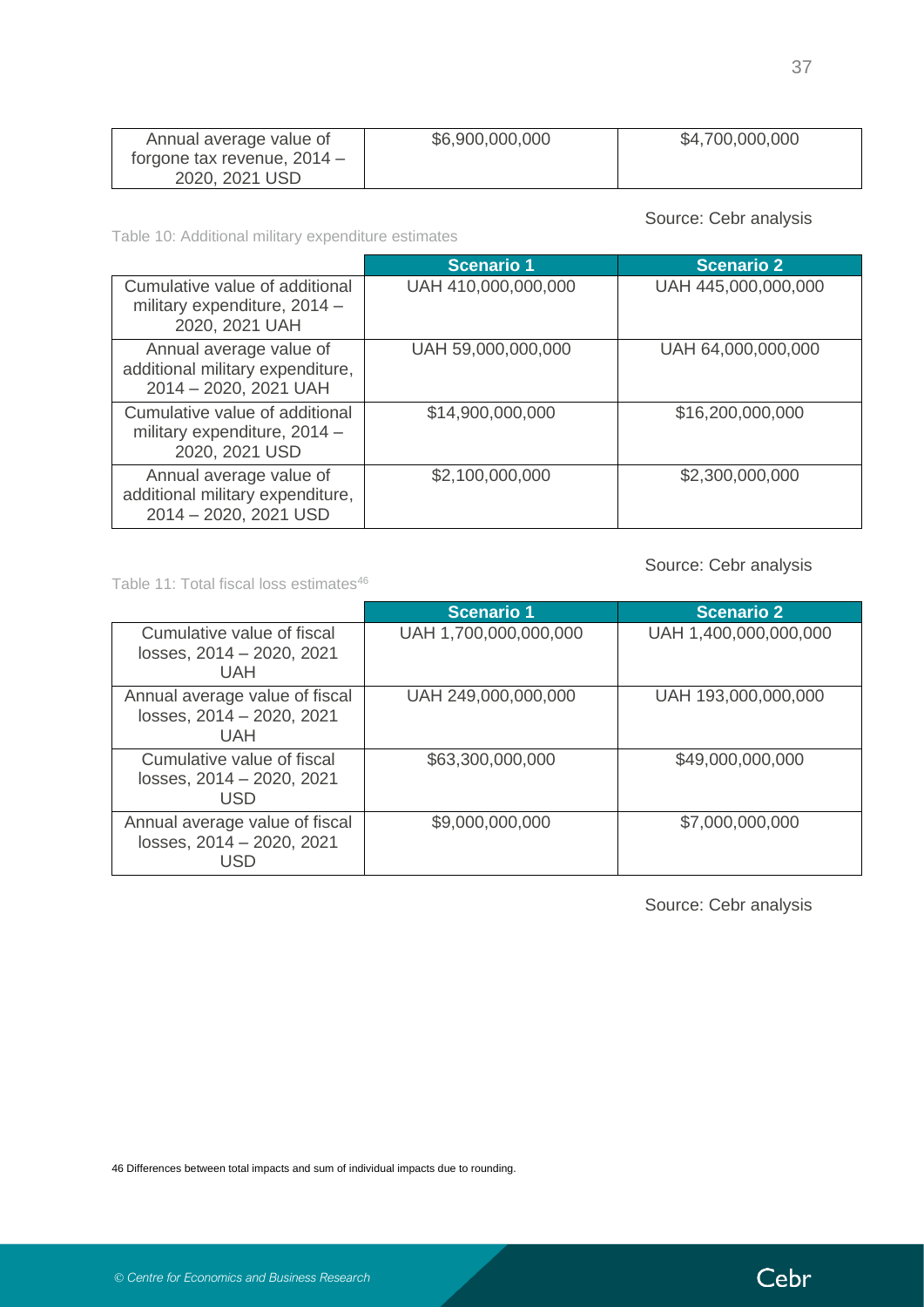# <span id="page-37-0"></span>**Conclusion**

This paper has shown the economic impact of the conflict between Russia and Ukraine on the Ukrainian economy over the period 2014 - 2020. The conflict has contributed to a significant downturn in the Ukrainian economy, while also leading to the loss of assets and tax revenues. By comparing the actual economic output with that of a counterfactual scenario in which the Ukrainian economy would have grown at its pre-conflict trend, we can estimate the economic impact over the relevant years of the conflict.

Cebr estimates the following economic costs stemming from the conflict. All figures are presented in average annual terms between 2014 and 2020, unless otherwise stated:

- A central estimate of **\$280 billion of lost output over the seven-year period, or \$40.0 billion of forgone GDP per annum.** This is equivalent to 19.9% of annual precrisis GDP.
- A bottom-end estimate for forgone GDP stands at **\$27.3 billion** assuming a conservative counterfactual scenario in which the Ukrainian economy didn't record any growth over the period analysed. This is equivalent to 13.6% of annual pre-crisis GDP.

Within the **\$40.0 billion** headline figure, the following channels of loss have been identified:

- Lost output in Crimea and Sevastopol of up to **\$8.3 billion**
- Lost output of up to **\$14.6 billion** in Donbas
- Lost export value of up to **\$20.3 billion**
- Lost investment value of up to **\$10.3 billion**

Aside from lowering economic output, the conflict has also caused significant destruction of capital stock such as buildings and industries. Longer-term effects in the form of lost assets have been calculated for the affected regions. These costs are separate from the GDP impacts. These lost asset costs amount to:

- Lost capital assets of up to **\$42.4 billion** in total in Crimea and Sevastopol
- Lost capital assets of up to **\$74.8 billion** in total in Donbas

Finally, we have considered the impact on the public purse, resulting from lower tax revenues and higher requirements for military expenditure. These results are also separate from the GDP impacts. We have identified the following cumulative effects:

- Lost tax revenues of up to **\$48.5 billion** between 2014 and 2020
- Additional military expenditure of up to **\$14.9 billion** between 2014 and 2020
- A net worsening of public finances of up to **\$63.3 billion** cumulatively between 2014 and 2020<sup>47</sup>

These estimates reflect our forecasting expertise, by considering how the Ukrainian economy would likely have performed in the absence of the conflict. Ultimately, this paper has added to the literature surrounding the impacts of the Russian-Ukrainian conflict,

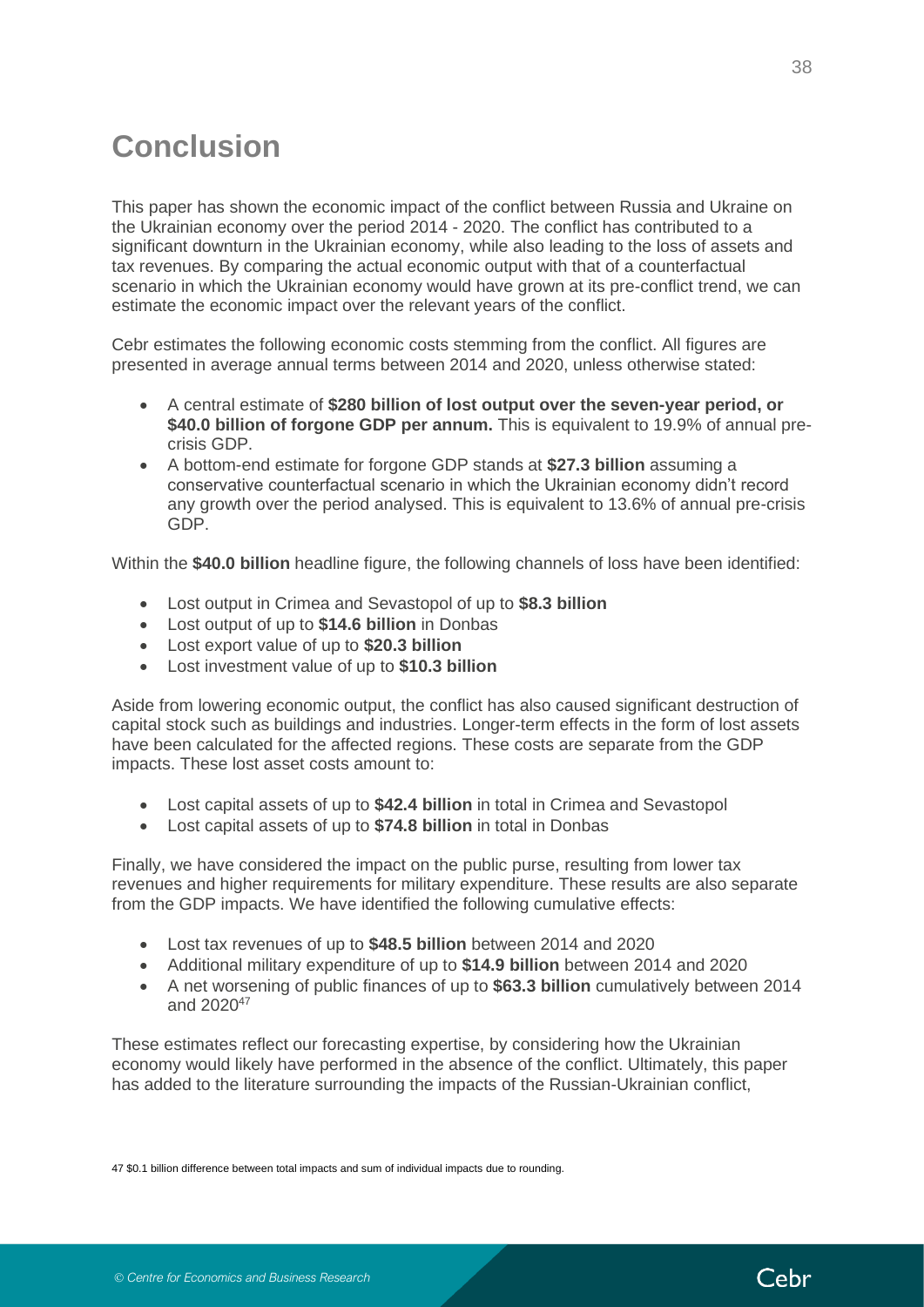providing insight into its economic consequences, while building on and refining the contributions of other authors.

Notably, the estimates presented in this report show a higher cost of conflict than previous literature. This is due to our implementation of a forgone output methodology, which provides a more comprehensive measure of the economic impacts, capturing both direct and indirect effects, thereby revealing the substantial economic cost of this conflict.

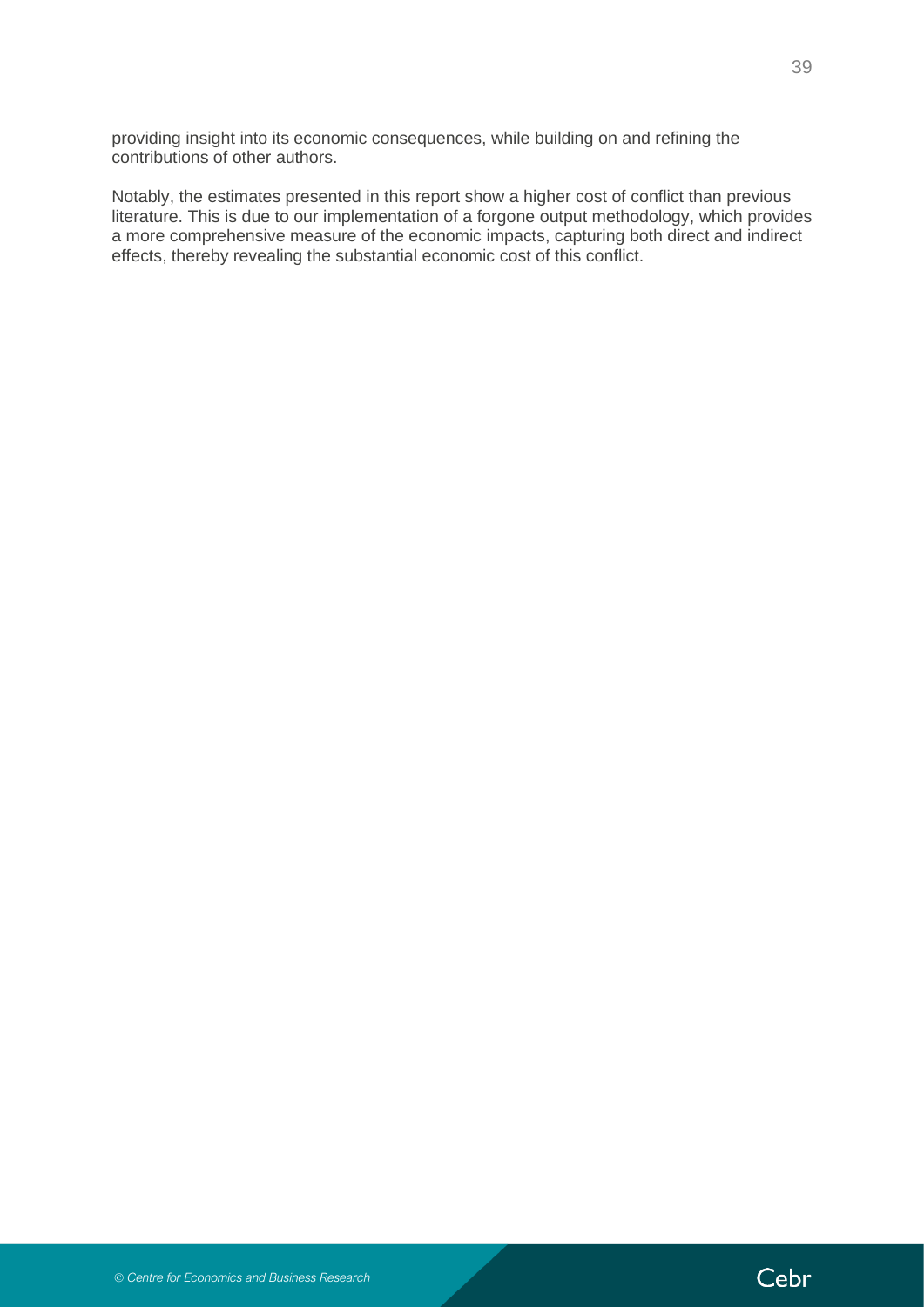# <span id="page-39-0"></span>**Appendix I**

The table below presents Cebr and IMF forecasts for the Ukrainian economy, produced between 2012 and 2014. These figures show how perceptions of Ukraine's growth prospects changed as the military and economic crises developed. These figures informed our selection of a counterfactual situation, noting that expectations for Ukraine's growth were already subject to downward revisions prior to the launching of Russia's military actions in 2014. This supports our counterfactual estimates for the cost of the conflict, allowing us to account for macroeconomic difficulties that would have occurred even in the absence of the conflict.

|      | <b>IMF 2012</b>          | <b>IMF 2013</b>          | <b>IMF 2014</b>          | <b>WELT 2013</b>               | <b>WELT 2014</b>               |
|------|--------------------------|--------------------------|--------------------------|--------------------------------|--------------------------------|
|      | (released Oct 2012)      | (released Oct<br>2013)   | (released Oct<br>2014)   | <b>(released Dec)</b><br>2013) | <b>(released Dec)</b><br>2014) |
| 2010 | 4.1%                     | 4.1%                     | 4.1%                     | 4.1%                           | 4.1%                           |
| 2011 | 5.2%                     | 5.2%                     | 5.2%                     | 5.2%                           | 5.2%                           |
| 2012 | 3.0%                     | 0.2%                     | 0.2%                     | 0.2%                           | 0.3%                           |
| 2013 | 3.5%                     | 0.4%                     | 0.1%                     | $-1.0%$                        | 0.0%                           |
| 2014 | 3.5%                     | 1.5%                     | N/A                      | 0.8%                           | $-9.0%$                        |
| 2015 | 3.5%                     | 1.5%                     | N/A                      | 1.5%                           | 0.0%                           |
| 2016 | 3.5%                     | 1.6%                     | N/A                      | 1.6%                           | 0.5%                           |
| 2017 | 3.5%                     | 1.8%                     | N/A                      | 1.8%                           | 1.0%                           |
| 2018 | $\overline{\phantom{0}}$ | 2.0%                     | N/A                      | 2.0%                           | 2.0%                           |
| 2019 |                          |                          | N/A                      | 2.0%                           | 2.5%                           |
| 2020 |                          |                          |                          | 2.0%                           | 2.5%                           |
| 2021 |                          | $\overline{\phantom{0}}$ | $\overline{\phantom{0}}$ | 2.0%                           | 2.5%                           |
| 2022 |                          | $\overline{\phantom{0}}$ | $\overline{\phantom{0}}$ | 2.0%                           | 2.5%                           |
| 2023 |                          | $\overline{\phantom{0}}$ | $\overline{\phantom{0}}$ | 2.0%                           | 2.5%                           |
| 2024 |                          |                          |                          | 1.9%                           | 2.4%                           |

Table 12: IMF and Cebr growth forecasts for annual growth of Ukrainian economy, 2010 - 2024

Source: IMF, Cebr analysis